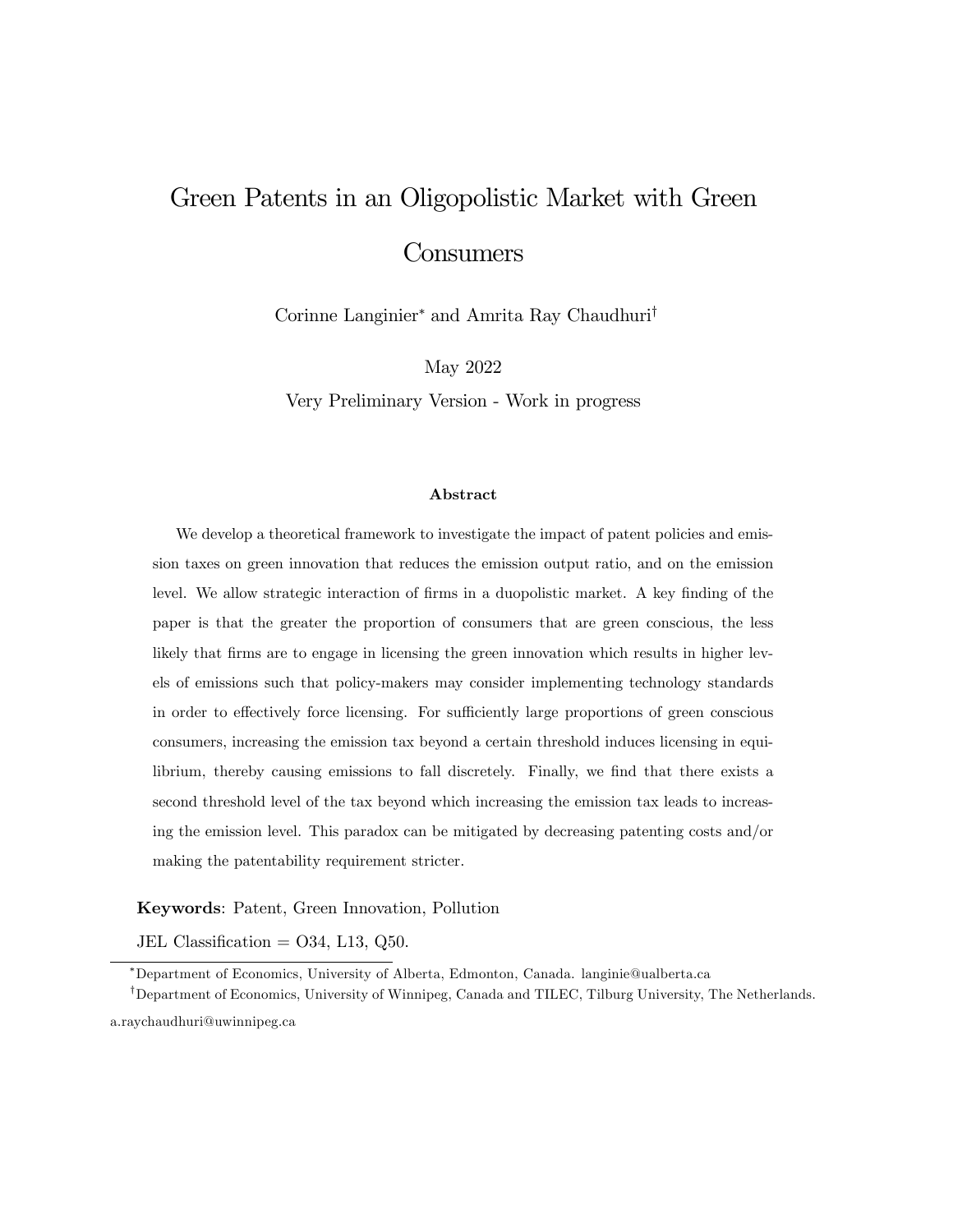# 1 Introduction

International organizations such as the UN and the G8, national governments, as well as the private sector have invested heavily in the development of ëgreení, or less polluting, technologies in recent years.<sup>1</sup> While patent policies and firms' licensing decisions play a key role in affecting private sector investment decisions for green innovations, these have received little attention in the related literature. An analysis of patent policy instruments in the context of green innovations is complicated due to the potential interactions between knowledge and environmental  $externalities.<sup>2</sup>$  In this paper, therefore, we analyze specific tools of patent policy, that is, changing patentability requirements and patenting costs, and how these work in conjunction with an emission tax to impact firms' investment and licensing decisions and emission levels. While undertaking our analysis, we allow for strategic behaviour of firms within an oligopolistic setting, and for heterogeneity across consumers in terms of the degree to which they care about the environment.

The literature on green technologies has evolved around the work of Porter (1991) and Porter and van der Linde (1995), referred to as the Porter Hypothesis, and examines whether stricter environmental regulations increase green innovation. The empirical evidence surrounding the <sup>1</sup>In the U.S., the Department of Energy's Loans Program Office has more than \$40 billion in remaining loans to help finance innovative technologies that can reduce carbon emissions. See https://www.bloomberg.com/news/articles/2021-10-10/u-s-to-invest-billions-in-clean-energy-innovations

The U.S. government is investing heavily in clean technologies, targeting 100 percent carbon pollution-free electricity by 2030, and 100 percent zero-emission vehicle acquisitions by 2035. See https://www.whitehouse.gov/briefing-room/statements-releases/2021/12/08/fact-sheet-president-biden-signsexecutive-order-catalyzing-americas-clean-energy-economy-through-federal-sustainability/

In 2018, the Canadian federal government announced an unprecedented \$2.3 billion investment in clean technologies. See https://www.bdc.ca/en/about/mediaroom/news-releases/government-canada-investing-cleantechnology

See also Barrett (2009) and Galiana and Green (2009).

<sup>2</sup>In Canada and the U.S. respectively, about 2500 and 18500 patents for green technologies are issued annually. In OECD countries, green patent applications increased by 78% whereas all patent applications grew by 3.9%. In BRICS countries, green patent applications increased by 528% whereas all patent applications grew by 363%. For further details, see https://www.oecd.org/env/indicators-modelling-outlooks/green-patents.htm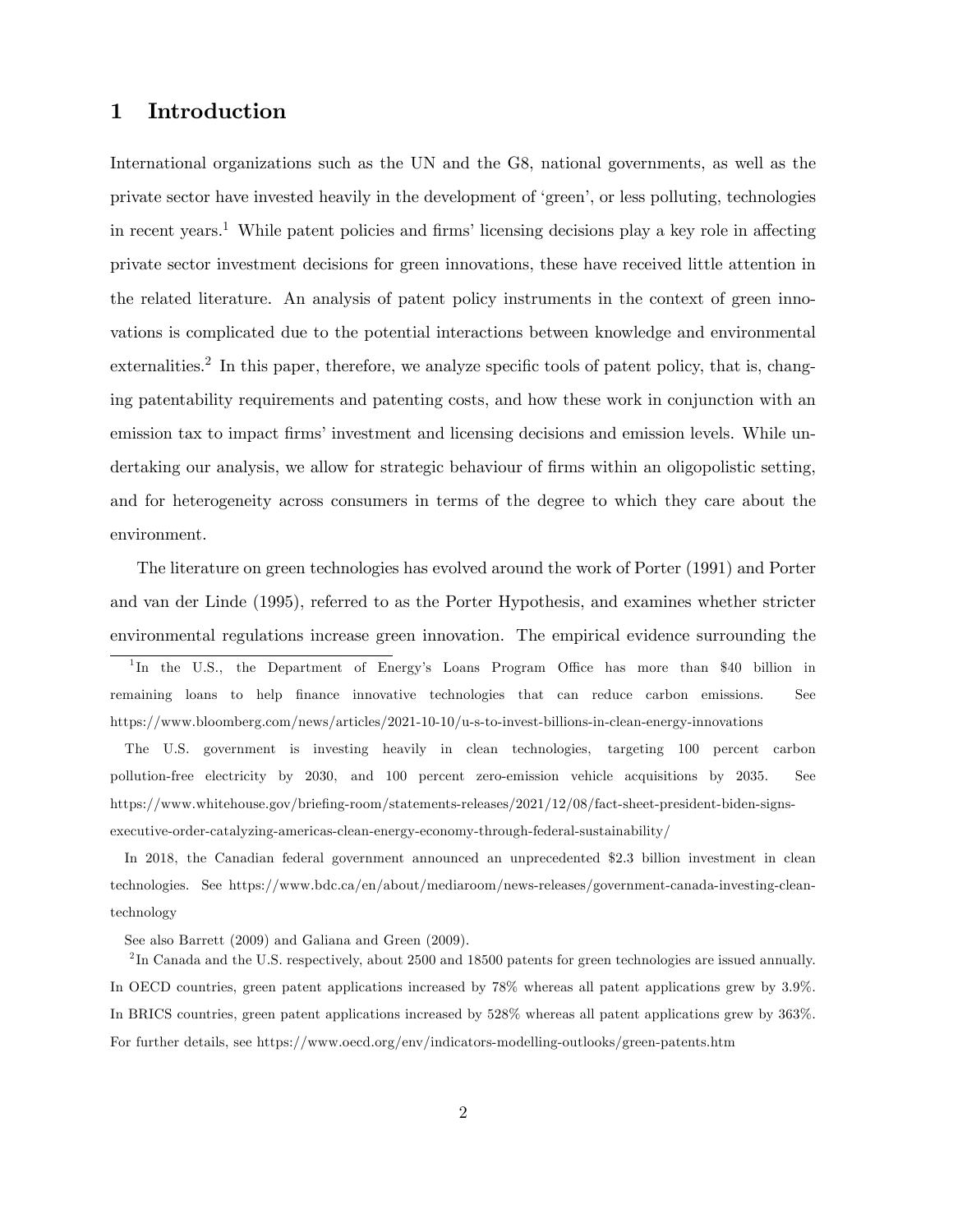Porter Hypothesis is mixed (Ambec et al., 2013; Dechezleprêtre and Sato, 2017; Cohen and Tubb, 2018). Our paper is more closely related to a second stream of the literature, which argues that given the combination of environmental externalities and knowledge market failures facing regulators, environmental policies are not sufficient to achieve the first best social outcome, and need to be combined with policies addressing the relevant knowledge market failure (Carraro and Siniscalco, 1994; Carraro and Soubeyran, 1996; Katsoulacos and Xepapadeas, 1996; Popp, 2006, 2019; Fischer and Newell, 2008; Gerlagh et al., 2009; Acemoglu et al., 2012; Hepburn et al., 2018; Lehmann and Söderholm, 2018). Most of these papers model R&D subsidies and other policy tools that correct for knowledge market failure, while implicitly assuming the existence of intellectual property rights. By contrast, in this paper we explicitly model different aspects of patent systems in an effort to compare different patent policy regimes while endogenizing firms licensing decisions. This analysis is important in light of the lack of consensus among policymakers and academics regarding the role of patents in promoting R&D in general and green technologies in particular.<sup>3</sup> On the one hand, international organizations advocate royalty-free compulsory licensing of green technologies, excluding green technologies from patenting, and even revoking existing patent rights on them (UNFCCC, 2009).<sup>4</sup> On the other hand, many countries actively lower the cost of obtaining patents for green innovations.

In this paper, we focus on the role played by two aspects of patent policies, patenting costs and patentability requirements, and how they interact with emission taxes in fostering green innovation.<sup>5</sup> We introduce a lump sum cost associated with obtaining and implementing patents, and examine the impact of lowering this cost.<sup>6</sup> In practice, policy makers use different means

<sup>&</sup>lt;sup>3</sup>Patents address the problem due to the externality that results from imperfect appropriability of knowledge by endowing innovators with property rights on their inventions. A patent confers its owner a temporary right to exclude others from exploiting the innovation. In exchange for the exclusionary right, the patent holder must disclose his innovation. For surveys of the patent literature, see Langinier and Moschini (2002), Rockett (2010), Eckert and Langinier (2014).

<sup>4</sup> Such provisions are also incorporated in the Agreement on Trade Related Aspects of Intellectual Property Rights (TRIPS) (Derclaye, 2008; Rimmer, 2011).

 $5G$ erlagh et al., (2014) is another paper to examine patent policies for green technologies. It focuses on analyzing the impact of changing the lifetime of patents issued to green innovations.

 $6A$  number of components constitute the overall cost of obtaining and implementing patents. First, the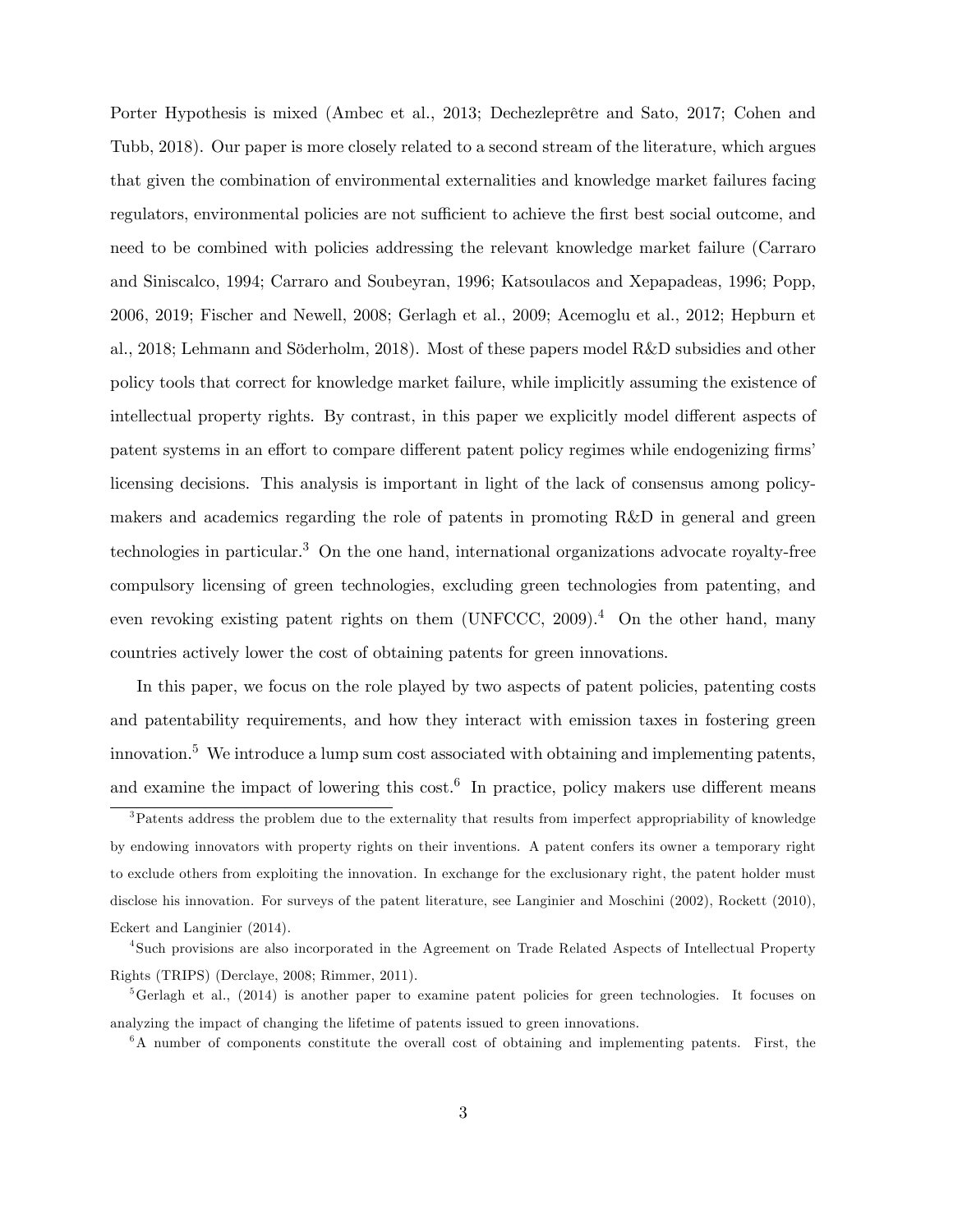to reduce patenting costs. One such method which has been frequently used is fast-tracking, or expediting the review process, of green patent applications. Fast-tracking has been implemented by several countries including Australia, Brazil, Canada,<sup>7</sup> China, UK, U.S., Japan and Korea. Evidence shows that fast-tracking programs have accelerated the diffusion of knowledge in green technologies in the short run, and reduced the time from application to grant by up to 75%  $(Dechezleprêtre, 2013).$ 

In order to be patentable an innovation must be sufficiently novel (not already in the public domain), non-obvious (to a person with ordinary skills in the particular field), and useful (to have at least one application). The relevant requirements vary across jurisdictions and are currently stricter in the EU than in the U.S. (Eckert and Langinier, 2014). In the spirit of Crampes and Langinier (2009), we model patentability requirement as a minimum investment threshold level that must be satisfied in order to obtain a patent. We then vary this investment threshold to examine whether a stricter patentability requirement fosters more green innovation.<sup>8</sup>

monetary fees associated with the application process range on average between \$5000-\$15000. Second, the average waiting time for patents to be granted is about three years, implying that the opportunity cost in terms of lost profits during the waiting period can be significant. See Eckert and Langinier (2014).

Third, the potential litigation costs of enforcing a patent may be large enough to deter small firms from obtaining patents in several industries. According to the American Intellectual Property Law Association, the cost of an average patent lawsuit, where \$1 million to \$25 million is at risk, is \$1.6 million through the end of discovery and \$2.8 million through final disposition.

Fourth, there exist renewal costs which are monetary fees payable on a regular basis during the life time of the patent. For instance, in the U.S. a patent must be renewed three times at age 3, 7 and 14 years in order to be kept in force, whereas in Europe and in Canada the renewal fee is charged annually for 20 years.

<sup>7</sup>For further details, see https://www.ic.gc.ca/eic/site/cipointernet-internetopic.nsf/eng/wr02462.html

8 Some studies have illustrated that strong Intellectual Property Rights may not necessarily enhance innovation (Green and Scotchmer, 1995; Gallini, 2002; Bessen and Maskin, 2009). Even though in a static world (single innovation), patents of appropriate scope can encourage innovations (Klemperer, 1990; Gilbert and Shapiro, 1990), this is no longer the case when the cumulative nature of innovation is accounted for. In the case of cumulative innovations, strict patentability requirement may even discourage follow-on innovations (Scotchmer, 1991). The prospect of being imitated inhibits inventors in a static world but, in a dynamic world, imitators can benefit both the original inventor and society (Bessen and Maskin, 2009). In our paper, we abstract away from these issues and present an alternative mechanism through which stronger patentability requirements affect innovation.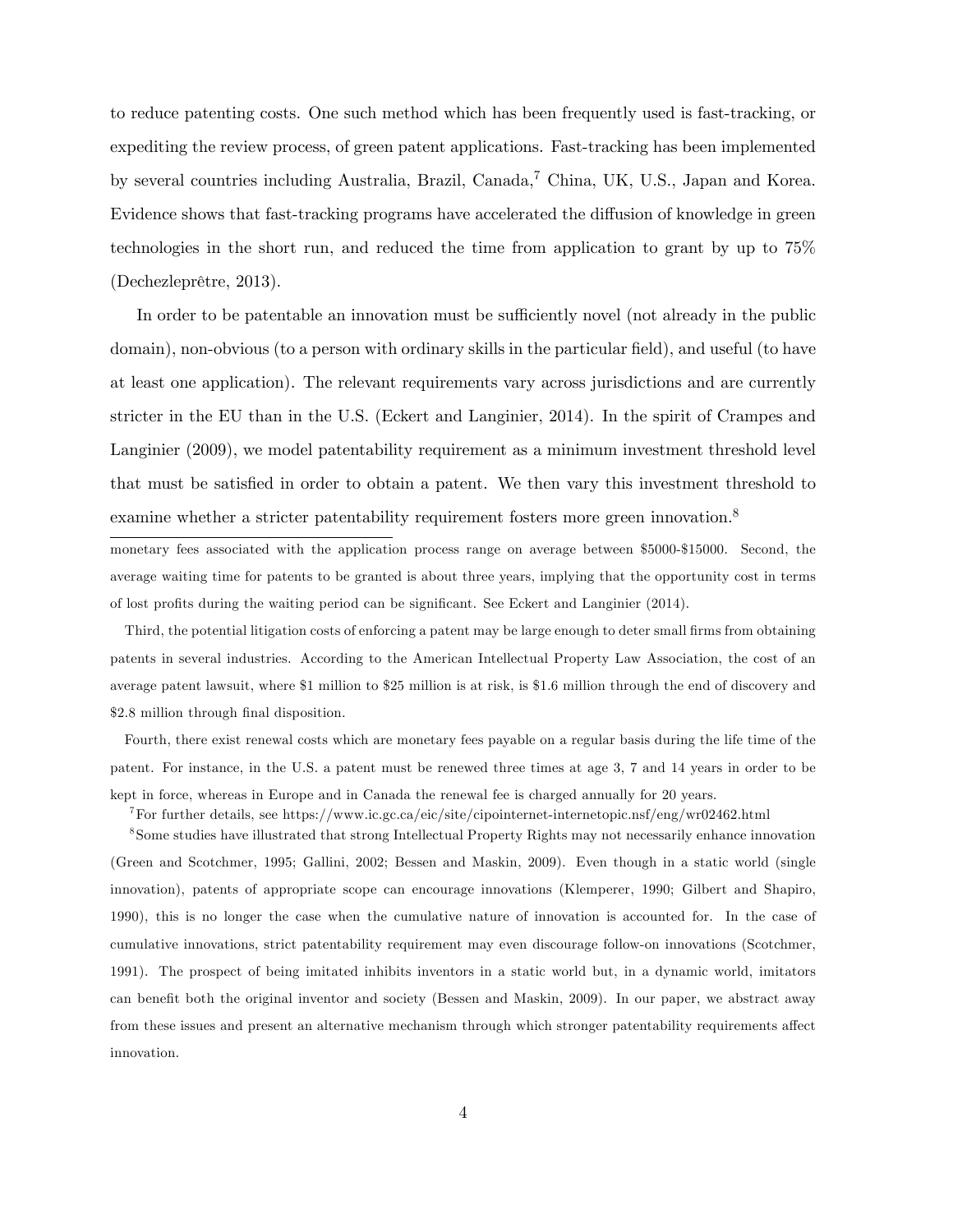Another paper to examine these patent policy tools in the context of green innovations is Langinier and Ray Chaudhuri (2020). While Langinier and Ray Chaudhuri (2020) consider an incumbent monopolist which faces potential entry if it does not innovate, this paper generates novel insights by considering a Bertrand duopoly. This key difference in the market structure enables us to endogenize the licensing decision within a framework where multiple firms behave strategically, whereas Langinier and Ray Chaudhuri (2020) does not allow for licensing of the green innovation.<sup>9</sup> Thus, in our setting, while the patent holding firm decides whether to license its innovation, the rival firm evaluates whether to purchase the license and compete in a homogenous cleaner product (i.e. a product made using the green innovation) or to differentiate its product from the patent holder by producing the dirtier product (i.e. a product made using the more polluting technology). This decision is impacted by the existence of environmentally friendly consumers that are heterogeneous in their preferences in our model.

It is important to take into account environmentally friendly consumers given the increasing environmental consciousness of citizens globally which is, for instance, reflected in widely used eco-labeling schemes internationally.<sup>10</sup> Papers that study optimal environmental policies in the presence of environmentally friendly consumers do not address green innovation (see e.g. Arora and Gangopadhyay, 1995; Cremer and Thisse, 1999; Moraga-Gonzalez and Padron-Fumero, 2002; Bansal and Gangopadhyay, 2003; Lombardini-Riipinen, 2005; Bansal, 2008).<sup>11</sup>

Our framework analyzes the market of a product, the production of which causes pollution. The implementation of a cleaner technology is assumed to reduce the emission per unit of output ratio (similar to, for example, Benchekroun and Ray Chaudhuri, 2014, 2015). We further assume that the product is vertically differentiated in terms of its emission-output ratio with green conscious consumers preferring products with lower emission-output ratios (similar to Bansal

 $9$ Another difference between this paper and Langinier and Ray Chaudhuri (2020) is that while we model investment in R&D to generate green innovation as a discrete variable, Langinier and Ray Chaudhuri (2020) models investment as a continuous variable.

 $10$ For example, in countries like Sweden about  $50\%$  of the market share for certain products consists of the environmentally friendly variant. Green marketing is also frequently used to influence consumer behavior in transportation and electricity markets (Kraftborsen, 2001).

 $11$ An exception is Langinier and Ray Chaudhuri (2020). Gil-Moltó and Varvarigos (2013) examine adoption of clean technologies in the presence of green consumers.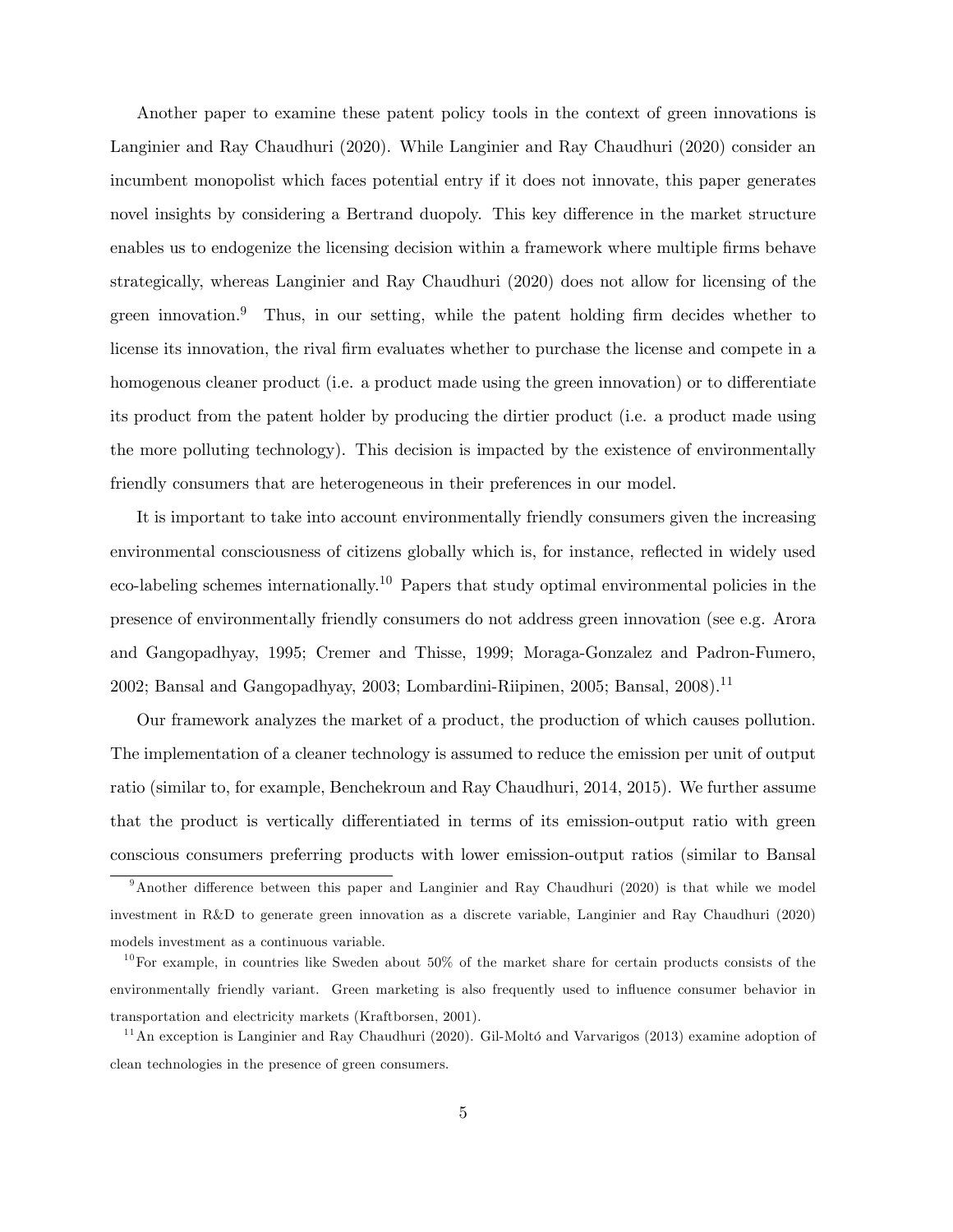and Gangopadhyay, 2003; Ibañez and Grolleau, 2008). We incorporate heterogeneity across consumers in terms of their degree of environmental friendliness. Our model is applicable to a wide variety of products, the production processes of which are becoming cleaner. Consider for example, products such as toys, furniture and packaging, the "greenness" of which may depend on the proportion of inputs used in the production process that are recycled.<sup>12</sup> Another example is energy production, the "greenness" of which may depend on the proportion of renewable energy sources used in the production process.

Our framework has two stages where, in the first stage, each firm decides its level of investment in R&D. If an innovation has been discovered by a firm, it decides whether to obtain a patent. If both Örms invest the same amount and apply for patents, only one of them obtains the patent with probability  $1/2$ . The patent holder then decides whether to sell a license to the other Örm for the use of the green innovation. The Örm that does not obtain the patent may decide to purchase this license and produce the cleaner product, to produce the dirty product, or to not produce. In the second stage, the Örms engage in price competition in the product market.

We find that in the benchmark scenario where there are no environmentally friendly consumers, licensing always occurs in equilibrium. At the same time, increasing a per unit emission tax beyond a certain threshold has the paradoxical effect of increasing emissions by making investment in green innovation unprofitable. Decreasing patenting costs or making patentability requirements stricter mitigate this paradox by increasing the tax threshold beyond which the paradox occurs. Making the patentability requirement stricter has the added benefit of yielding a lower level of emissions as long as the tax is below the threshold, as compared to reducing patenting costs.

In the presence of environmentally friendly consumers, a key difference arises in terms of licensing. In contrast to the benchmark scenario without environmentally friendly consumers, when the proportion of environmentally friendly consumers is sufficiently high, licensing does not occur in equilibrium, and the firms differentiate their products by using production technologies with different emission-output ratios. Therefore, when the proportion of environmentally

 $12$ Over the period 2005-2016, the volume of recycling in Europe increased by 34%.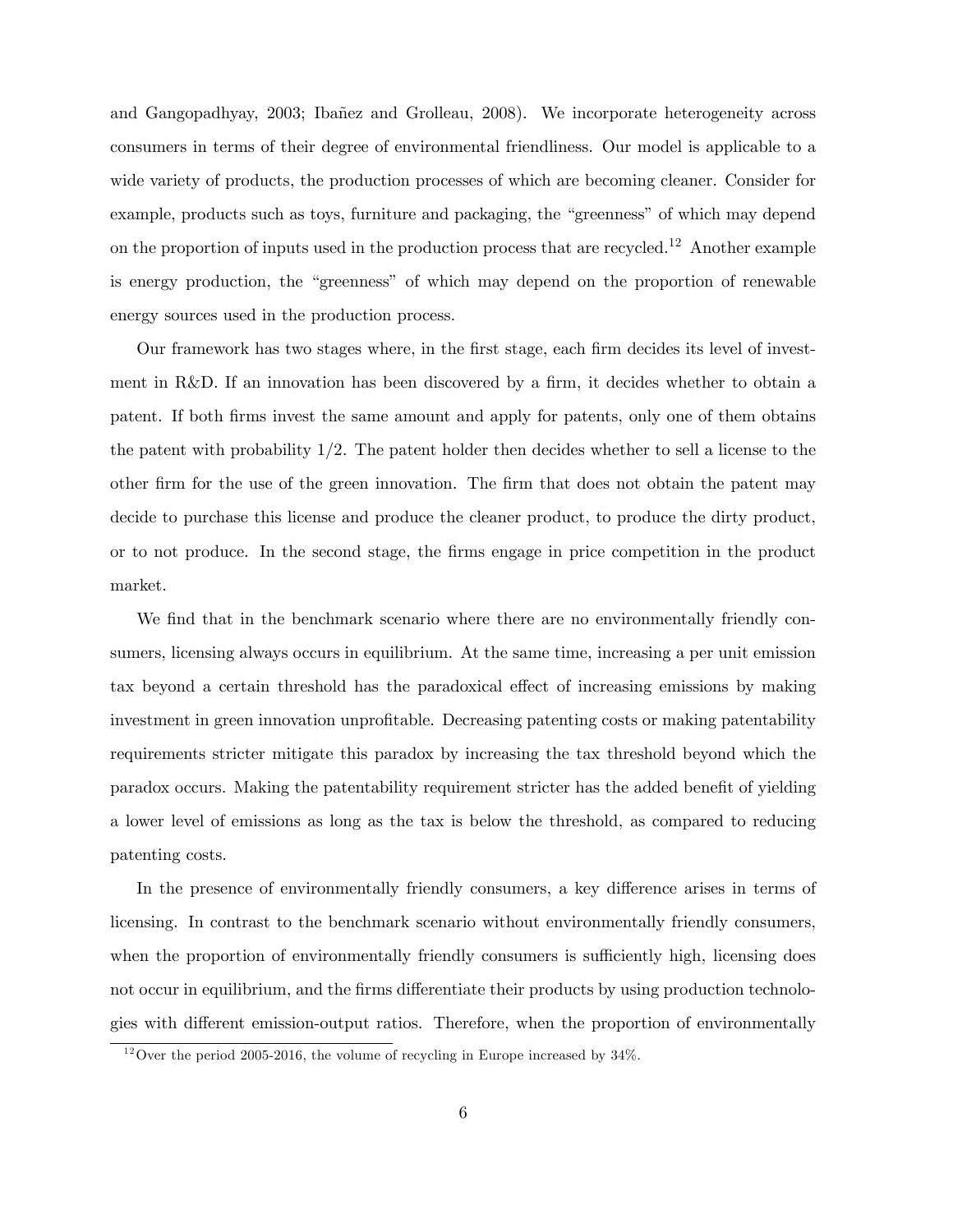friendly consumers is high, policy makers may consider setting a technology standard which would reduce emissions by effectively forcing licensing to occur.

For sufficiently large proportions of environmentally friendly consumers, we obtain a useful result. Increasing the emission tax beyond a certain threshold induces licensing in equilibrium, thereby causing emissions to fall discretely. At the same time, we note that, similar to the benchmark scenario without environmentally friendly consumers, there exists a second threshold level of the tax beyond which the paradoxical effect of taxation applies, which can be avoided by decreasing patenting costs and/or making patentability requirements stricter.

In sum, the impact of emission tax depends on the proportion of consumers who are environmentally friendly. If this proportion is low, we obtain a paradox such that increasing emission taxes could lead to an increase in emissions. For sufficiently large proportions of consumers who are environmentally friendly, increasing the emission tax from a low to an intermediate level leads to a discrete fall in emission by inducing licensing to occur in equilibrium, while further increases in the tax could lead to the paradox. In these cases, decreasing patenting costs and/or making the patentability requirements stricter may help to mitigate this paradox and make emission taxes more effective in inducing innovation.

The paper is organized as follows. In Section 2, we present our model. In Section 3, we present the benchmark case without green consumers. In Section 4, we derive the equilibrium and policy implications for the case with green consumers. Section 5 presents our concluding remarks. All proofs have been relegated to the Appendix.

## 2 Model Setting

We consider a two-stage model in which two firms, firms 1 and 2, sell a final good to consumers, the production of which is polluting and has a marginal cost, c. For each firm  $i, i = 1, 2$ , the emission of the pollutant generated per unit of production is given by:

$$
\gamma_i \equiv \frac{e_i}{q_i},\tag{1}
$$

where  $e_i$  denotes emission and  $q_i$  denotes output. Firm i can invest  $I_i$  to reduce its emissionoutput ratio,  $\gamma_i$ . For simplicity, we assume that  $I_i$  is a discrete variable that can take the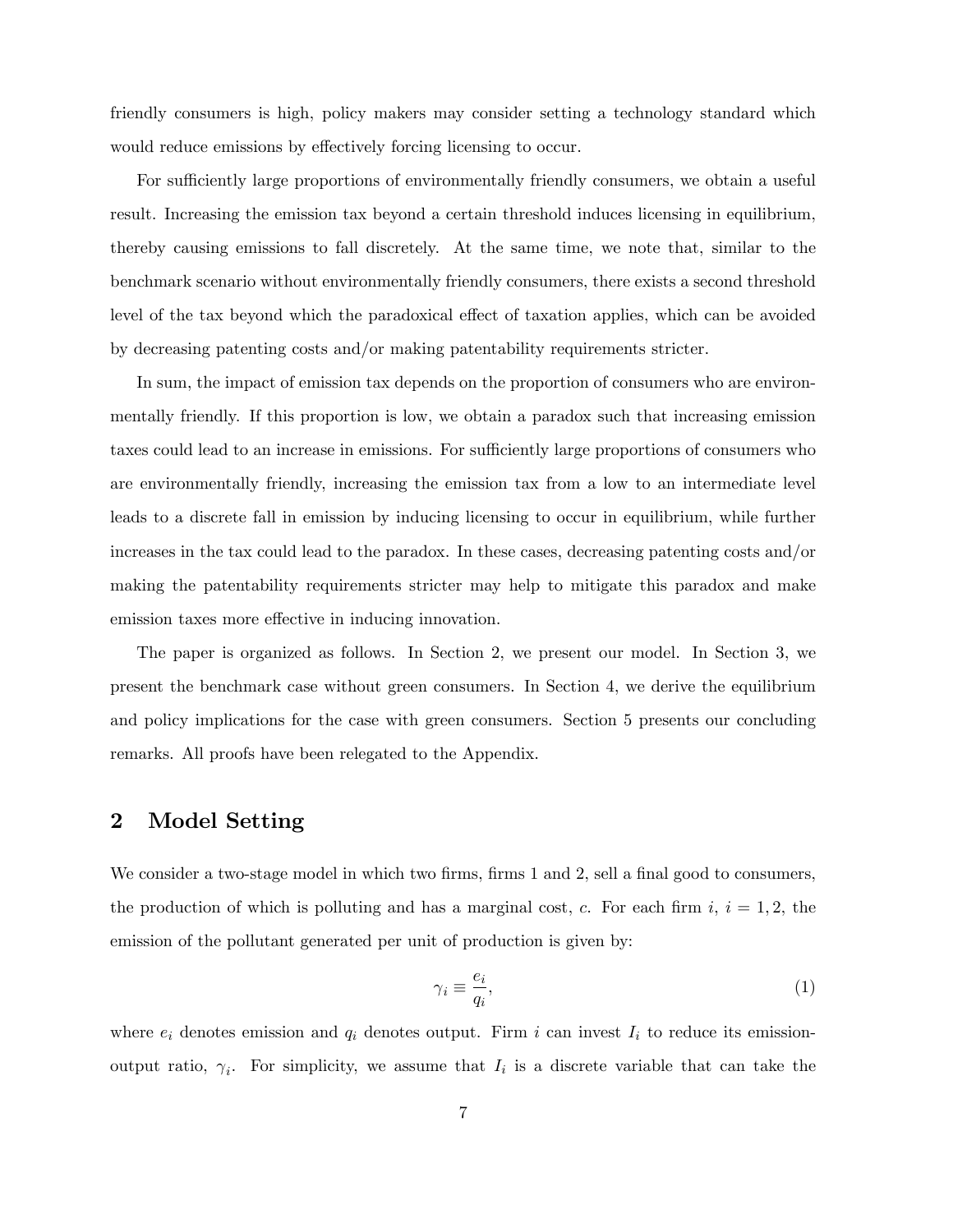following values: 0, and  $I_P > 0$ . Thus, the emission-output ratio is given by:

$$
\gamma_i = \begin{cases} \gamma_H & \text{if } I_i = 0 \\ \gamma_P & \text{if } I_i = I_P \end{cases}
$$
 (2)

with  $\gamma_H \equiv \gamma_P + \Delta$ , where  $\Delta > 0$ , and where  $\gamma_H$  represents the emission-output ratio of the dirty product (i.e. the product that both firms produce without any innovation), and  $\gamma_P$  represents the emission-output ratio of the cleaner product (i.e. the product that is made using the green innovation). We note that  $I_P$  is a function of  $\Delta$  with  $I'_P(\Delta) > 0$ , i.e., a higher level of investment is required to obtain a larger decrease in emission-output ratio. We also assume that  $I''_P(\Delta) > 0$ . Henceforth, for notational convenience we do not include the argument of the function  $I_P$  unless it plays a role in our analysis.

#### 2.1 The demand side

The demand side consists of a continuum of N consumers. Each of them buys either 0 or 1 unit of the good. There exists a fraction  $\lambda$  of 'green conscious' consumers, whose utility is increasing in the "greenness" of the product, that is, decreasing in  $\gamma_i$ , and a fraction  $(1 - \lambda)$  of 'non-green conscious' consumers, whose utility is independent of the greenness of the product.

Let G denote the degree of environmental friendliness of a consumer, with G being uniformly distributed over the interval  $[G,\overline{G}]$  with  $G > 0$ . We assume that consumers can observe how green a product is. Within this context, this is equivalent to assuming that consumers can observe  $\gamma$ .<sup>13</sup> We normalize N such that  $N = 1$ ,  $\overline{G} - \underline{G} = 1$ . Let  $P(e)$  denote the pollution damage to each consumer, which is a function of total emissions,  $e = e_1 + e_2$ . Following Bansal and Gangopadhyay (2003), Ibañez and Grolleau (2008) and Langinier and Ray Chaudhuri (2020), we assume that the pollution level generated by total production is exogenous to each consumer, regardless of her/his consumption level. Let  $p_1$  and  $p_2$  denote the product prices set by firm 1 and firm 2, respectively.

A green conscious consumer has the following utility function

$$
U_G = \begin{cases} v - \gamma_i G - p_i - P(e) & \text{from buying the product from firm } i \\ -P(e) & \text{from not buying} \end{cases} \tag{3}
$$

 $13$ This is a relevant scenario to consider in the presence of effective eco-labeling programs.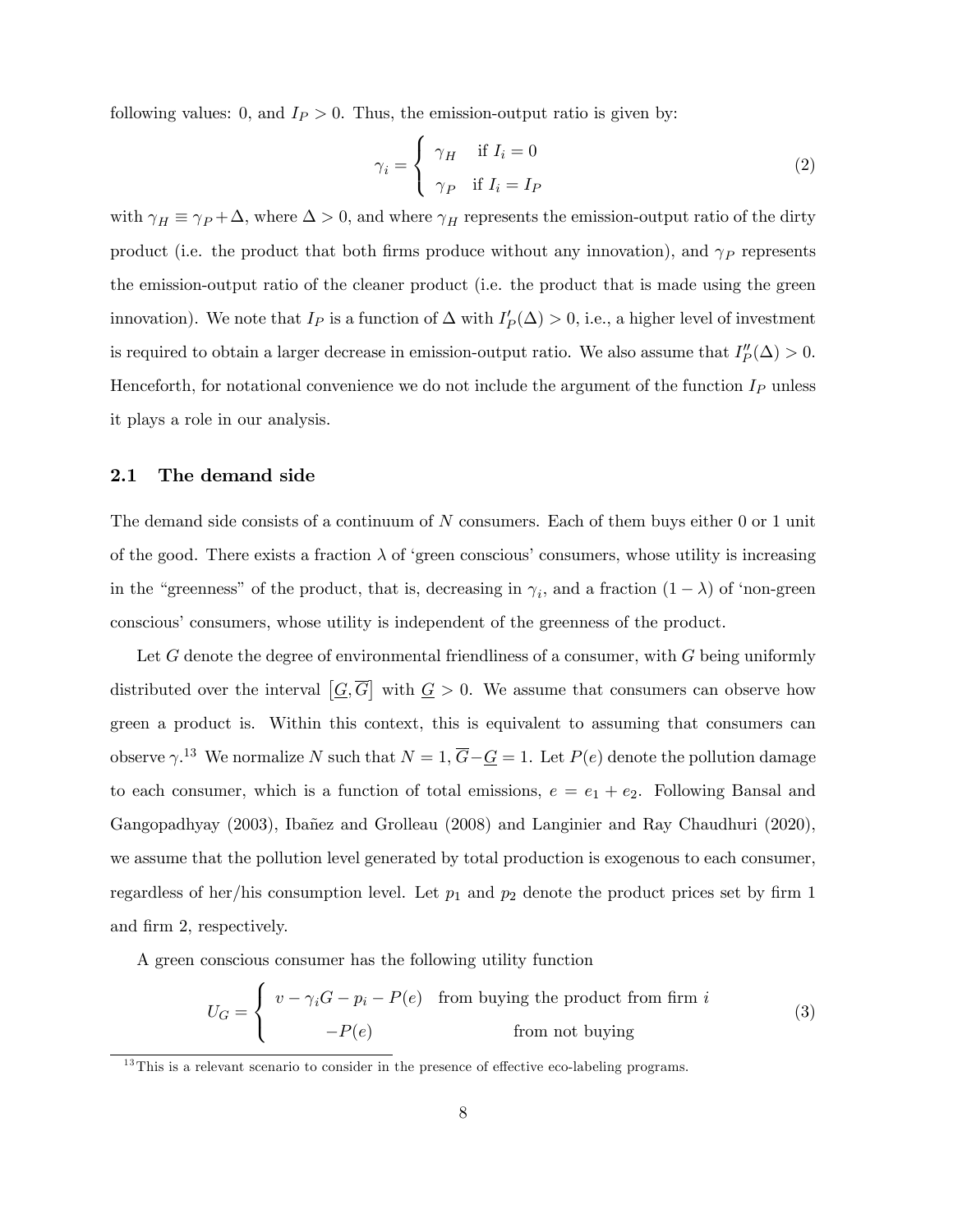for  $i = 1, 2$ . The term  $-\gamma_i G$  in (3) reflects that the greener the product from firm i, that is, the lower is  $\gamma_i$ , the better off the green conscious consumer. Also, v represents the gross utility of consuming one unit of the good. A green conscious consumer does not buy the product if  $v - \gamma_i G - p_i < 0$ . Note that if  $\gamma_1 = \gamma_2 = \gamma$ ,  $U_G = v - \gamma G - \min\{p_1, p_2\} - P(e)$  from buying the product.

A non-green conscious consumer has the following utility function

$$
U_{NG} = \begin{cases} v - \min\{p_1, p_2\} - P(e) & \text{from buying the product} \\ -P(e) & \text{from not buying} \end{cases}
$$
 (4)

A non-green consumer buys the product only if  $v \ge \min \{p_1, p_2\}$ . Henceforth, we assume that  $P(e) = e$ .

If firm 1 sells the greener product, such that  $\gamma_1 < \gamma_2$ , a green conscious consumer G buys the greener product from firm 1 rather than the dirty product from firm 2 as long as  $v \gamma_1 G - p_1 - P(e) > v - \gamma_2 G - p_2 - P(e)$ , that is, as long as  $G \in \left( \frac{p_1 - p_2}{\gamma_2 - \gamma_1} \right)$  $\frac{p_1-p_2}{\gamma_2-\gamma_1}, \overline{G}$ . Also, a green conscious consumer buys the green product from firm 1 rather than not buying anything as long as  $v - \gamma_1 G - p_1 - P(e) > -P(e)$ , that is,  $G < (v - p_1) / \gamma_1$ .

There exists a green conscious consumer,  $\tilde{G}_1$ , who is indifferent between buying the greener product and the dirty product such that  $v - \gamma_1 G - p_1 - P(e) = v - \gamma_2 G - p_2 - P(e)$ , or  $\tilde{G}_1 \equiv \frac{p_1 - p_2}{\gamma_2 - \gamma_1}$  $\frac{p_1-p_2}{\gamma_2-\gamma_1}$ . There exists a green conscious consumer,  $\tilde{G}_2$ , who is indifferent between buying the greener product and not buying anything such that  $v - \gamma_1 G - p_1 - P(e) > -P(e)$ , or  $\tilde{G}_2 \equiv \frac{v - p_1}{\gamma_1}$ . As long as  $\underline{G} < \tilde{G}_1 < \tilde{G}_2 < \overline{G}$ , some green conscious consumers buy the dirty product, some buy the greener product, and others buy nothing.

If both firms sell the same product such that  $\gamma_1 = \gamma_2 = \gamma$ , a green conscious consumer buys the good if  $v - \gamma G - \min\{p_1, p_2\} - P(e) > -P(e)$ , or  $G < (v - \min\{p_1, p_2\})/\gamma$ . There exists a green conscious consumer,  $\tilde{G}_3$ , who is indifferent between buying the product and not buying anything such that  $v - \gamma G - \min\{p_1, p_2\} - P(e) = -P(e)$ , or  $\tilde{G}_3 \equiv \frac{v - \min\{p_1, p_2\}}{\gamma}$ . As long as  $\underline{G} < \tilde{G}_3 < \overline{G}$ , some, but not all, green conscious consumers buy the product.

Next, we derive the demand function for each of the two firms when  $\underline{G} < \tilde{G}_1 < \tilde{G}_2 < \overline{G}$  and  $\underline{G} < \tilde{G}_3 < \overline{G}$ . If  $\gamma_1 = \gamma_2 = \gamma$ , we have the following demand function for firm i, for  $i, j = 1, 2$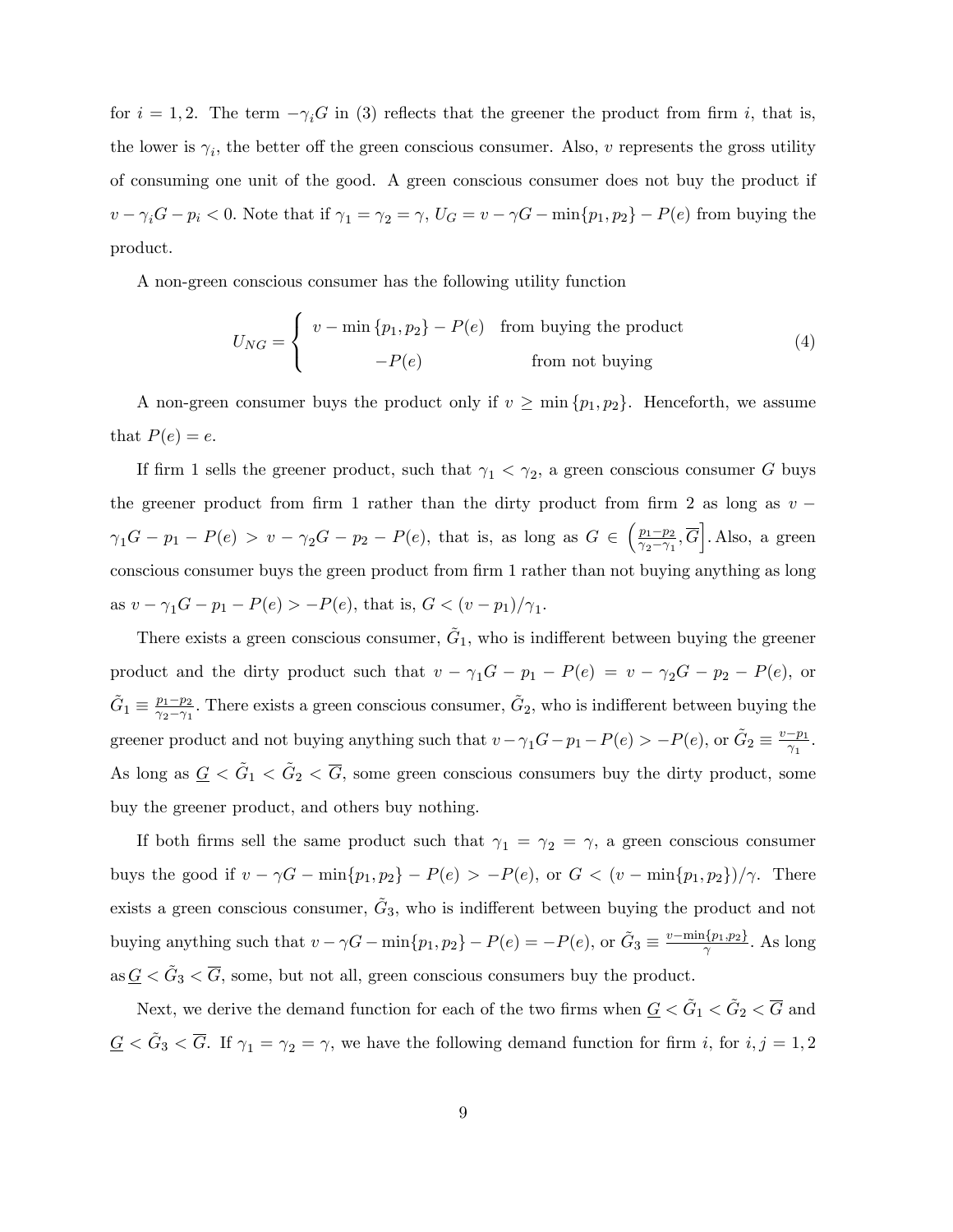and  $i \neq j$ :

$$
D_i(p_i, p_j; \gamma) = \begin{cases} 0 & \text{if } p_i > p_j \\ \frac{1}{2}\lambda(\frac{v - p_i}{\gamma} - \underline{G}) + \frac{1}{2}(1 - \lambda) & \text{if } p_i = p_j \le v \\ \lambda(\frac{v - p_i}{\gamma} - \underline{G}) + (1 - \lambda) & \text{if } p_i < p_j \le v \end{cases}
$$
(5)

When  $\gamma_1 = \gamma_2$ , (5) shows that if  $p_i > p_j$ , then firm i does not attract any consumers as only prices matter. If  $p_i = p_j$ , firms split the market equally, with  $(1 - \lambda)/2$  non-green consumers and  $\lambda(\frac{v-p_i}{\gamma}-\underline{G})/2$  green consumers buying the product from firm i. If  $p_i < p_j$ , firm i gets the entire demand.

If  $\gamma_i = \gamma_P \langle \gamma_j = \gamma_H$ , such that firm i has the cleaner product, we have the following demand functions:

$$
D_i(p_i, p_j; \gamma_P) = \begin{cases} \lambda(\frac{v - p_i}{\gamma_P} - \frac{p_i - p_j}{\Delta}) & \text{if } p_i > p_j \\ \lambda(\frac{v - p_i}{\gamma_P} - \underline{G}) + \frac{1}{2}(1 - \lambda) & \text{if } p_i = p_j \le v \\ \lambda(\frac{v - p_i}{\gamma_P} - \underline{G}) + (1 - \lambda) & \text{if } p_i < p_j \le v \end{cases}
$$
(6)

and

$$
D_j(p_i, p_j; \gamma_H) = \begin{cases} \lambda(\frac{p_i - p_j}{\Delta} - \underline{G}) + (1 - \lambda) & \text{if } p_i > p_j \\ \frac{1}{2}(1 - \lambda) & \text{if } p_i = p_j \le v \\ 0 & \text{if } p_i < p_j \le v \end{cases}
$$
(7)

Recall that  $\Delta = \gamma_H - \gamma_P$ . If  $p_i > p_j$ , firm j with the lower price attracts some green and some non-green consumers, whereas firm  $i$  with the higher price only attracts a fraction of the green consumers. If  $p_i = p_j$ , each firm attracts half of the demand from non-green consumers and firm i also captures the demand from the green consumers. That is, if  $p_i = p_j$  and firm i produces a greener product, green consumers only buy from firm i. If  $p_i < p_j$ , given that firm is product is cleaner and cheaper, nobody buys from firm  $j$ .

For completeness, we need to consider the cases where, in equilibrium, the conditions  $\underline{G}$  <  $\tilde{G}_1 < \tilde{G}_2 < \overline{G}$  and/or  $\underline{G} < \tilde{G}_3 < \overline{G}$  are not satisfied. If  $\underline{G} < \tilde{G}_1 < \overline{G} < \tilde{G}_2$ , the market is entirely covered and both firms have part of the demand from green consumers. If  $\tilde{G}_1 < \underline{G} < \tilde{G}_2 < \overline{G}$ , only the Örm that is producing the cleaner product will get some demand from green consumers, and the other firm does not get any demand. If  $\tilde{G}_1 < \underline{G} < \overline{G} < \tilde{G}_2$ , the firm producing the cleaner product gets the entire demand from green consumers while the other firm gets no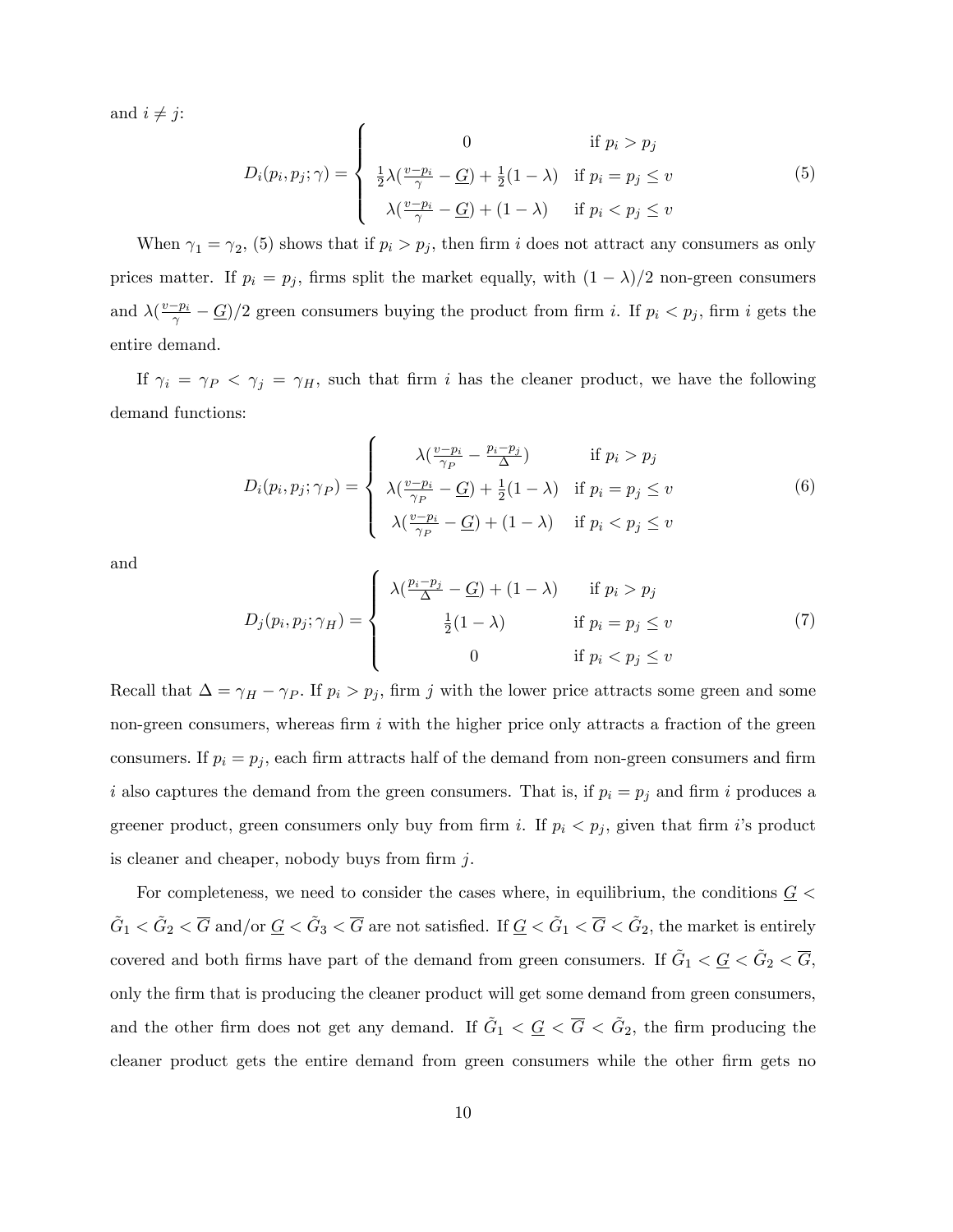demand from green consumers. Similarly, if  $\underline{G} < \overline{G} < \tilde{G}_3$ , the entire market for green consumers is covered, while if  $\tilde{G}_3 < \underline{G} < \overline{G}$ , none of the green consumers by the only (cleaner or dirty) product that is offered. These demands are presented in the appendix.

Furthermore, in order to have some demand from the green-consumers we assume that

$$
\tau < \frac{v-c}{\gamma_H} - \frac{\gamma_P}{\gamma_H} \underline{G}.
$$

#### 2.2 Policy Tools

We consider a combination of policy tools. On the R&D side, we model a patenting policy for green innovations. On the environmental side, we assume that the firms must pay a tax,  $\tau$ , per unit of emission. Thus, the tax bill faced by each firm i is given by  $\tau \gamma_i D_i(.)$ , where, by (1),  $\gamma_iD_i(.)$  represents the emissions generated by the firm.

The patent policy is such that firm i must discover a sufficiently novel innovation to be able to obtain a patent. We assume that novelty of the innovation is increasing in the investment level. In  $(2)$ ,  $\Delta$  represents the inventive step, that is, the difference between the level of emission-output ratio before and after innovation. In order to obtain a patent, we assume that firm  $i$  must reduce  $\gamma_i$  by at least  $\Delta$ . A weak patentability requirement corresponds to a small value of  $\Delta$ , whereas a stronger patentability requirement corresponds to a larger value of  $\Delta$ . Henceforth, we hold  $\gamma_H$  constant and allow  $\Delta$  to vary in order to reflect changes in the patentability requirement. Effectively, a stronger patentability requirement corresponds to a lower value of  $\gamma_P$ .

Initially, both firms produce the dirty product with  $\gamma_H$ . As per (2), a firm must invest  $I_P$  in order to reduce the emission-output ratio from  $\gamma_H$  to  $\gamma_P \equiv \gamma_H - \Delta$ . However, if both firms invest the same amount and thereby obtain  $\gamma_P$ , only one of them obtains the patent with probability 1/2. The firm that does not obtain the patent may decide to produce the dirty product or not to produce.

In order to obtain a patent, each firm must also incur an exogenously given cost  $C_P$ , which is broadly defined to include a monetary application fee payable by the firm to the patent office, the opportunity cost in terms of lost profits incurred while waiting for the patent to be granted, renewal costs which are monetary fees payable on a regular basis during the life time,  $^{14}$  as well

 $14$ For instance, in the U.S. a patent must be renewed three times at age 3.5, 7.5 and 11.5 years in order to be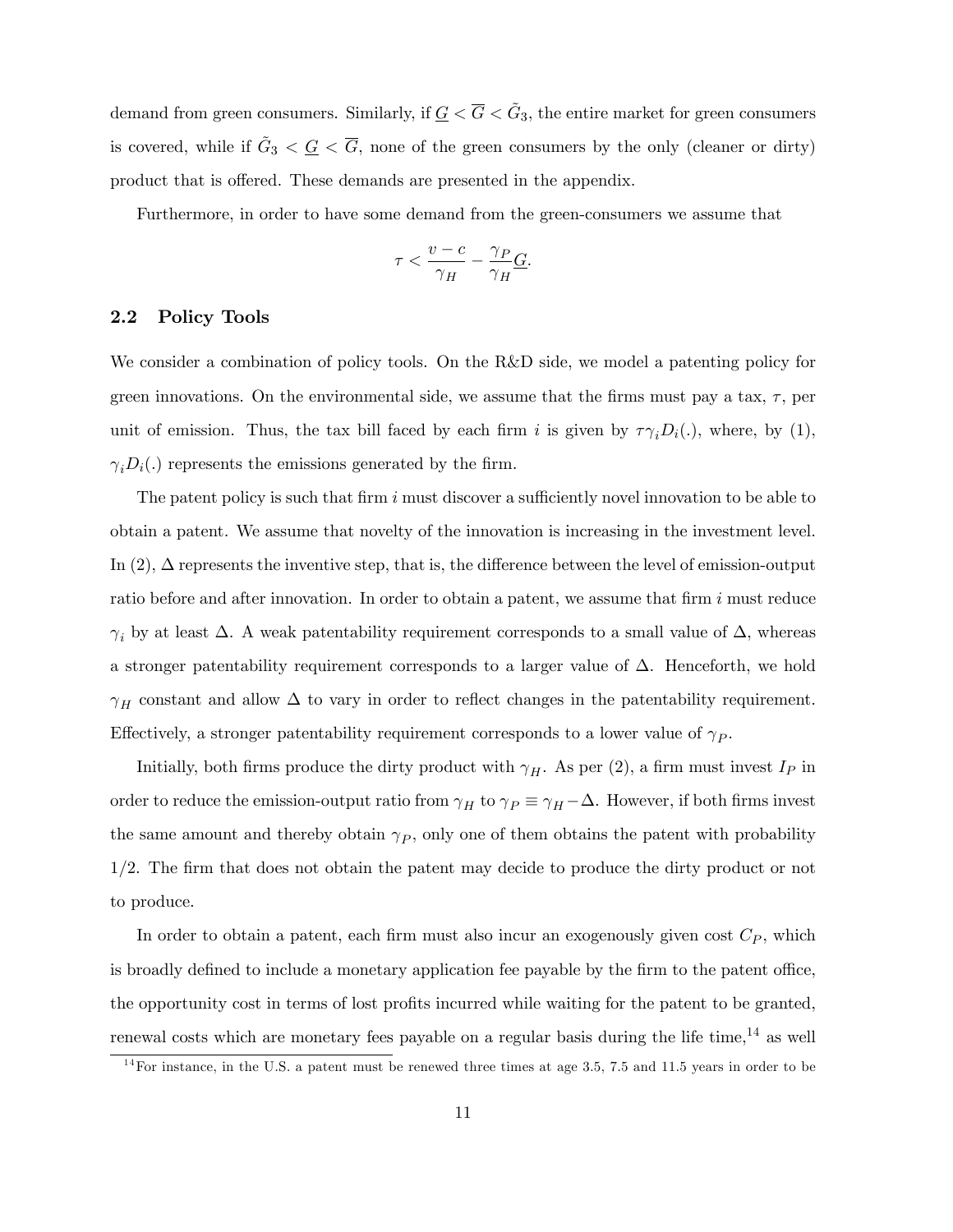potential litigation costs for enforcing the patent. There are several ways in which policy makers may reduce  $C_P$ , including by implementing a fast-track patent system for green technologies that reduces the patent application processing time for green innovations. We assume that the firm that does not obtain the patent does not incur the cost  $C_P$ , regardless of its choice of investment level. This is to reflect that typically patenting costs are higher for the patent holder than for other firms that apply but do not get a patent since some of the elements of  $C_P$ , such as renewal costs and potential litigation costs, are only incurred by the firm that obtains the patent. Therefore, although any firm that applies for a patent must pay the application fee, for simplicity, we assume that the patenting cost for the firm that does not obtain the patent is  $0.15$ 

## 2.3 Timing

The timing of the game is as follows. There are two stages. In the first stage of the game, each firm i,  $i = 1, 2$ , decides the level of investment in the green technology,  $I_i \in \{0, I_P\}$ . In the second stage, if an innovation has been discovered by firm  $i$ , it decides whether to obtain a patent.<sup>16</sup> Once firm i has obtained a patent, firm i decides whether to license the patent. If a license is offered, firm j decides whether to accept it or refuse it. Given the licensing decision, each firm chooses its price of the product,  $p_1$  and  $p_2$ .

We solve for the equilibrium investment levels, patenting and licensing decisions and prices through backward induction. For given levels of investment, patenting and licensing decisions, we first determine the pricing strategy of the firms. Then, we determine the licensing decision, the patenting decisions, and finally the levels of investment in equilibrium.

As a benchmark case, we first consider the scenario where there exist only non-green conscious consumers (i.e.,  $\lambda = 0$ ) in Section 3. Next, we enrich our analysis by including both green and kept in force, whereas in Europe and in Canada the renewal fee is charged annually for 20 years. In the U.S. the average renewal fees are US\$2000, US\$3760 and US\$7700 (USPTO website).

<sup>&</sup>lt;sup>15</sup>Adding a positive application fee for the firm that applies for but does not obtain the patent would not generate any new insights.

<sup>&</sup>lt;sup>16</sup>We make the simplifying assumption that an innovation will be discovered with probability 1. If we alternatively assumed that an innovation will be discovered with an exogenously given probability less than 1, this would make the notation and analysis more cumbersome without generating any new insights.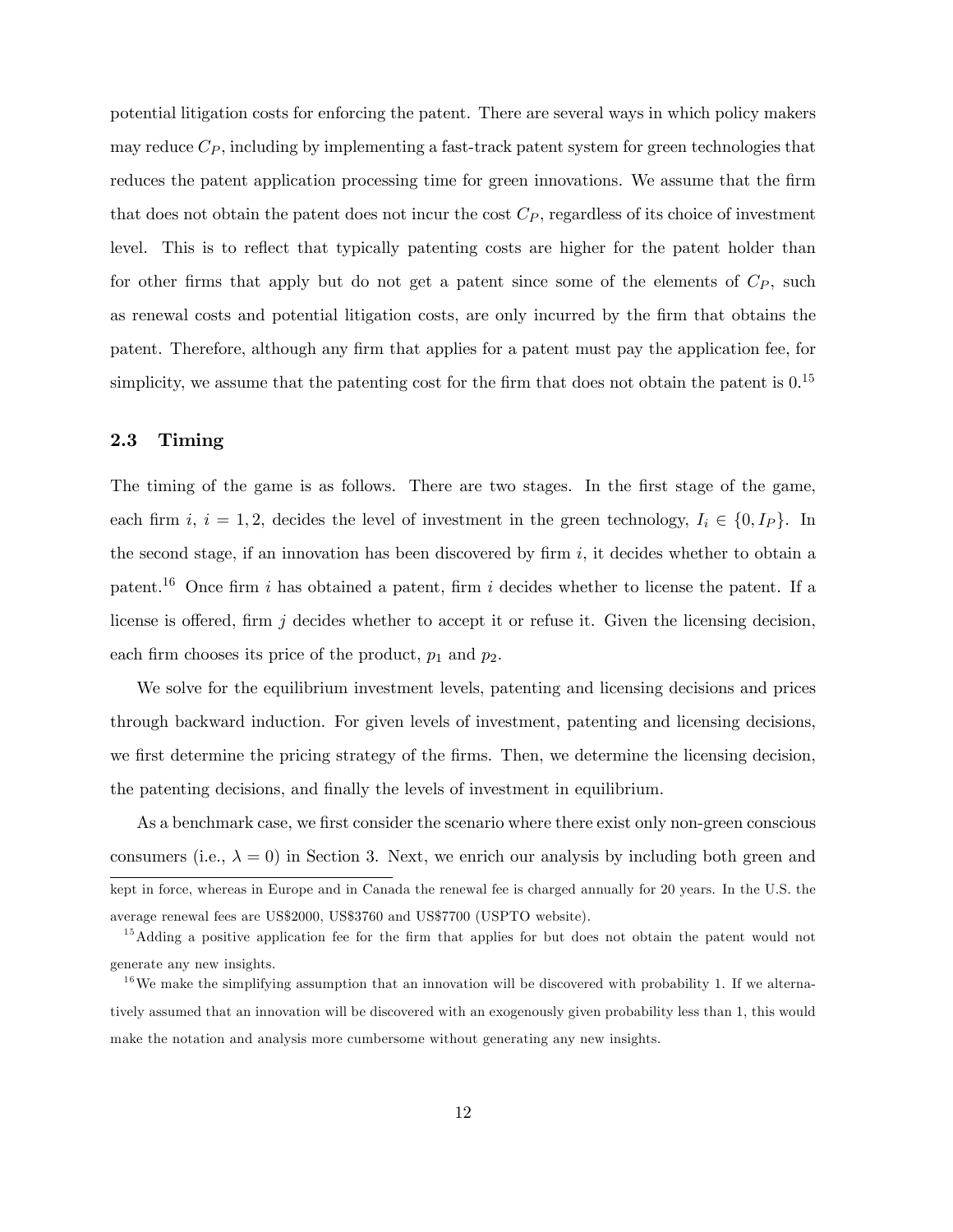non-green conscious consumers (i.e.,  $0 < \lambda \leq 1$ ), in Section 4.

## 3 Benchmark Case: Non-Green Conscious Consumers

## 3.1 Second Stage: Price Competition

Let us begin with the second stage of the game. The non-green consumers care only about prices, and buy from the firm that offers the lower price. From  $(7)$ , the demand for firm i with  $i \neq j$  for  $i, j = 1, 2$  is given by:

$$
D_i(p_i, p_j) = \begin{cases} 1 & \text{if } p_i < p_j \text{ and } p_i \le v \\ \frac{1}{2} & \text{if } p_i = p_j \le v \\ 0 & \text{if } p_i > \min\{p_j, v\} \end{cases}
$$
 (8)

For any combination of investment levels made by both firms in the first stage of the game, we determine their pricing strategy in the second stage. Recall that firms choose from two levels of investment: 0, in which case the dirty good is produced, and  $I_P$ , which is the requirement to patent the innovation of size  $\Delta = \gamma_H - \gamma_P$ . There are three possible cases that may arise: the first where neither firm invests, the second where one firm invests and the other one does not, and the third where both firms invest.

In the first case, when none of the firms invest  $(I_1 = I_2 = 0)$ , we obtain the classical finding of Bertrand competition; both firms set prices at marginal cost,  $p_1 = p_2 = c + \tau \gamma_H$ , and, thus, their payoffs are zero. They both produce the dirty good.

In the second case, when firm i decides not to invest and firm j decides to invest  $I_P$ , and apply for a patent, firm j must decide whether to license its innovation to firm i. If firm j does not license, or if firm  $i$  refuses the license agreement, firm  $i$  produces the dirty good corresponding to  $\gamma_H$ , and firm j produces the cleaner good corresponding to  $\gamma_P$ . The payoff of firm i is

$$
D_i(p_i, p_j) (p_i - c - \tau \gamma_H),
$$

and the payoff of firm  $j$  is

$$
D_j(p_i, p_j) (p_j - c - \tau \gamma_P).
$$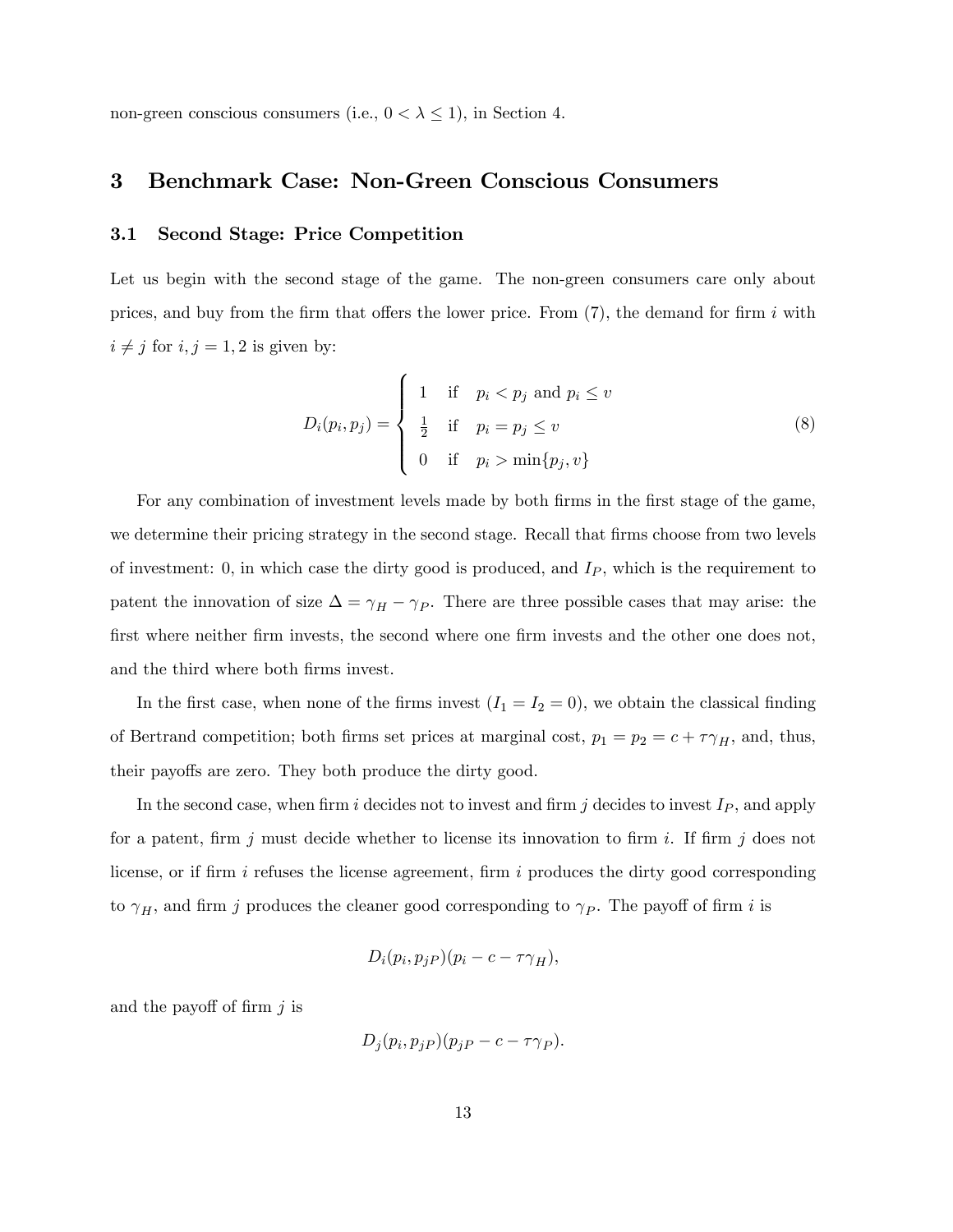Each firm chooses the price that maximizes its payoff. The Nash equilibrium is  $p_{jP} = c + \tau \gamma_H - \varepsilon$ such that firm i gets a payoff of zero (and does not produce) while firm j obtains  $\Delta \tau - C_P$ , and produces the cleaner product, for  $i, j = 1, 2$  and  $i \neq j$ . In the case where only firm j invests Ip, it patents if  $\tau \geq C_P/\Delta$ , and, thus, firm j produces a cleaner product while firm i does not produce. However, if  $\tau < C_P/\Delta$ , firm j does not patent, both firms produce the dirty product and get zero payoffs.

If firm j offers a license to firm i and firm i accepts it, both firms produce the cleaner good  $\gamma_P$ . Firm j offers a license  $(r, F)$  where r is the per-unit royalty rate, and F a fixed fee. For any license  $(r, F)$  accepted by firm i, firm j obtains the following payoff:

$$
D_j(p_i, p_j) (p_j - c - \tau \gamma_P) + r D_i(p_i, p_j) + F.
$$

Firm  $i$  obtains the following payoff:

$$
D_i(p_i, p_j) (p_i - c - \tau \gamma_P - r) - F.
$$

We find that for a given  $(r, F)$ , there is a unique Nash equilibrium in prices such that  $p_i^* =$  $p_{jP}^* = c + \tau \gamma_P + r$ , and firm j obtains the payoff  $(r + F)$  while firm i obtains the payoff  $(-F)$ .

Firm j will choose  $(r, F)$  that maximize its profit  $(r + F)$  subject to the constraint that  $-F \geq 0$  and  $c + \tau \gamma_P + r \leq v$ . Thus,  $F^* = 0$ , and  $r^* = v - c - \tau \gamma_P$ . The Subgame Perfect Nash equilibrium is such that firm j offers a license  $(r^* = v - c - \tau \gamma_P, F^* = 0)$ , and both firms choose prices  $p_i^* = p_j^* = v$ , so that the payoff of firm j is  $v - c - \tau \gamma_P$ , while the payoff of firm i is null. Firm j decides to patent as long as  $C_P \le v - c - \tau \gamma_P$ .

Firm j decides to license if  $v - c - \tau \gamma_P \geq \Delta \tau$ , which is always satisfied as, by assumption, we have  $\tau < (v - c)/\gamma_H$ .<sup>17</sup> Therefore, in the case where one firm invests and the other one does not, if the firm that invests patents its innovation, it will always license it to the other firm.

Let us consider the third case where both firms decide to invest  $I_P$ , and both firms decide to apply for a patent. In this case, each firm gets the patent (and pays the cost  $C_P$ ) with probability  $1/2$ . Then, as we have seen above, the firm with the patent will always prefer to

<sup>&</sup>lt;sup>17</sup>For firms to make non-negative profits in equilibrium, we must have that  $v - c - \tau \gamma_H \ge 0$ .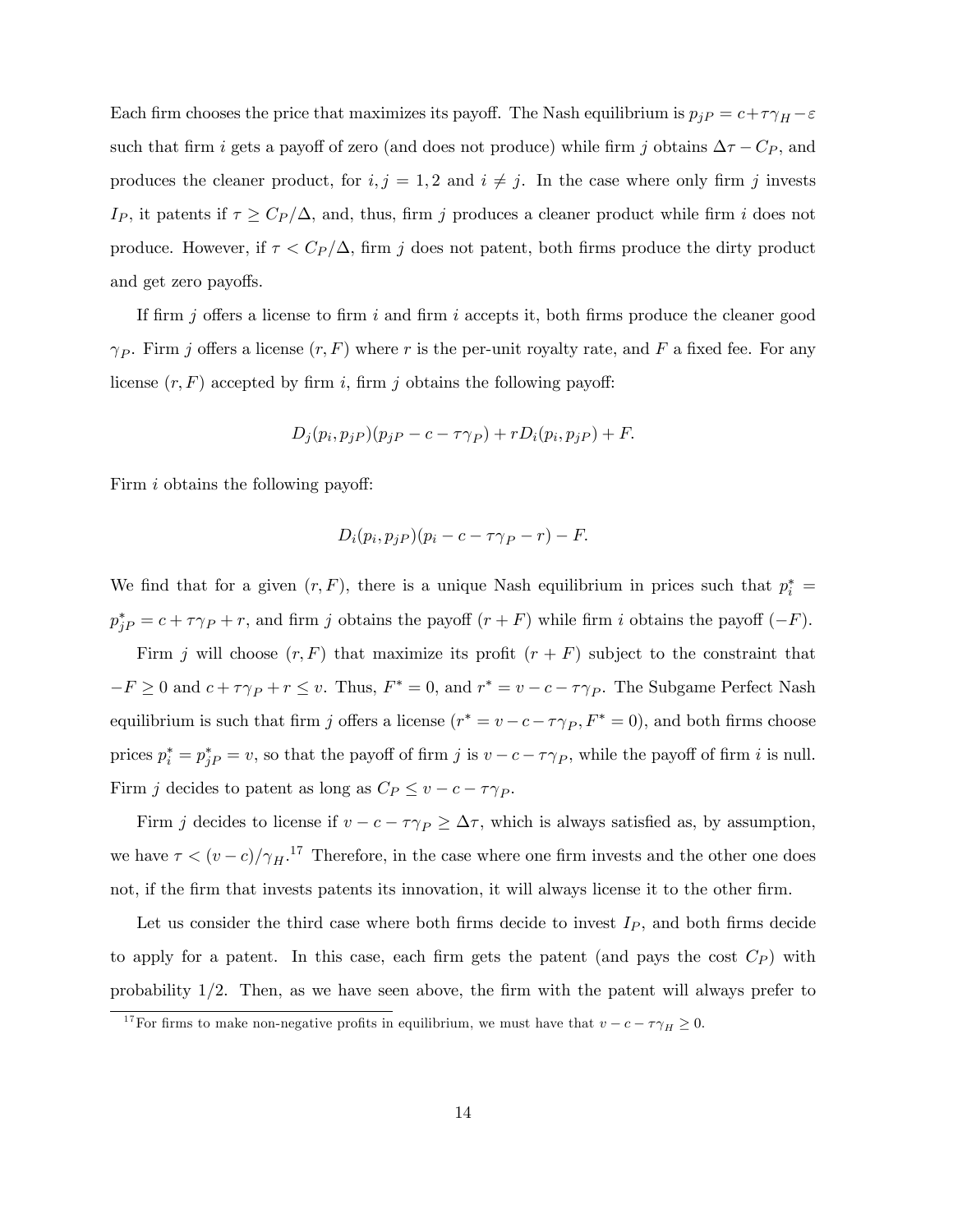license its innovation to the other firm. Thus, the expected payoff of firm  $i$  is given by

$$
\frac{1}{2} \underbrace{[D_i(p_{iP}, p_j)(p_{iP} - c - \tau \gamma_P) - C_P]}_{(i)} + \frac{1}{2} \underbrace{D_i(p_i, p_{jP})(p_i - c - \tau \gamma_P)}_{(ii)},
$$
\n(9)

for  $i = 1, 2$ , where  $p_i^* = p_{jP}^* = v$ . Thus, (i) in (9) represents the payoff of firm i if it gets the patent, and  $(ii)$  represents the payoff if it does not get the patent. Therefore, if both firms invest, only one of them obtains a patent and licenses its technology to the other. Thus, each Örm gets

$$
\frac{1}{2}(v - c - \tau \gamma_P - C_P),
$$

such that the condition to apply for a patent is given by  $C_P \le v - c - \tau \gamma_P$ .

#### 3.2 First stage: Investment Decisions

We now turn to the investment decisions of the firms. Since for  $C_P > v - c - \tau \gamma_P$ , none of the firms apply for a patent, they would earn zero payoff even if they were to invest. For this reason, firms have no incentive to invest as long as  $C_P > v - c - \tau \gamma_P$ . To summarize the analysis of the previous subsection, if none of the firms invest, they each obtain a null payoff. If one firm invests  $I_P$  and the other does not, the one that invests, licenses its innovation and has a payoff of  $v - c - \tau \gamma_P - C_P - I_P$ , while the other has a null payoff. If both of them invest  $I_P$ , each of them obtains  $\frac{1}{2}(v - c - \tau \gamma_P - C_P) - I_P$ .

Let

$$
C_1(\tau) \equiv v - c - \tau \gamma_P - I_P,\tag{10}
$$

and

$$
C_2(\tau) \equiv v - c - \tau \gamma_P - 2I_P,\tag{11}
$$

with  $C_1(\tau) > C_2(\tau)$  for any  $\tau$ .

If  $C_P \in [0, C_2(\tau)]$ , the best response of firm i to any investment  $I_j$  by firm j is  $BR_i(I_j) = I_P$ . If  $C_P \in [C_2(\tau), C_1(\tau)]$ , the best response of firm i to any investment  $I_j$  by firm j is

$$
BR_i(I_j) = \begin{cases} I_P & \text{if } I_j = 0 \\ 0 & \text{if } I_j = I_P \end{cases}
$$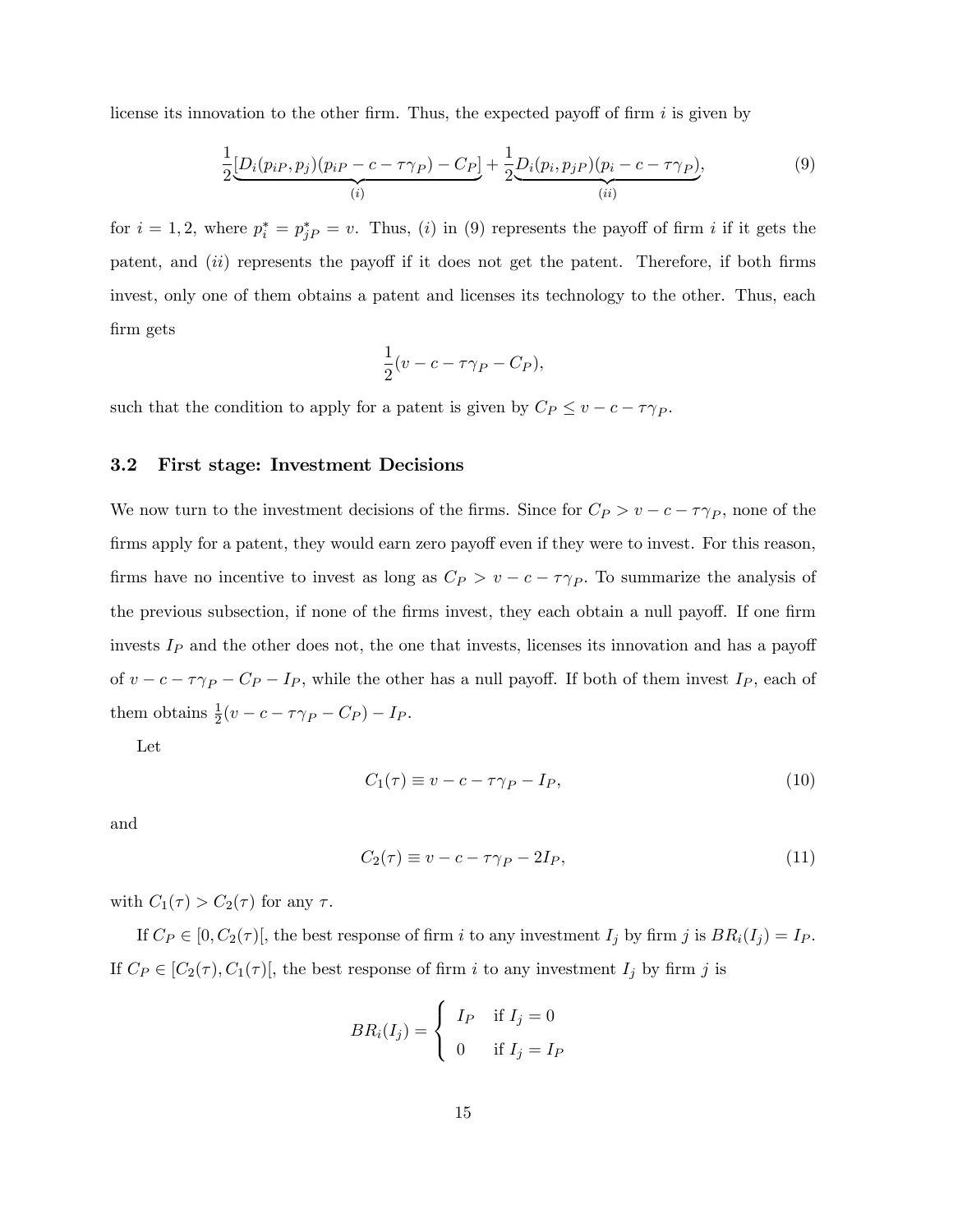If  $C_P \ge C_1(\tau)$ , the best response of firm i to any investment  $I_j$  by firm j is  $BR_i(I_j) = 0$ .

Thus, for  $C_P \in [0, C_2(\tau)]$ , the unique Nash equilibrium is  $(I_P, I_P)$ , that is, both firms invest. For  $C_P \in [C_2(\tau), C_1(\tau)]$ , there exists two Nash equilibria  $(0, I_P)$  and  $(I_P, 0)$  such that one firm does not invest while the other invests  $I_P$ . For  $C_P \geq C_1(\tau)$ , there exists a unique Nash equilibrium  $(0, 0)$  in which none of the firms invest.

In Figure 1, we represent the functions  $C_1(\tau)$  and  $C_2(\tau)$  in a graph where the horizontal axis represents the emission tax  $\tau$ , and the vertical axis represents the patenting cost  $C_P$ .



Figure 1: Equilibrium Investments with Non-Green Consumers

For a given patenting cost, we obtain a paradoxical result whereby increasing the emission tax beyond a certain threshold leads to less innovation as the tax bill increases. Moreover, the higher the patenting cost, the greater the range of taxes for which the paradox occurs.

The Subgame Perfect Nash Equilibrium is presented in the following Proposition.

**Proposition 1** For a given  $\tau$ , the Subgame Perfect Nash Equilibrium is

- 1. if  $C_P \in [0, C_2(\tau)$ , both firms invest  $(I_1^*, I_2^*) = (I_P, I_P)$ , but only one of them gets a patent and licenses it to the other firm  $(r^* = v - c - \tau \gamma_P, F^* = 0)$ ; both firms produce the cleaner product at price  $p_1^* = p_2^* = v$ ;
- 2. if  $C_P \in [C_2(\tau), C_1(\tau)]$ , firm j invests while firm i does not  $(I_j^*, I_i^*) = (I_P, 0)$  for  $i, j = 1, 2$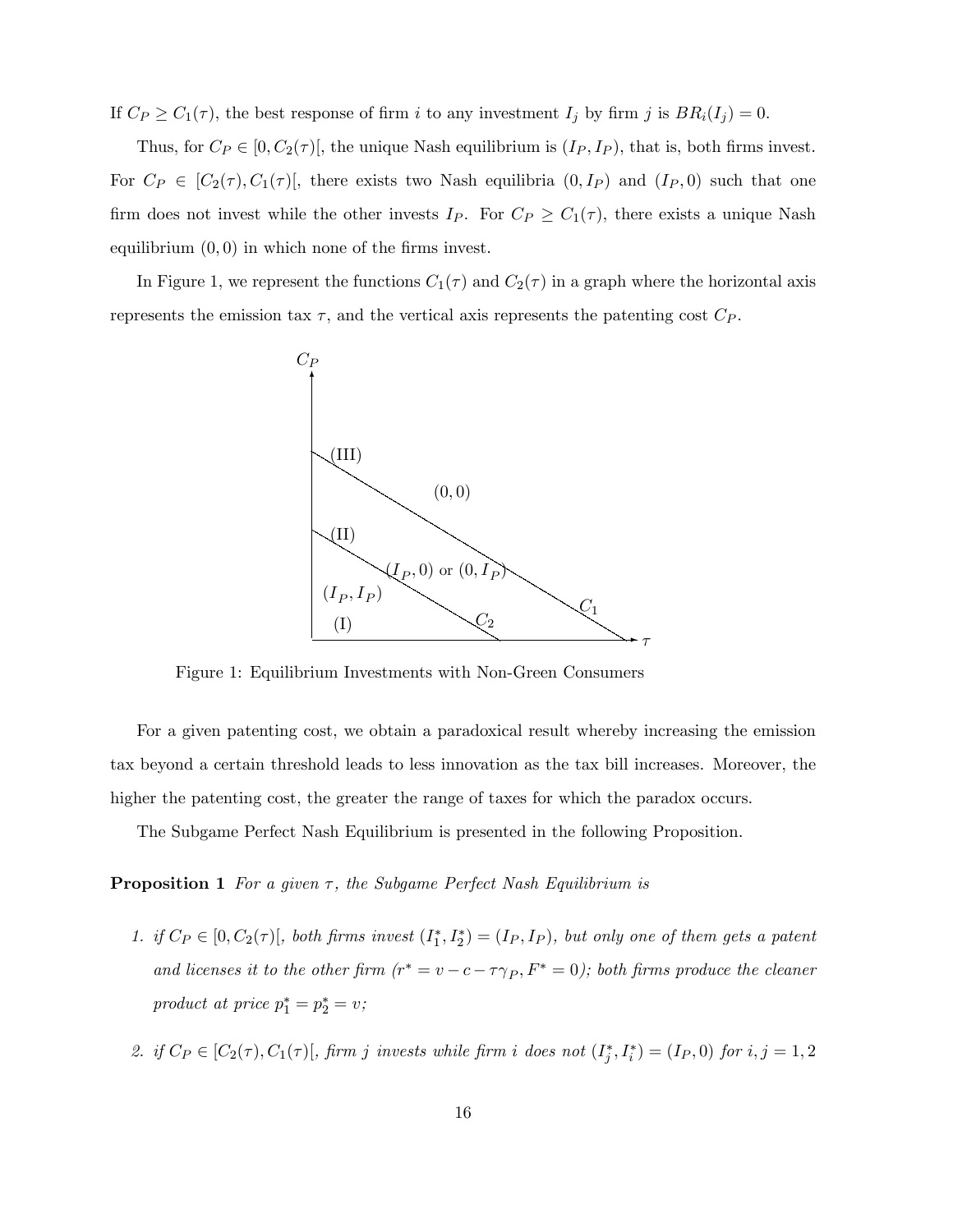and  $i \neq j$ ; firm j gets a patent and licenses it to firm i  $(r^* = v - c - \tau \gamma_P, F^* = 0)$ ; both firm produce the cleaner product at price  $p_i^* = p_j^* = v$ ;

3. if  $C_P \geq C_1(\tau)$ , none of the firms invest  $(I_1^*, I_2^*) = (0,0)$ , they both produce the dirty product, and set the price  $p_1^* = p_2^* = c + \tau \gamma_H$ .

As illustrated by Figure 1, we note that for a given patenting cost  $C_P$ , as  $\tau$  increases firms invest less.

#### 3.3 Equilibrium Emission levels

Before presenting the equilibrium emission levels, it is useful to define the following thresholds on  $\tau$ . Let

$$
\tau_1 \equiv \frac{v - c - C_P - I_P}{\gamma_P},\tag{12}
$$

and

$$
\tau_2 \equiv \frac{v - c - C_P - 2I_P}{\gamma_P},\tag{13}
$$

with  $\tau_1 > \tau_2$ , where both  $\tau_1$  and  $\tau_2$  are decreasing with  $C_P$  and  $I_P$ .

**Proposition 2** In equilibrium, the total emission level is given by:

$$
e^* = \begin{cases} \gamma_P & \text{for } \tau \le \tau_1 \\ \gamma_H & \text{for } \tau > \tau_1 \end{cases}
$$
 (14)

Figure 2 illustrates the equilibrium emission level. For  $\tau > \tau_1$ , neither firm invests which results in both firms producing the dirty product. Each firm has half the demand, such that  $e^* = \gamma_H$ . For  $\tau \in [\tau_2, \tau_1],$  only one firm invests, gets a patent and licenses it to the other firm, such that both firms produce the cleaner technology and the emission is  $e^* = \gamma_P$ . For  $\tau \leq \tau_1$ , both Örms invest, one of them obtains a patent and licenses it to the other Örm such that we have  $e^* = \gamma_P$ .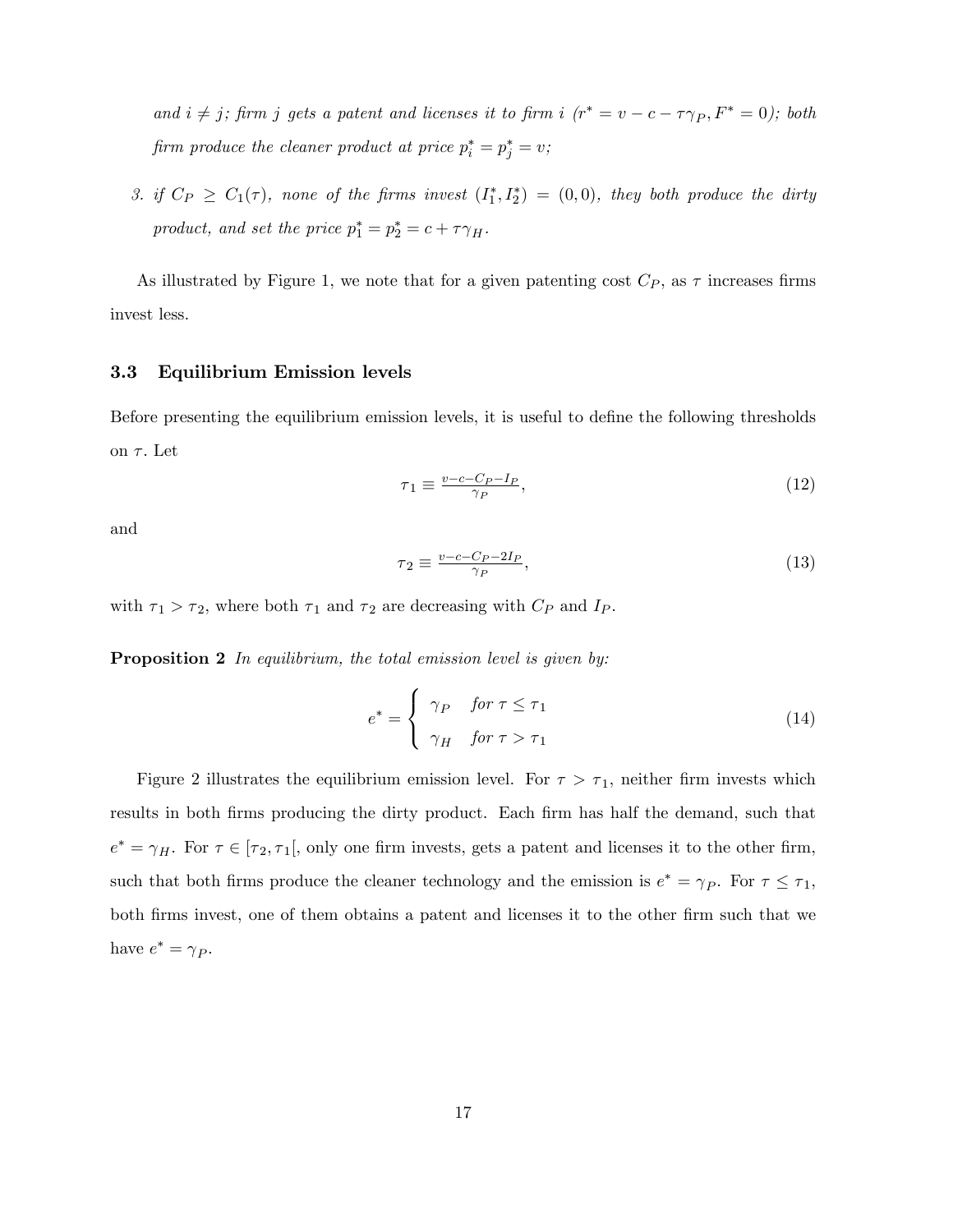

Figure 2: Equilibrium Emission with Non-Green Consumers

By Proposition (2) and as illustrated by Figure 2, for a given patenting cost, we obtain a paradoxical result as highlighted in the following Corollary.

**Corollary 1:** Increasing the emission tax beyond the threshold  $\tau_1$  leads to a discrete increase in the emission level.

Moreover, as illustrated by Figure 2.1, the higher the patenting cost, the greater the range of taxes for which the paradox occurs as  $\tau_1$  is a decreasing function of  $C_P$ . Thus, reducing the patenting cost  $C_P$  increases  $\tau_1$ , such that a lower emission level is realized for a larger range of taxes.



Figure 2.1: Equilibrium Emission with Non-Green Consumers as  $C_P$  Decreases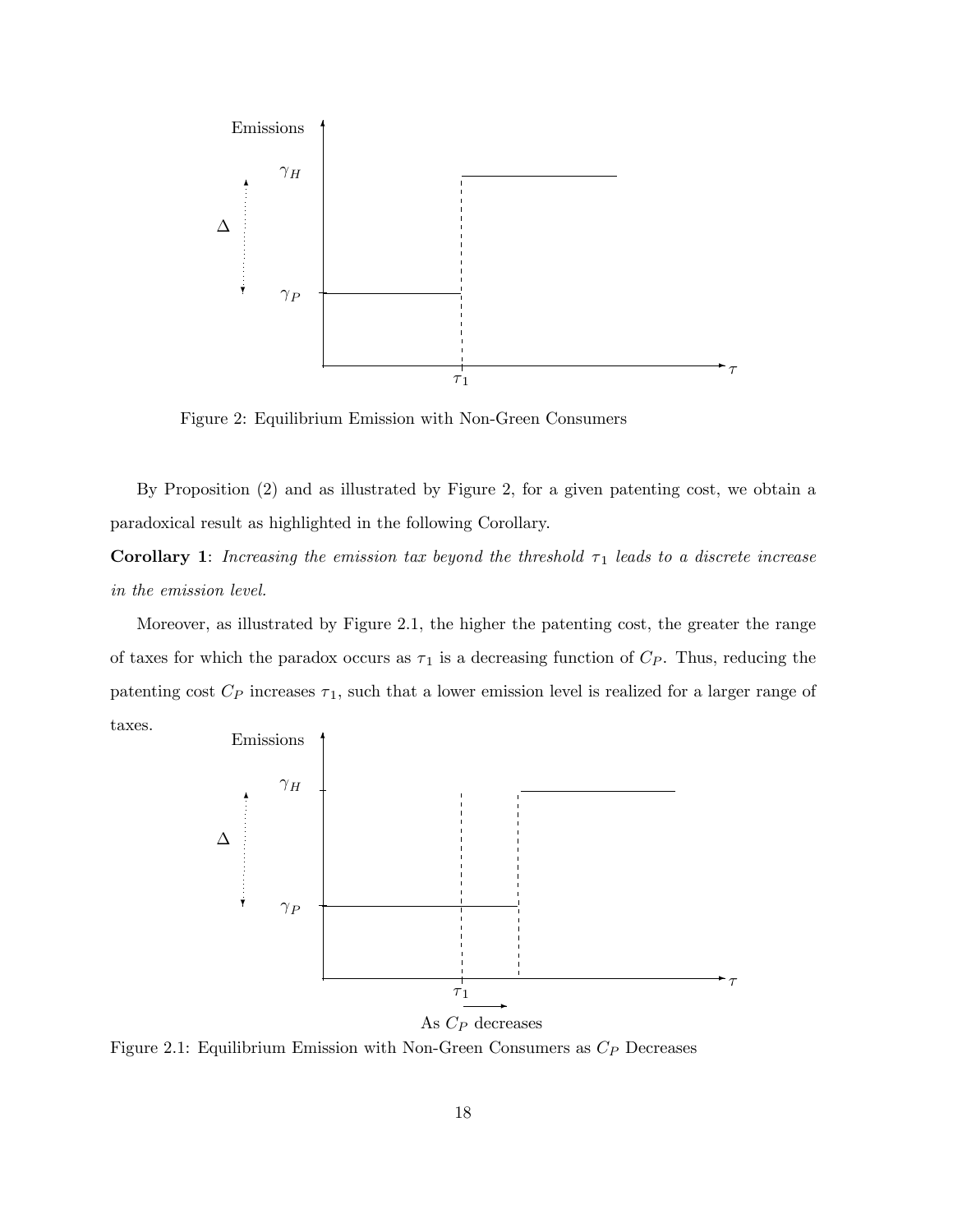Making the patentability requirement more stringent by reducing the level of  $\gamma_P$  also increases  $\tau_1$ , as shown by Figure 2.2. Moreover, since  $\gamma_P$  represents the emission level itself, a lower emission level is achieved for  $\tau < \tau_1$  by making the patentability requirement more stringent compared to that obtained by reducing the patenting cost  $C_P$ .



Figure 2.2: Equilibrium Emission with Non-Green Consumers as  $\gamma_P$  Decreases

We summarize our results in the following Proposition.

**Proposition 3** With only non-green consumers, i.e.,  $\lambda = 0$ ,

- (i) either reducing patenting cost  $C_P$  or making the patentability requirement more stringent by reducing the level of  $\gamma_P$  lead to a higher  $\tau_1$ , thereby reducing the emission level from  $\gamma_H$  to  $\gamma_P$  for a greater range of emission taxes.
- (ii) making the patentability requirement more stringent leads to a lower emission level for  $\tau < \tau_1$  compared to that obtained by reducing the patenting cost  $C_P$ .

Proposition (3 i) follows from (12) which shows that  $\tau_1$  is decreasing in  $C_P$  and  $\gamma_P$ . It implies that a policy maker may use either instrument, i.e. reducing  $C_P$  or making the patentability requirement more stringent, or some combination of both to mitigate the paradoxical result associated with increasing the emission tax. Thus, both these instruments work in conjunction with the emission tax to allow the emission tax to function more smoothly.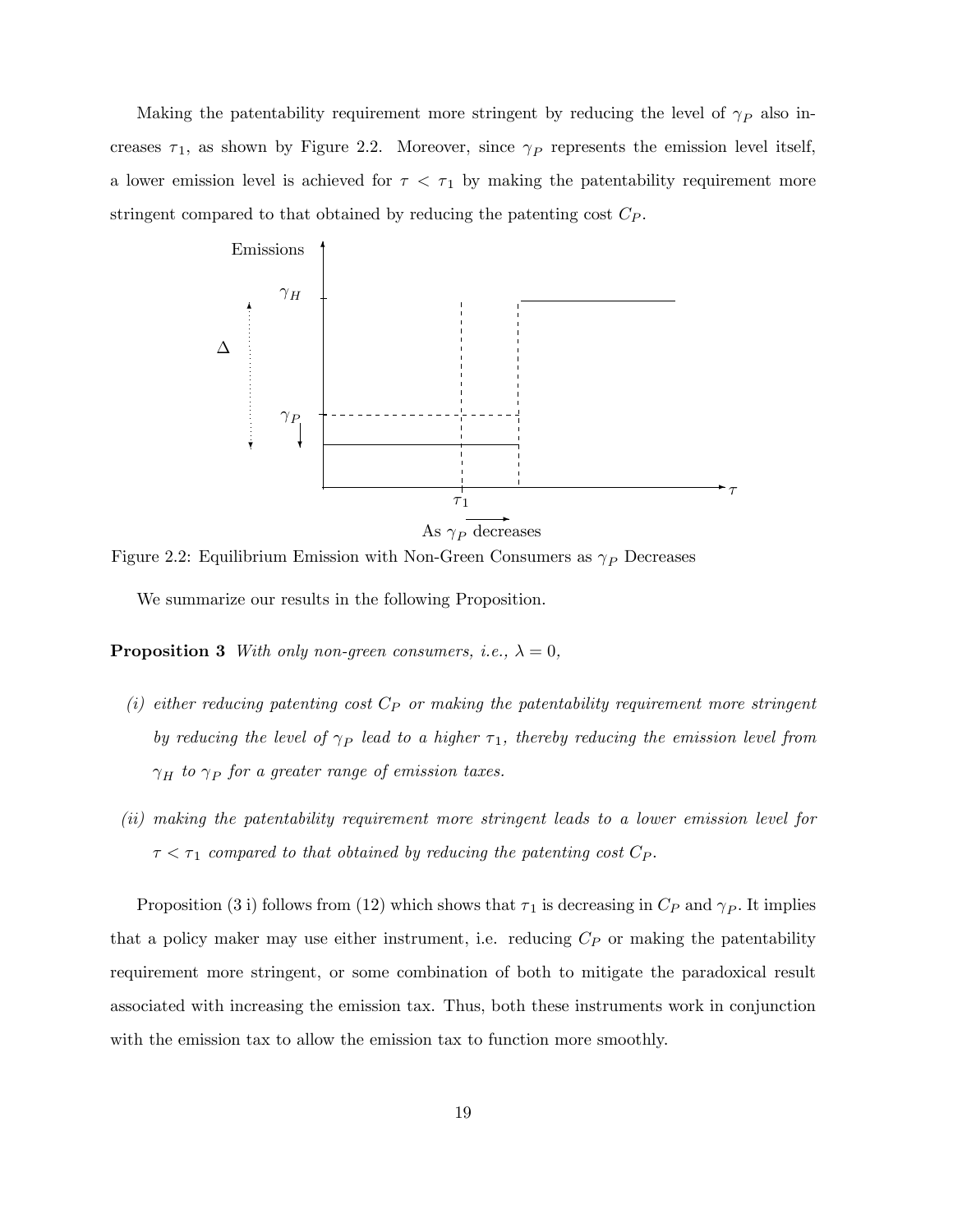At the same time, Figures 2.1-2.2 shows that at a given value of  $\tau$  such as  $\tau = \tau_1 + \varepsilon$  with  $\varepsilon > 0$ , by (3 ii), making the patentability requirement more stringent is more effective in terms of reducing emission levels than reducing the patent cost. Moreover, at a given value of  $\tau < \tau_1$ , only making the patentability requirement more stringent reduces the emission level by reducing  $\gamma_P$  whereas reducing  $C_P$  is ineffective and does not affect the emission level. This is summarized in the Corollary.

**Corollary 2:** With only non-green consumers, i.e.,  $\lambda = 0$ , at any given level of  $\tau$ , making the patentability requirement more stringent is more effective in terms of reducing emission levels than reducing the patent cost,  $C_P$ .

It is useful to compare our findings with Langinier and Ray Chaudhuri (2020). Recall that the main differences between this paper and Langinier and Ray Chaudhuri (2020) are the following. First, the market structure is different since Langinier and Ray Chaudhuri (2020) consider an incumbent monopolist which faces potential entry if it does not innovate. Second, Langinier and Ray Chaudhuri (2020) does not allow for licensing of the green innovation. Third, Langinier and Ray Chaudhuri (2020) model investment as a continuous variable while we model investment as a discrete variable.

In the absence of any green consumers, Langinier and Ray Chaudhuri (2020) also obtain the paradoxical result that we have reported in Proposition  $(2)$ , as well as a similar effect of reducing patenting costs. However, it is important to note that this does not imply that competition (i.e. duopoly versus monopoly) does not matter in determining policy implications. Rather, the reason we obtain these results is that we allow for licensing while Langinier and Ray Chaudhuri (2020) does not. We would not obtain these results in our duopoly setting if we did not allow for licensing. Within a duopolistic setup, licensing effectively allows the innovator to behave as a monopolist.<sup>18</sup> In the absence of licensing, we would obtain very different results as firms would be engaged in a tough price competition. In both papers, as the tax rate increases, the cost to the innovator increases (Effect 1). This is the only effect of tax increase captured by Langinier and Ray Chaudhuri (2020), which results in the innovation becoming unprofitable

<sup>&</sup>lt;sup>18</sup>Recall that with licensing prices are set to v, which corresponds to the monopoly price. Also, the patent holder extracts all the surplus from the licensee, effectively obtaining monopoly profits.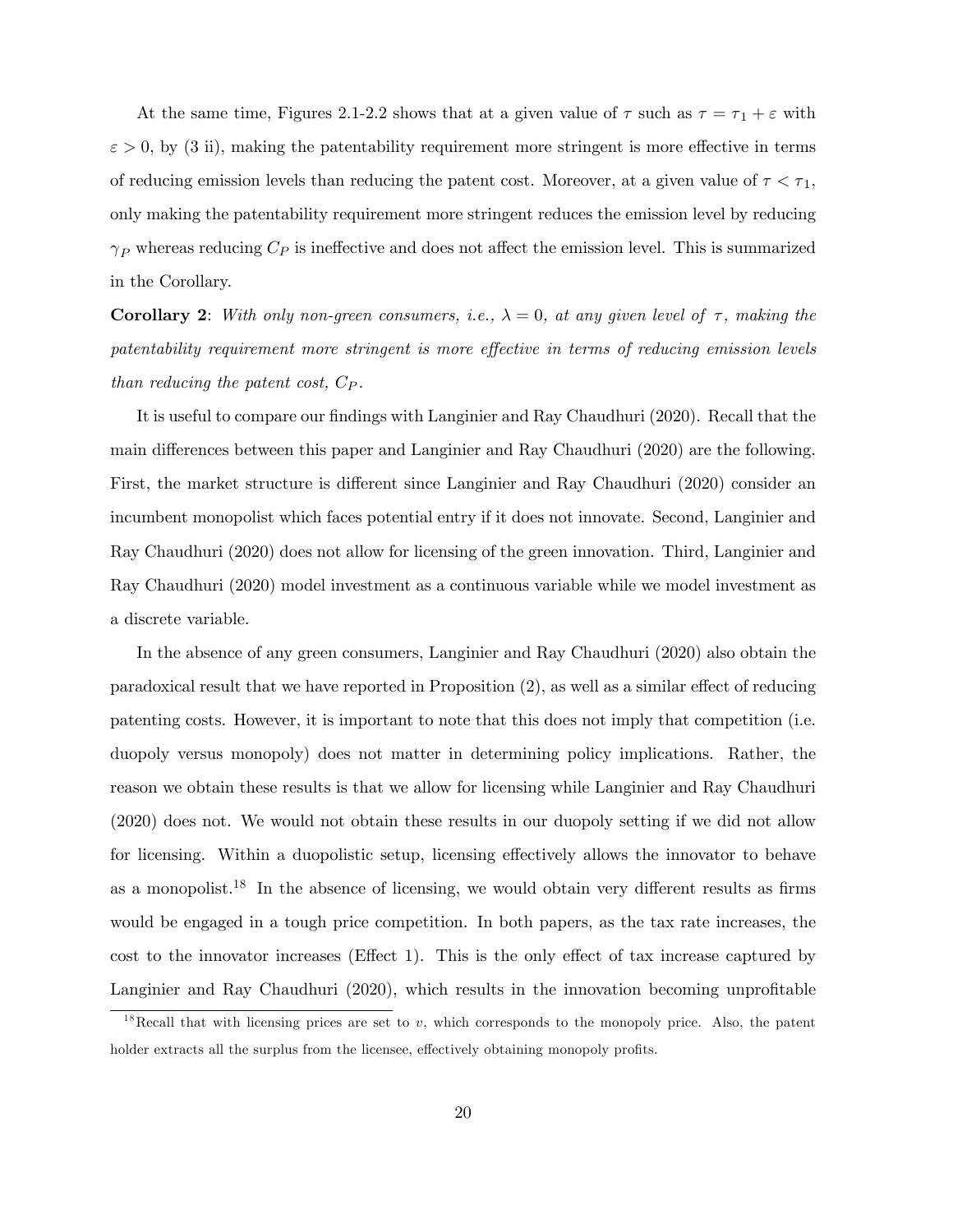beyond a certain tax rate. In this paper, there is a second effect of a tax increase arising due to duopolistic competition. The price of the cleaner product is set at the marginal cost (which includes the marginal tax,  $\tau \gamma_H$ ) of the firm producing the dirty product. This implies that the price of the cleaner product increases in  $\tau$  (Effect 2) in the absence of licensing, which results in equilibrium investment and emission levels that are different from Proposition 1. However, because of the license, Effect 2 vanishes, since prices are set to  $v$ , so that only Effect 1 matters. For this reason, we obtain results similar to Langinier and Ray Chaudhuri (2020) after allowing for licensing, despite the different market structure.

## 4 Green and Non-Green Consumers

In this section, we continue our analysis with the general model introduced in Section 2 with green consumers, that is,  $0 < \lambda \leq 1$ .

## 4.1 Second Stage: Price competition

We begin with the second stage and analyze the firms' pricing strategy for any combination of investment levels of both firms in the first stage of the game.

Recall that firms choose from two levels of investment: 0 and  $I_P$ . As in Section 3, three possible cases may arise: the Örst where neither Örm invests, the second where one Örm invests and the other one does not, and the third where both firms invest.

Furthermore, in the second and third cases (if one or both firms invest), once one of the firms is granted a patent, it must decide whether to license its innovation or not. We first consider the case where the patentholder decides not to license. Then, we study the case where the patentholder decides to license.

If none of the firms invest  $(I_1 = I_2 = 0)$ , the demand for each firm is given by (5), both firms set their prices at marginal cost,  $p_1 = p_2 = c + \tau \gamma_H$ , and, thus, their payoffs are zero.

Let us consider the case where firm i decides to invest  $I_P$ , while firm j does not, where  $i, j = 1, 2$  and  $i \neq j$ . Once firm i discovers the innovation, it first decides whether to obtain a patent or not. If it does patent its innovation and pays the patenting cost  $C_P$ , then firm i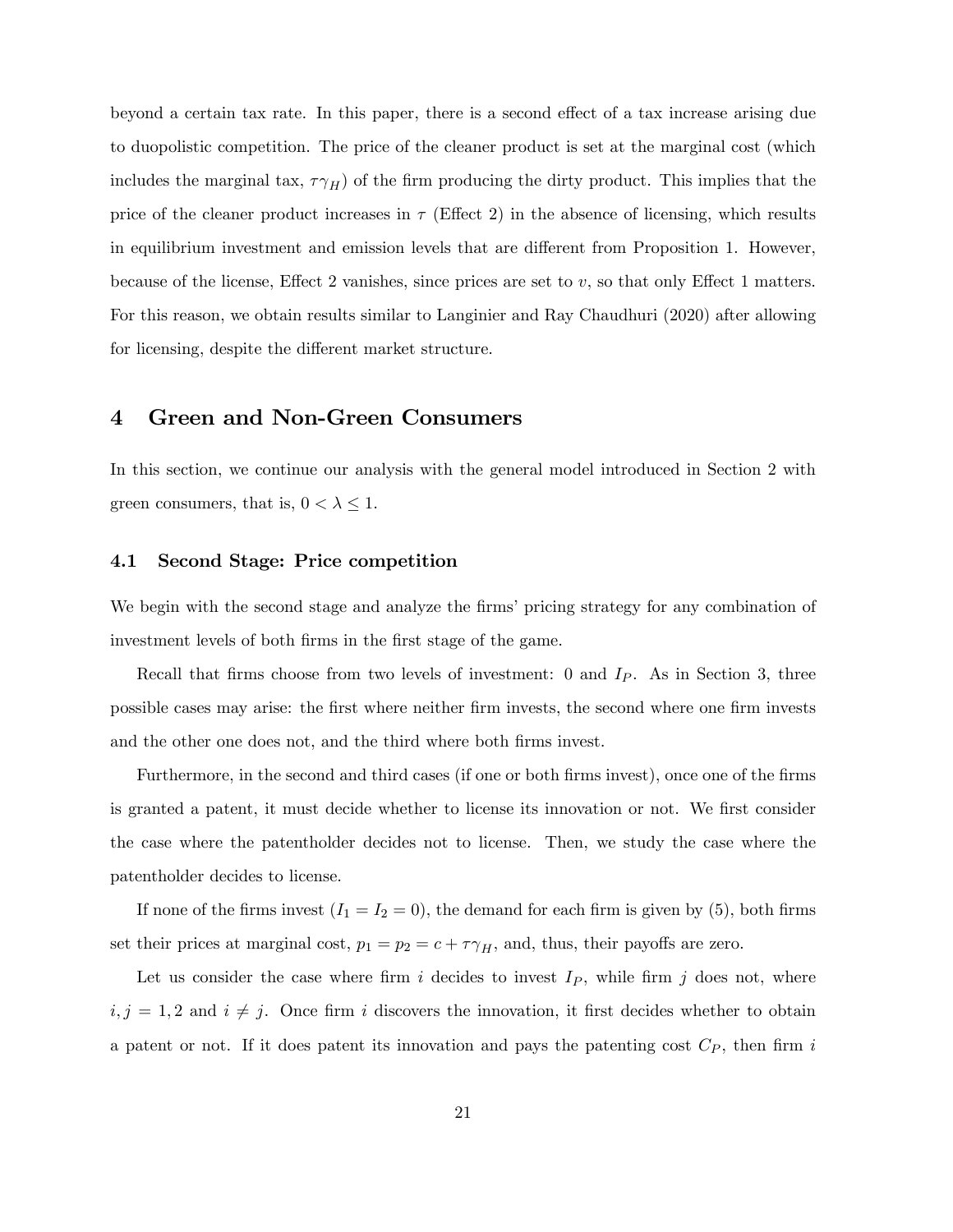decides whether to license its innovation to firm  $j$  or not.

If firm *i* decides not to license, its payoff is  $D_i(p_i, p_j; \gamma_P)(p_i - c - \tau \gamma_P)$ , and the payoff of firm j is  $D_j(p_{iP}, p_j; \gamma_H)(p_j - c - \tau \gamma_H)$  where  $p_{iP}$  is firm i's price,  $p_j$  is firm j's price,  $D_i(p_{iP}, p_j; \gamma_P)$ is firm i's demand which is given by (6), and  $D_j(p_i, p_j; \gamma_H)$  is firm j's demand which is given by (7) if  $\underline{G} < \tilde{G}_1 < \tilde{G}_2 < \overline{G}$  is satisfied. Thus, firm i chooses the price  $p_{iP}$  that maximizes

$$
\lambda \left( \frac{v - p_{iP}}{\gamma_P} - \frac{p_{iP} - p_j}{\Delta} \right) (p_{iP} - c - \tau \gamma_P),
$$

and firm  $j$  chooses the price  $p_j$  that maximizes

$$
(\lambda(\frac{p_{iP} - p_j}{\Delta} - \underline{G}) + (1 - \lambda))(p_j - c - \tau \gamma_H),
$$

where  $p_{iP} > p_j$ . We illustrate later that this condition holds in equilibrium for  $\tau < \tau_E(\lambda)$ , where

$$
\tau_E(\lambda) \equiv \frac{v - c}{2\gamma_H} + \frac{2\gamma_H - \gamma_P}{2\gamma_H} \left(\frac{G}{\lambda} - \frac{1 - \lambda}{\lambda}\right),\tag{15}
$$

which is increasing with  $\lambda$ . There is a positive value of  $\lambda$ ,  $\lambda_0$ , such that  $\tau_E(\lambda_0) = 0$ , which is

$$
\lambda_0 \equiv \frac{2\gamma_H - \gamma_P}{v - c + (2\gamma_H - \gamma_P)(\underline{G} + 1)}.\tag{16}
$$

The best response of firm i to any price  $p_j$  set by firm j is

$$
p_i P(p_j) = \frac{1}{2}(c + \tau \gamma_P + v \frac{\Delta}{\gamma_H} + \frac{\gamma_P}{\gamma_H} p_j),
$$

and the best response function of firm j to any price  $p_i$  set by firm i is

$$
p_j(p_{iP}) = \frac{1}{2}(c + \tau \gamma_H - \Delta \underline{G} + \frac{1-\lambda}{\lambda} \Delta + p_{iP}).
$$

Solving for the equilibrium values for  $p_i$  and  $p_j$ , we find

$$
p_{iP}^G = \frac{1}{4\gamma_H - \gamma_P} [c(2\gamma_H + \gamma_P) + 2v\Delta + 3\tau\gamma_H\gamma_P - \gamma_P\Delta\underline{G} + \gamma_P\Delta\frac{1-\lambda}{\lambda}],\tag{17}
$$

and

$$
p_j^G = \frac{1}{4\gamma_H - \gamma_P} [3\gamma_H c + v\Delta + \gamma_H \tau (2\gamma_H + \gamma_P) - 2\Delta \gamma_H \underline{G} + 2\Delta \gamma_H \frac{1 - \lambda}{\lambda}]. \tag{18}
$$

As  $\lambda$  increases, both equilibrium prices decrease, and as c and v increase, both prices increase. We verify that  $p_{iP}^G > p_j^G$  only if  $\tau < \tau_E(\lambda)$ . We also verify under what conditions  $\underline{G} < \tilde{G}_1 < \tilde{G}_2 < \overline{G}$ is satisfied, which are for  $\tau \in [\tau_L(\lambda), \tau_C(\lambda)]$  where

$$
\tau_L(\lambda) \equiv \frac{v - c}{2\gamma_H} - \underline{G} - \frac{2\gamma_H - \gamma_P}{2\gamma_H} \frac{1 - \lambda}{\lambda} < \tau_E(\lambda),\tag{19}
$$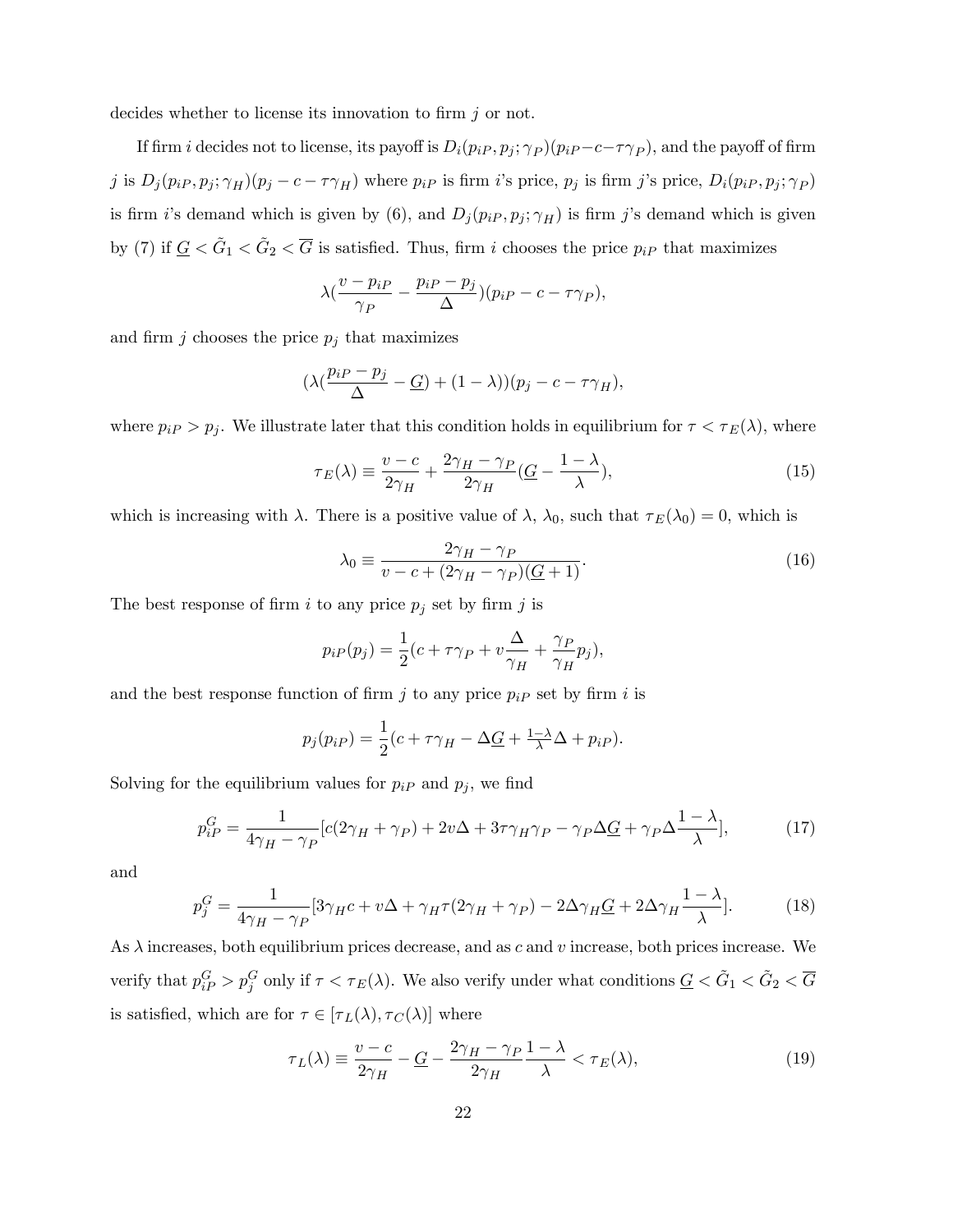and

$$
\tau_C(\lambda) \equiv \frac{2\gamma_H + \gamma_P v - c}{\gamma_H \gamma_P} \frac{v - c}{3} - \frac{G}{3\gamma_H} - \frac{\gamma_H - \gamma_P}{3\gamma_H} \frac{1 - \lambda}{\lambda} - \frac{4\gamma_H - \gamma_P}{3\gamma_H}.
$$
(20)

Evaluated at these prices,  $p_{iP}^G$  and  $p_j^G$ , the demands for the cleaner and the dirty products are, respectively,

$$
D_i(p_{iP}^G, p_j^G; \gamma_P) = \frac{\lambda}{4\gamma_H - \gamma_P} \frac{\gamma_H}{\gamma_P} (2(v - c) - \gamma_P \tau - \gamma_P \underline{G} + \gamma_P \frac{1 - \lambda}{\lambda}), \tag{21}
$$

and

$$
D_j(p_{iP}^G, p_j^G; \gamma_H) = \frac{\lambda}{4\gamma_H - \gamma_P} (v - c - 2\tau\gamma_H - 2\underline{G}\gamma_H + 2\gamma_H \frac{1 - \lambda}{\lambda}).
$$
\n(22)

As long as  $\tau \in [\tau_L(\lambda), \tau_C(\lambda)]$ , both demands are strictly positive in equilibrium and the market for green consumers is not covered. Both demands decrease as  $\tau$  increases. However, the demand for the dirty product decreases at a faster rate than the demand for the cleaner product.

In the absence of a license, if  $\tau \in [\tau_L(\lambda), \tau_C(\lambda)]$  the equilibrium profits for firms i and j are thus

$$
\Pi_{iP}^G = \lambda \frac{\gamma_H}{\gamma_P} \frac{\Delta}{(4\gamma_H - \gamma_P)^2} [2(v - c) - \gamma_P \tau - \gamma_P \underline{G} + \gamma_P \frac{1 - \lambda}{\lambda}]^2,
$$
\n(23)

and

$$
\Pi_j^G = \lambda \frac{\Delta}{(4\gamma_H - \gamma_P)^2} [v - c - 2\gamma_H \tau - 2\gamma_H \underline{G} + 2\gamma_H \frac{1 - \lambda}{\lambda}]^2.
$$
 (24)

We now determine the equilibrium prices if  $\tau \geq \tau_L(\lambda)$ . In that case, firm i, which is producing the cleaner good, sets its price at  $p_{iP} = c + \tau \gamma_H - \varepsilon$ , so that it gets all the demand, and firm j does not get any demand. Thus, if  $\tau \geq \tau_L(\lambda)$ , the equilibrium payoffs for firms i and j are, respectively,<sup>19</sup>

$$
\Pi_{iP}^{'G} = \left(\lambda \left(\frac{v - c - \tau \gamma_H}{\gamma_P} - \underline{G}\right) + (1 - \lambda)\right) \tau \left(\gamma_H - \gamma_P\right),\tag{25}
$$

and

$$
\Pi_j^{'G} = 0.
$$

If  $\tau < \tau_C(\lambda)$ , the market for the green consumers is covered, and both firms are producing different products (see appendix for calculations). Their prices are

$$
p_i^G = c + \frac{1}{3} [\tau (2\gamma_P + \gamma_H) + \Delta \underline{G} + 2\Delta + \Delta \frac{1-\lambda}{\lambda}],
$$
\n(26)

<sup>&</sup>lt;sup>19</sup>We omit  $\varepsilon$  in the profit function of firm *i*.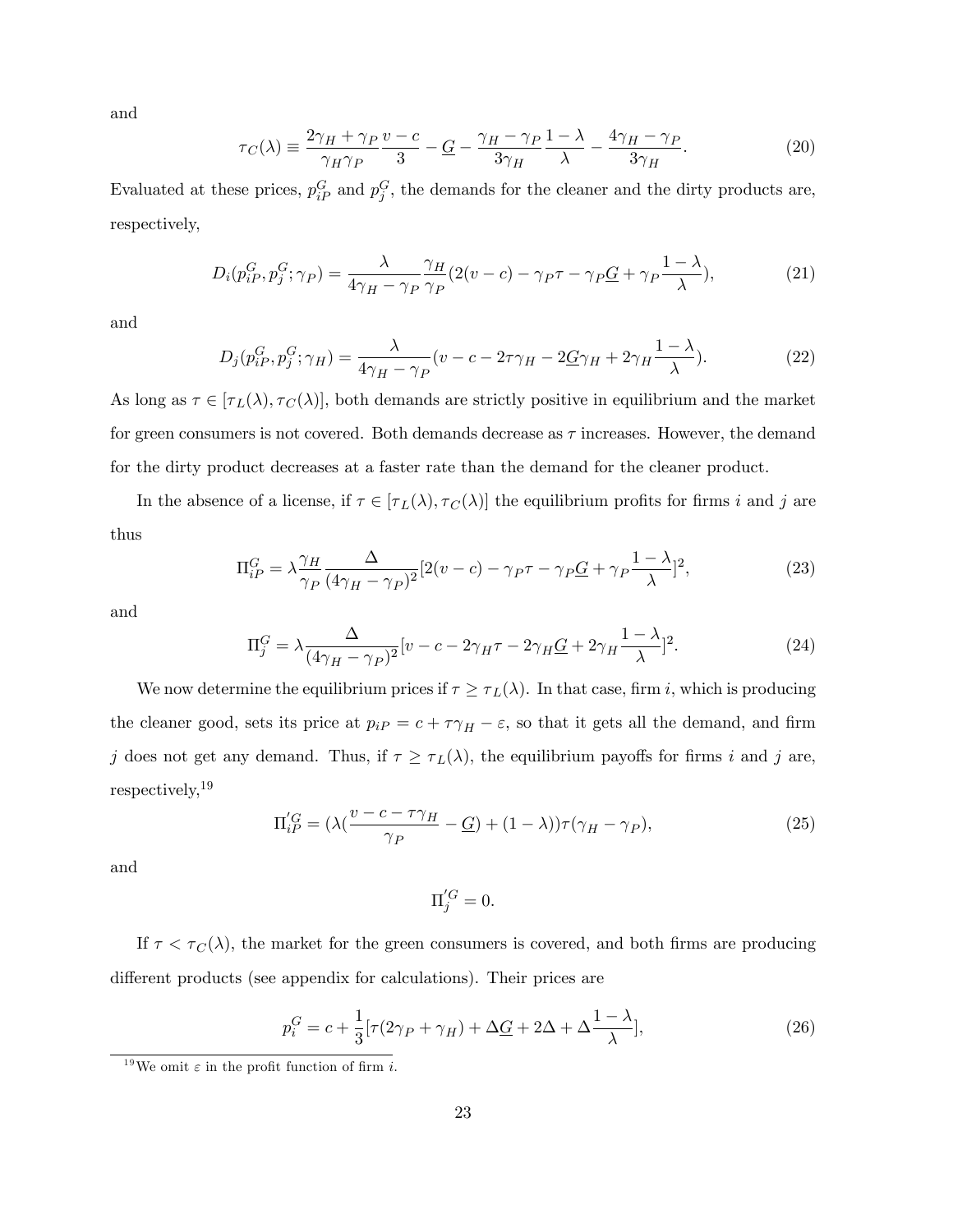and

$$
p_j^G = c + \frac{1}{3} [\tau (2\gamma_P + \gamma_H) - \Delta \underline{G} + \Delta + 2\Delta \frac{1 - \lambda}{\lambda}].
$$
 (27)

Demands are

$$
D_i(p_i^G, p_j^G; \gamma_P) = \lambda \frac{1}{3} \left[ \underline{G} + 2 + \frac{1 - \lambda}{\lambda} \right],\tag{28}
$$

and

$$
D_j(p_{iP}^G, p_j^G; \gamma_H) = \frac{1}{3}\lambda (1 - \underline{G} + 2\frac{1 - \lambda}{\lambda}).
$$
\n(29)

The profits are

$$
\Pi_{iP}^G = \lambda \frac{1}{9} (\gamma_H - \gamma_P) [\underline{G} + 2 + \frac{1 - \lambda}{\lambda}][\tau + \underline{G} + 2 + \frac{1 - \lambda}{\lambda}], \tag{30}
$$

and

$$
\Pi_j^G = \frac{1}{9}\lambda(\gamma_H - \gamma_P)(1 - \underline{G} + 2\frac{1-\lambda}{\lambda})[-2\tau + 1 - \underline{G} + 2\frac{1-\lambda}{\lambda}].\tag{31}
$$

Let us now consider the case where firm i decides to offer a licence  $(r, F)$  such that firm j must pay a royalty fee r and a fixed fee F. For any given r and F, firm j always accepts the license if its payoff is at least as much as the payoff it will get from refusing the license, which is  $\Pi_j^G$  as defined by (24) if  $\tau < \tau_L(\lambda)$ , and 0 if  $\tau \ge \tau_G(\lambda)$ . If firm *i* offers a license that is accepted by firm  $j$ , both firms could produce the cleaner product, in which case each firm faces demand (5). For a pair of prices  $(p_i, p_j)$ , firm i obtains  $D_i(p_i, p_j)(p_i - c - \tau \gamma_P) + rD_j(p_i, p_j) + F$ , while firm j gets  $D_j(p_i, p_j)(p_j - c - r - \tau \gamma_P) - F$ . As firms compete with the same cleaner product, we have Bertrand competition in which both firms set their prices at the marginal cost of firm j,  $p_i = p_j = c + \tau \gamma_P + r$ , and both firms share the demand (we show that firm j has no incentive to reduce its price even further to capture all the demand as it will get the same payoff). Thus, if both firms produce the cleaner product, firm i gets  $\Pi_{iP}^{'G} + F$  and firm j gets  $-F$ .

However, firm  $j$  could decide to accept the license  $(r, F)$  and produce the dirty product, in which case it will only have to pay  $F$ , and will not have to pay  $r$  as it is not producing the patented innovation. If firm  $j$  decides not to produce the cleaner product, both firms compete with different products, and we obtain the previous results: if  $\tau < \tau_L(\lambda)$ , the equilibrium profits for firms *i* and *j* are  $\Pi_{iP}^G + F$  and  $\Pi_j^G - F$  where  $\Pi_{iP}^G$  and  $\Pi_j^G$  are given by (23) and (24), and if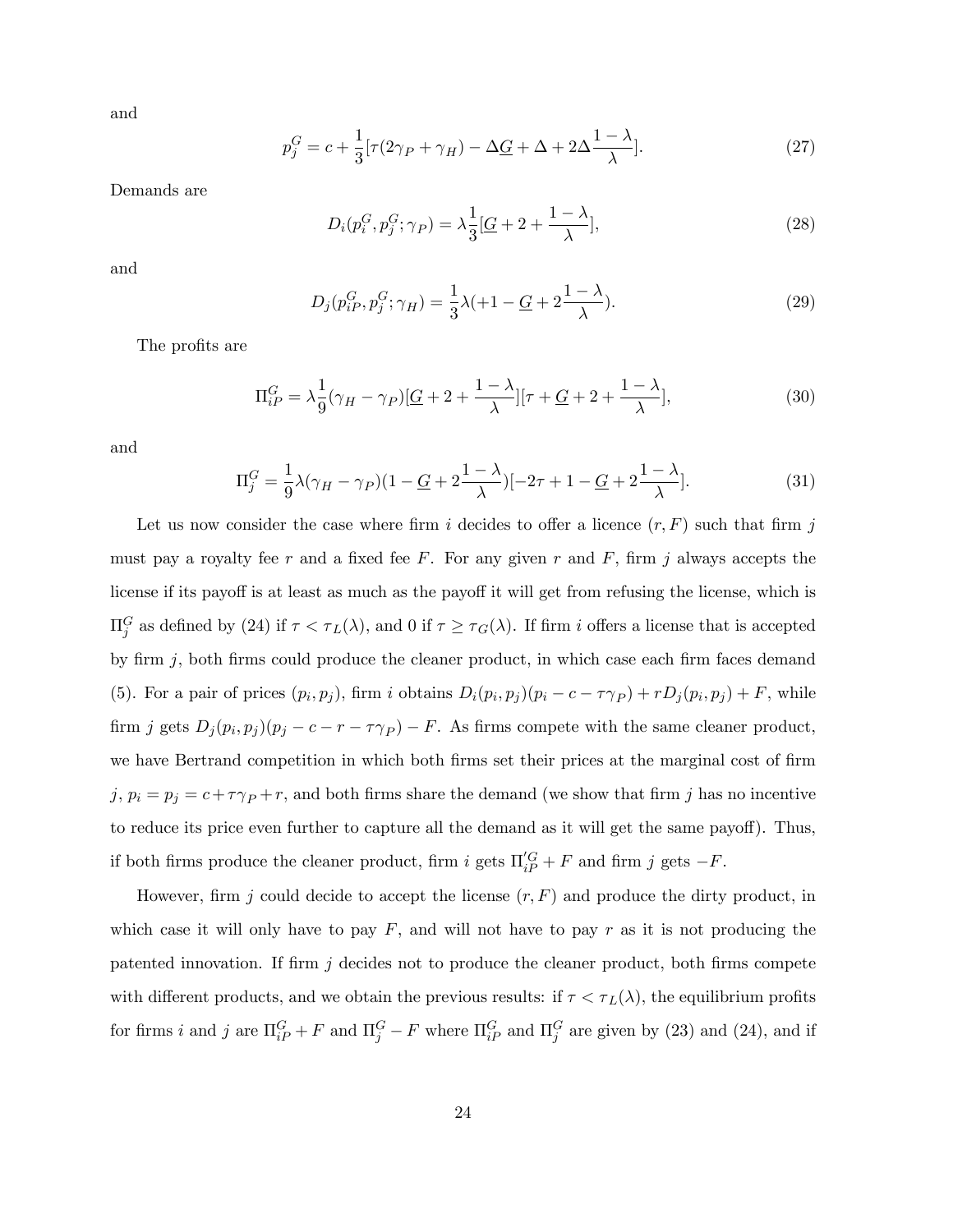$\tau \geq \tau_L(\lambda)$ , the equilibrium profits for firms i and j are  $\Pi_j'^G + F$  and  $-F$  where  $\Pi_j'^G$  is given by (25).

Therefore, if  $\tau < \tau_L(\lambda)$ , firm j always prefers to produce the dirty product, even if it accepted the license, as  $\Pi_{i}^{G} - F > 0 - F$ . Thus, unless  $F < 0$ , firm j will never accept a license as  $\Pi_{iP}^G > \Pi_{iP}^G - F$ , and, in equilibrium, there will be no licensing if  $\tau < \tau_L(\lambda)$ . Even if firm i were to set up  $F < 0$  (which means that firm i would have to pay firm j to use its license), firm j will still prefer to produce the dirty product, and thus firm i has no incentive to pay firm j to use its license.

If  $\tau \geq \tau_L(\lambda)$ , firm j is indifferent between producing the cleaner product or the dirty product once the license has been accepted. We assume that firm  $j$  will always produce the cleaner good when indifferent. Therefore, firm j accepts the license if  $-F \geq 0$ . Firm i will choose  $(r, F)$ solution of

$$
\underset{r,F}{Max} \frac{1}{\gamma_P} \lambda (v - c - \tau \gamma_P - r - \gamma_P \underline{G} + \gamma_P \frac{1 - \lambda}{\lambda})r + F,
$$

such that  $-F \geq 0$ . Therefore, firm i chooses  $F^* = 0$  and

$$
r^* = \frac{1}{2}(v - c - \tau \gamma_P - \gamma_P \underline{G} + \gamma_P \frac{1 - \lambda}{\lambda}),
$$
\n(32)

and firm  $i$  gets the payoff

$$
\Pi_{iP}^{L} = \lambda \frac{1}{4\gamma_P} (v - c - \tau \gamma_P - \gamma_P \underline{G} + \gamma_P \frac{1 - \lambda}{\lambda})^2,
$$
\n(33)

while firm j gets 0. Evaluated at  $r^*$  as determined by  $(32)$ , the equilibrium prices charged are thus

$$
p_{iP}^L = p_j^L = \frac{1}{2}(v + c + \gamma_P(\tau - \underline{G} + \frac{1 - \lambda}{\lambda})),
$$

and the demand that each firm faces is thus

$$
D^{L} = \frac{1}{4} \frac{\lambda}{\gamma_P} (v - c - \tau \gamma_P - \gamma_P \underline{G} + \gamma_P \frac{1 - \lambda}{\lambda}).
$$
\n(34)

To summarize, if  $\tau \ge \tau_L(\lambda)$ , firm i offers the license  $(r^* = \frac{1}{2})$  $\frac{1}{2}(v-c-\tau\gamma_P-\gamma_P\underline{G}+\gamma_P\frac{1-\lambda}{\lambda}),F^*=$ 0) that firm j accepts. Firm j produces the cleaner product, but firm i captures all the payoff of firm  $j$  through licensing.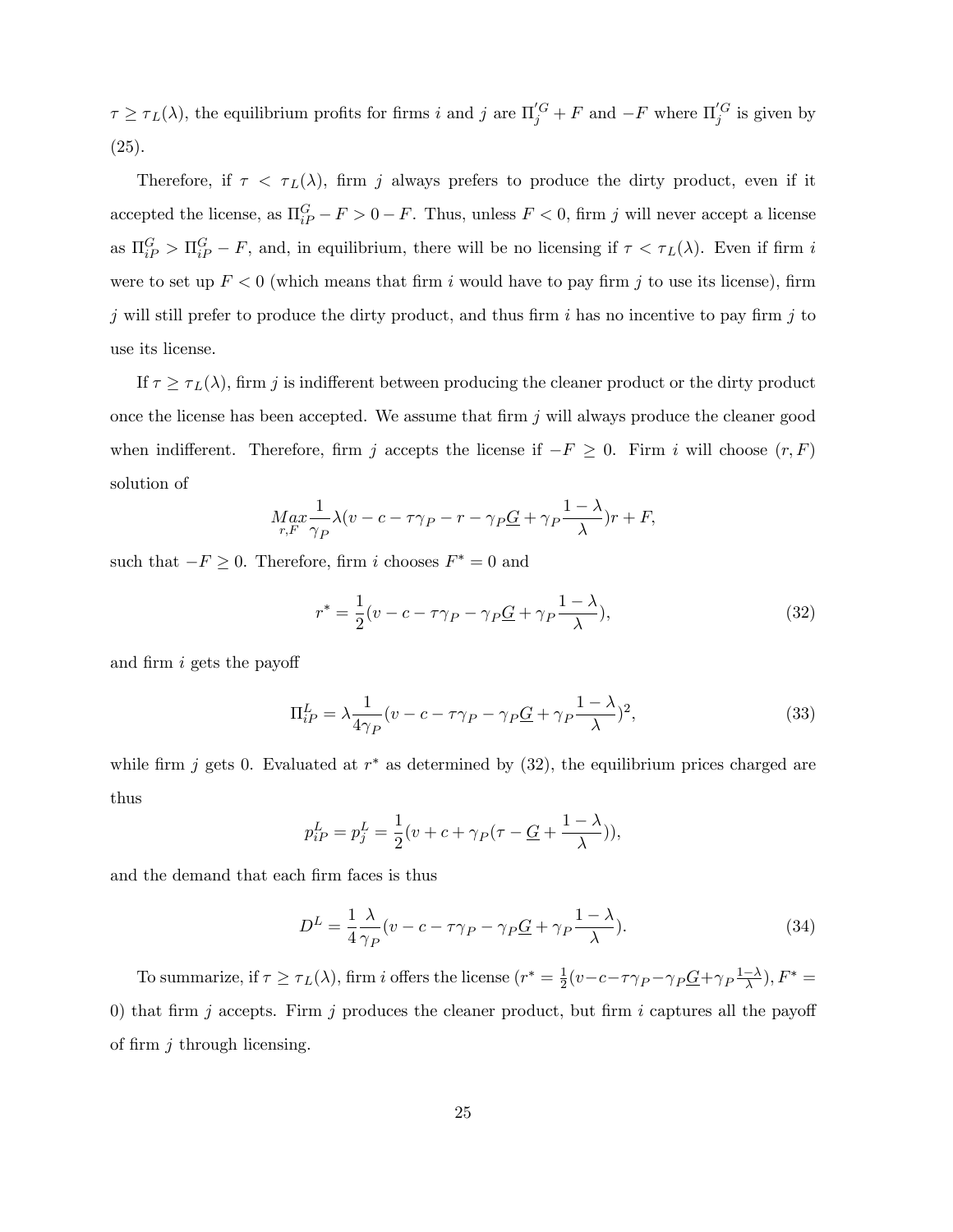We now finish determining under what conditions firm  $i$  will decide to license. We have seen that if  $\tau < \tau_L(\lambda)$ , there will be no licensing, both firms will compete with different products, and they will obtain the payoffs  $\Pi_{iP}^G$  and  $\Pi_j^G$  as defined by (23) and (24). However, if  $\tau \ge \tau_L(\lambda)$ , firm *i* will always license as  $\Pi_{iP}^L > \Pi_{iP}^{'G}$  is always satisfied where  $\Pi_{iP}^L$  and  $\Pi_{iP}^{'G}$  are defined by (33) and (25) respectively.

Lastly, we consider the case where both firms decide to invest  $I_P$ , and they both decide to apply for a patent. In that case, each firm gets the patent with probability  $1/2$ . If firm i obtains the patent, the analyses without and with licensing are the ones that have been developed above for  $i = 1, 2$ . Thus, if  $\tau < \tau_L(\lambda)$ , there will be no licensing, and once the innovation has been discovered, the expected payoff for each firm i for  $i = 1, 2$ , is

$$
\frac{1}{2}(\Pi_{iP}^G - C_P) + \frac{1}{2}\Pi_i^G,\tag{35}
$$

where  $\Pi_{i}^G$  is the equilibrium payoff that firm i will get if it obtains the patent and is defined by (23), and  $\Pi_i^G$  is the payoff it will get if it does not obtain the patent and is defined by (24). On the other hand, if  $\tau \geq \tau_L(\lambda)$ , there will be licensing, and firm i will get

$$
\frac{1}{2}(\Pi_{iP}^L - C_P).
$$

Figure 3 illustrates these findings where the horizontal axis represents the fraction of greenconscious consumers, and the vertical axis represents the emission tax  $\tau$ .



Figure 3: Licensing with Green and Non-Green Consumers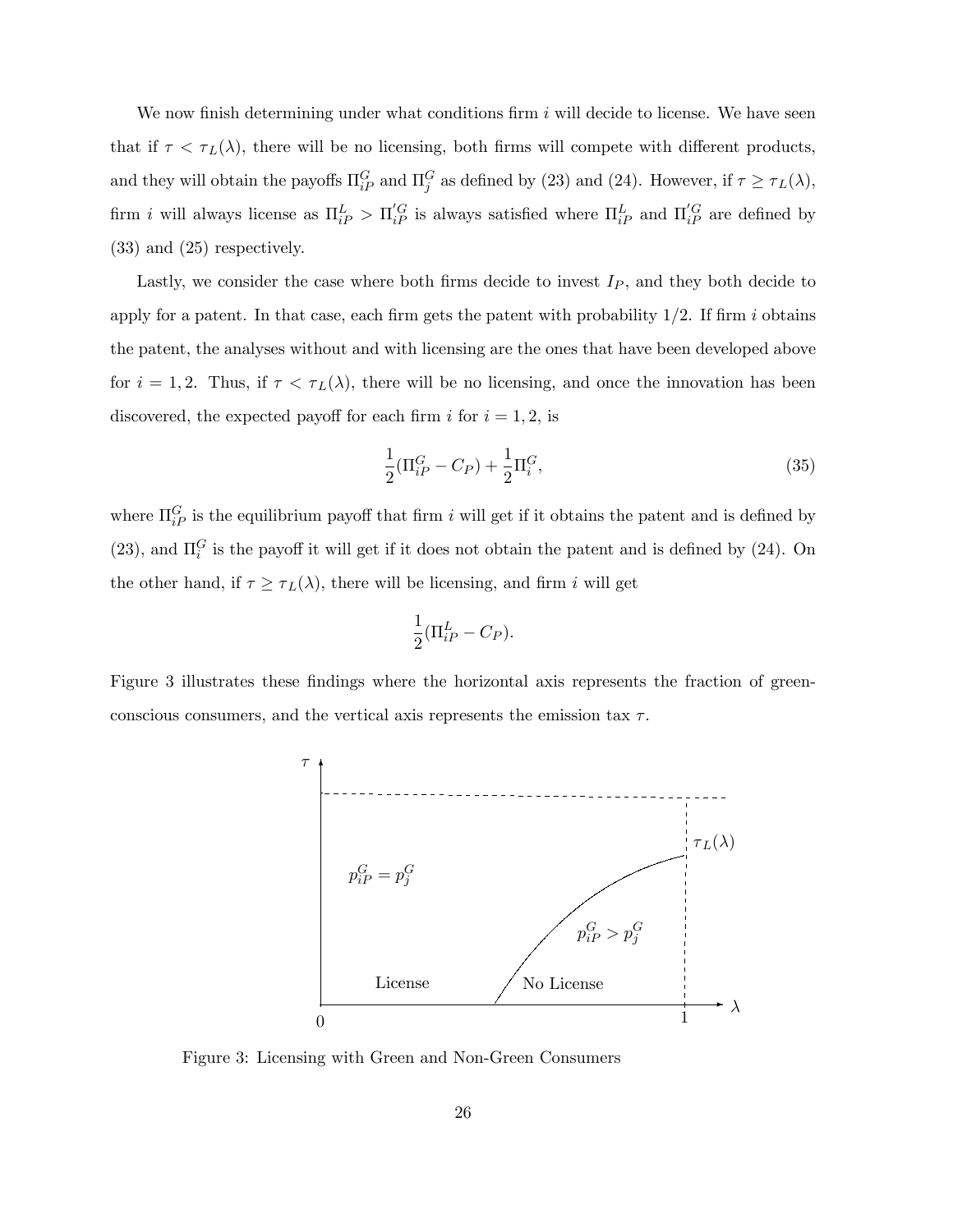On the right part of Figure 3, for  $\tau < \tau_L(\lambda)$ , in equilibrium, there is no licensing, and both firms compete with differentiated goods (one dirty good and one cleaner good), where prices are different. On the left part of Figure 3, for  $\tau \geq \tau_L(\lambda)$ , in equilibrium, the patentholder offers a license to its competitor who accepts it, and both firms set identical prices.

After having decided whether or not to invest, the innovator must decide whether to patent its innovation or not. If  $\tau < \tau_L(\lambda)$ , firm i will apply for a patent only if  $\Pi_{1P}^G - C_P \geq 0$ , and if  $\tau \geq \tau_L(\lambda)$ , if  $\Pi_{iP}^L - C_P \geq 0$ . We summarize these findings in the following Lemma.

**Lemma 1** If firm i innovates, it will apply for a patent if

- (i)  $C_P \leq \prod_{iP}^G$  if  $\tau < \tau_L(\lambda);$
- (*ii*)  $C_P \leq \prod_{iP}^L$  if  $\tau \geq \tau_L(\lambda)$ .

**Proof:** If  $\tau < \tau_L(\lambda)$ , and if firm 1 decides not to apply for a patent, firm 2 obtains the patent and gets  $\Pi_{2P}^G = \Pi_{1P}^G$  (firms are symmetric). Thus, if  $\Pi_{1P}^G - C_P < 0$ , then  $\Pi_{2P}^G - C_P < 0$ , and none of the firms decide to apply for a patent, in which case they both get a null payoff due to Bertrand competition and prices at  $c + \gamma_P \tau$ . Similar proof for  $\tau \geq \tau_L(\lambda)$ .

#### 4.2 First stage: Investment decisions

We now turn to the firms' investment decisions in the presence of green and non-green consumers. We start with  $\tau < \tau_L(\lambda)$ , in which case, there is no license. The best response of firm i for  $i = 1, 2$   $i \neq j$  to  $I_j = 0$  is

$$
BR_i(I_j = 0) = \begin{cases} I_P & \text{if } \Pi_{iP}^G - C_P - I_P \ge 0 \Leftrightarrow \tau \le \tau_1^{NL}(\lambda, C_P) \\ 0 & \text{if } \Pi_{iP}^G - C_P - I_P < 0 \Leftrightarrow \tau > \tau_1^{NL}(\lambda, C_P) \end{cases}
$$

where  $\tau_1^{NL}(\lambda, C_P)$  is defined in the appendix. The best response of firm i to  $I_j = I_P$  is

$$
BR_i(I_j = I_P) = \begin{cases} I_P & \text{if } \frac{1}{2}(\Pi_{iP}^G - C_P) + \frac{1}{2}\Pi_i^G - I_P \ge \Pi_i^G \Leftrightarrow \tau \le \tau_2^{NL}(\lambda, C_P) \\ 0 & \text{if } \frac{1}{2}(\Pi_{iP}^G - C_P) + \frac{1}{2}\Pi_i^G - I_P < \Pi_i^G \Leftrightarrow \tau > \tau_1^{NL}(\lambda, C_P) \end{cases}
$$

where  $\tau_2^{NL}(\lambda, C_P)$  is defined in the appendix with  $\tau_1^{NL}(\lambda, C_P) > \tau_2^{NL}(\lambda, C_P)$ . We show that  $\tau_1^{NL}(\lambda, C_P)$  and  $\tau_2^{NL}(\lambda, C_P)$  are both increasing in  $\lambda$  for the range of parameters considered,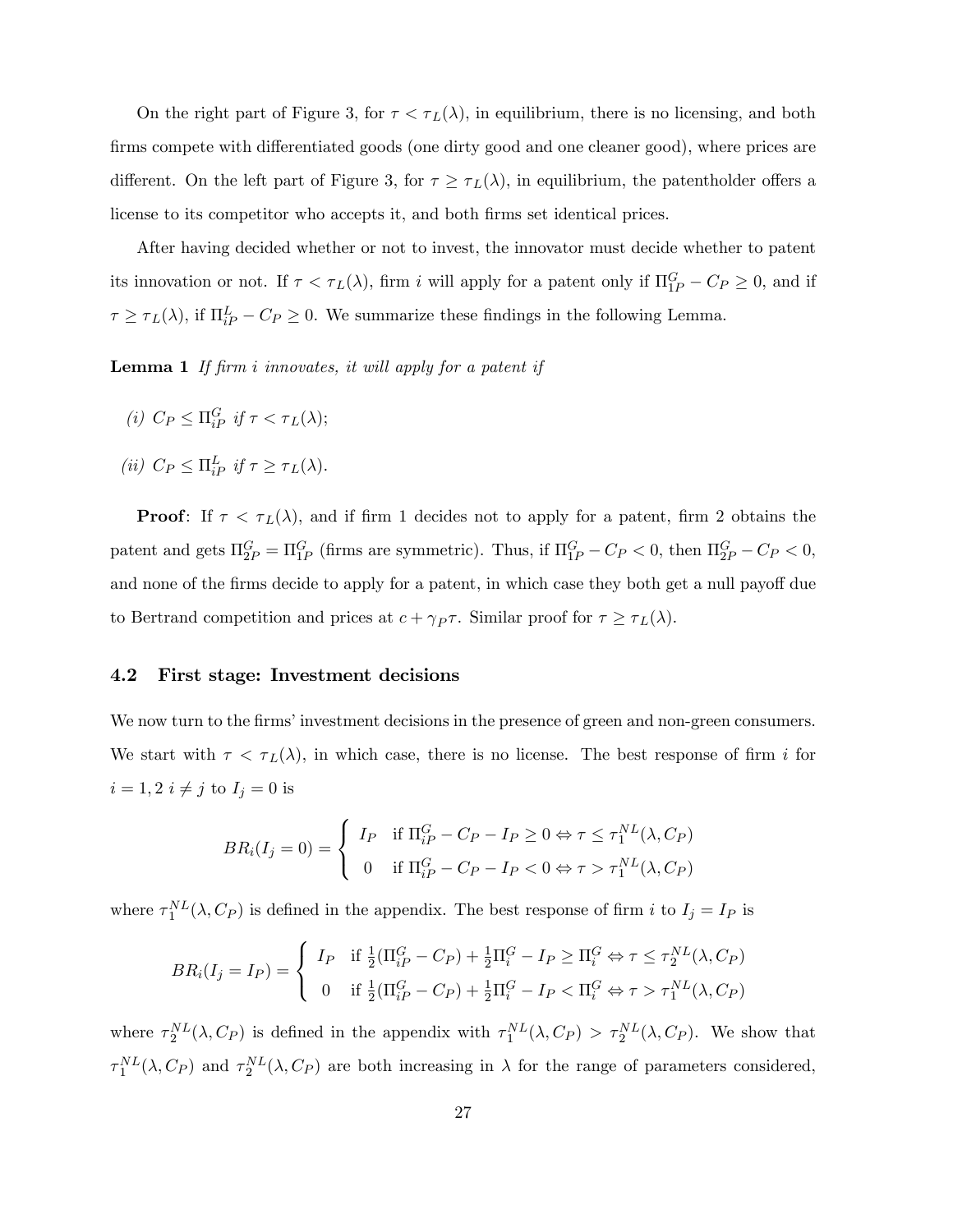and they are both decreasing in  $C_P$ . Therefore, if  $\tau \leq \tau_2^{NL}(\lambda, C_P)$ , the best response of firm i to any investment  $I_j \in \{0, I_P\}$  by firm j is  $BR_i(I_j) = I_P$ . If  $\tau \in [\tau_2^{NL}(\lambda, C_P), \tau_1^{NL}(\lambda, C_P)]$ , the best response of firm i to any investment  $I_j$  by firm j is

$$
BR_i(I_j) = \begin{cases} I_P & \text{if } I_j = 0 \\ 0 & \text{if } I_j = I_P \end{cases}
$$

Lastly, if  $\tau \geq \tau_1^{NL}(\lambda, C_P)$ , the best response of firm i to any investment  $I_j \in \{0, I_P\}$  by firm j is  $BR_i(I_i) = 0$ .

Thus, for  $\tau \geq \tau_1^{NL}(\lambda, C_P)$ , the unique Nash equilibrium is  $(I_1^*, I_2^*) = (0, 0)$ , that is, none of the firms invests. For  $\tau \in [\tau_2^{NL}(\lambda, C_P), \tau_1^{NL}(\lambda, C_P)]$ , there exist two Nash equilibria  $(I_1^*, I_2^*)$  $(0, I_P)$  and  $(I_1^*, I_2^*) = (I_P, 0)$  such that one firm does not invest while the other invests  $I_P$ . For  $\tau \leq \tau_2^{NL}(\lambda, C_P)$ , there exists a unique Nash equilibrium  $(I_1^*, I_2^*) = (I_P, I_P)$  such that both firms invest  $I_P$ .

If  $\tau \geq \tau_L(\lambda)$ , the innovator licenses his patented innovation to his competitor. The best response of firm i for  $i = 1, 2$   $i \neq j$  to  $I_j = 0$  is

$$
BR_i(I_j = 0) = \begin{cases} I_P & \text{if } \Pi_{iP}^L - C_P - I_P \ge 0 \Leftrightarrow \tau \le \tau_1^L(\lambda, C_P) \\ 0 & \text{if } \Pi_{iP}^L - C_P - I_P < 0 \Leftrightarrow \tau > \tau_1^L(\lambda, C_P) \end{cases}
$$

where  $\tau_1^L(\lambda, C_P)$  is defined in the appendix. The best response of firm i to  $I_j = I_P$  is

$$
BR_i(I_j = I_P) = \begin{cases} I_P & \text{if } \Pi_{iP}^L - C_P - 2I_P \ge 0 \Leftrightarrow \tau \le \tau_2^L(\lambda, C_P) \\ 0 & \text{if } \Pi_{iP}^L - C_P - 2I_P < 0 \Leftrightarrow \tau > \tau_2^L(\lambda, C_P) \end{cases}
$$

where  $\tau_2^L(\lambda, C_P)$  is defined in the appendix with  $\tau_1^L(\lambda, C_P) > \tau_2^L(\lambda, C_P)$ . We show that  $\tau_1^L(\lambda, C_P)$ and  $\tau_2^L(\lambda, C_P)$  are both decreasing in  $C_P$ .

Thus, for  $\tau \ge \tau_1^L(\lambda, C_P)$ , the unique Nash equilibrium is  $(I_1^*, I_2^*) = (0, 0)$ , that is, none of the firms invests. For  $\tau \in [\tau_2^L(\lambda, C_P), \tau_1^L(\lambda, C_P)],$  there exist two Nash equilibria  $(I_1^*, I_2^*) = (0, I_P)$ and  $(I_1^*, I_2^*) = (I_P, 0)$  such that one firm does not invest while the other invests  $I_P$ . For  $\tau \leq$  $\tau_2^L(\lambda, C_P)$ , there exists a unique Nash equilibrium  $(I_1^*, I_2^*) = (I_P, I_P)$  such that both firms invest  $I_P$ .

In Figures 4a, 4b, and 4c, we represent the different areas where firms invest in equilibrium in graphs where the horizontal axis represents the fraction of green-conscious consumers  $\lambda$ , and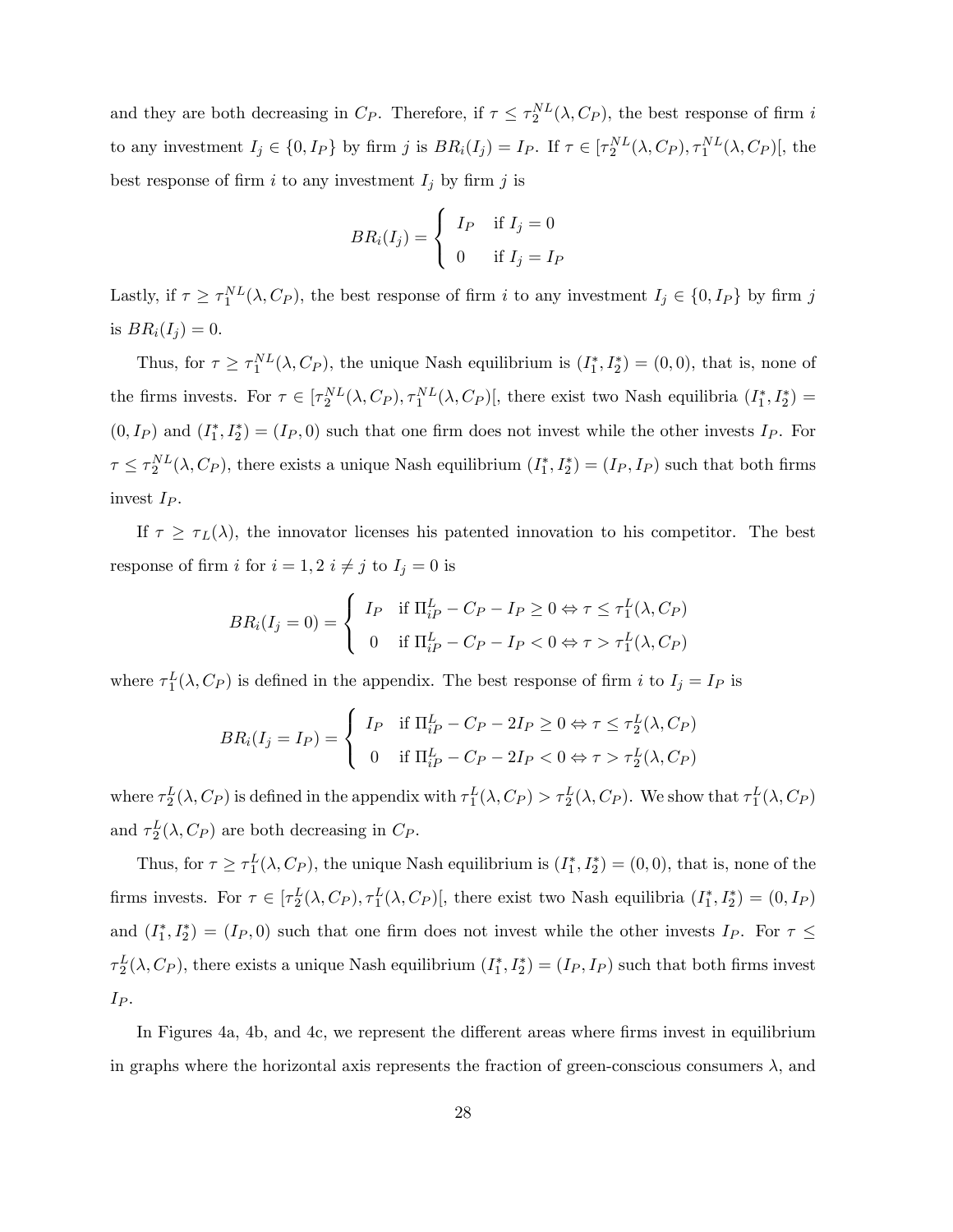the vertical axis represents the emission tax  $\tau$ . Figure 4a represents the different areas for low values of the patenting cost  $C_P$ .



Figure 4a: Investments with Green and Non Green consumers for low values of  $C_P$ 

In Figure 4a, as the patenting cost  $C_P$  is small, both firms always invest, no matter whether licensing occurs or not. For a given fraction of green-conscious consumers, let's say at  $\lambda_1$  in Figure 4a, as the emission tax  $\tau$  increases, both firms invest even though we go from no licensing to licensing.

Figure 4b represents the different areas for intermediate values of the patenting cost  $C_P$ .



Figure 4b: Investments with Green and Non Green consumers for intermediate values of  $C_P$ 

For intermediate values of  $C_P$ , we have all three possibilities (both firms invest, one of them invests, none of them invests) in both cases of licensing and not licensing. Here again, for a given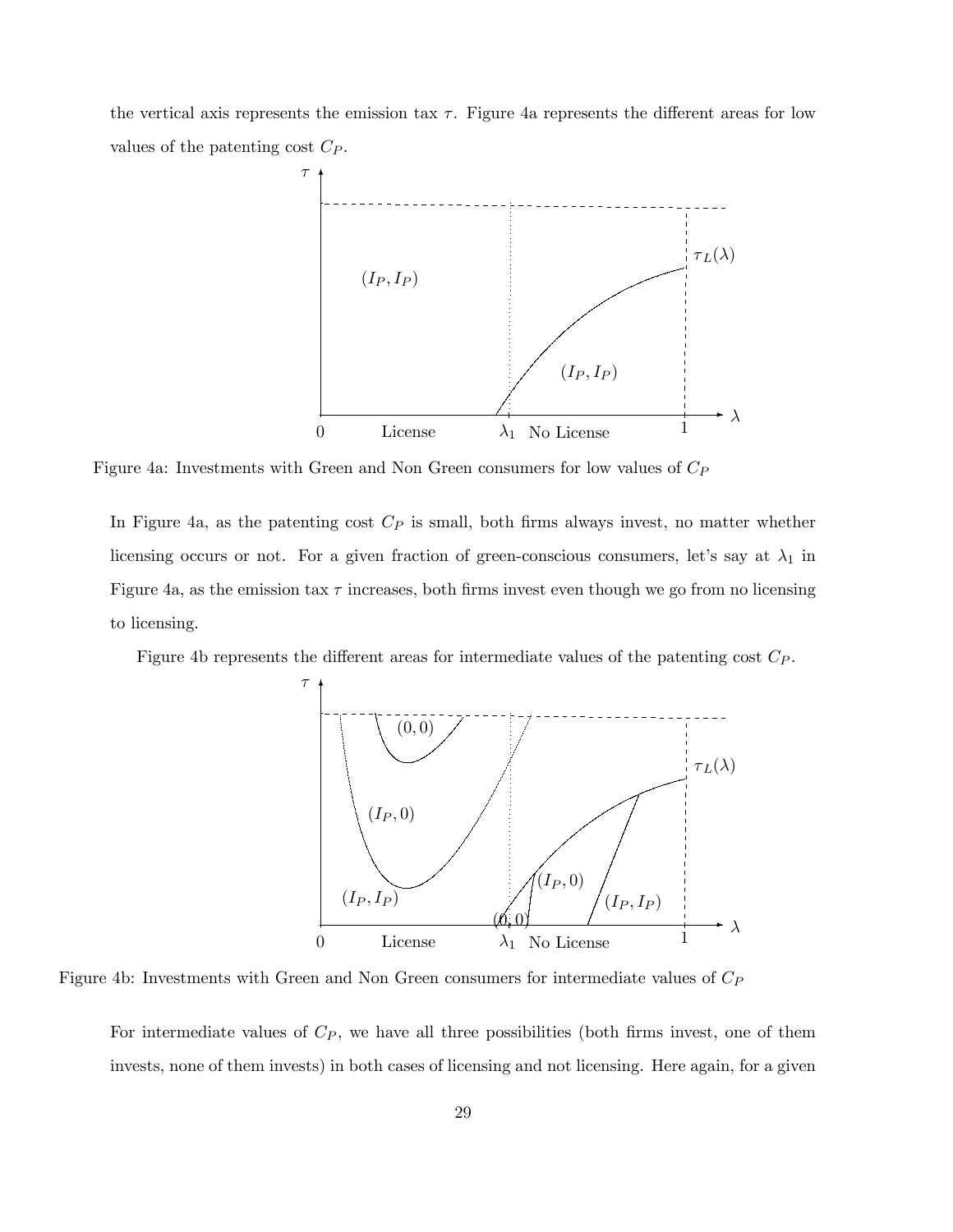value of  $\lambda$  at  $\lambda_1$ , as the emission tax  $\tau$  increases, we go from no licensing and no investment to licensing where both firms invest to a situation where only one firm invests.

Figure 4c represents the different areas for large values of the patenting cost  $C_P$ .



Figure 4c: Investments with Green and Non Green consumers for large values of  $C_P$ 

When the patenting cost is very large, for a given value of  $\lambda$  at  $\lambda_1$ , as the emission tax  $\tau$ increases, we go from a situation with no licensing and no investment to licensing where both firms invest to only one firm invests and, eventually, to a situation where none of them invests again.

To compare these findings with the non-green consumers only case, in Figure 5, we represent these different areas where firms invest in equilibrium in a graph where the horizontal axis represents the emission tax  $\tau$ , and the vertical axis represents the patenting cost  $C_P$  when the fraction of green-conscious consumers is given at  $\lambda_1$ . In this representation, we take the fraction of consumers as given as we want to understand how patenting cost and emission tax interact.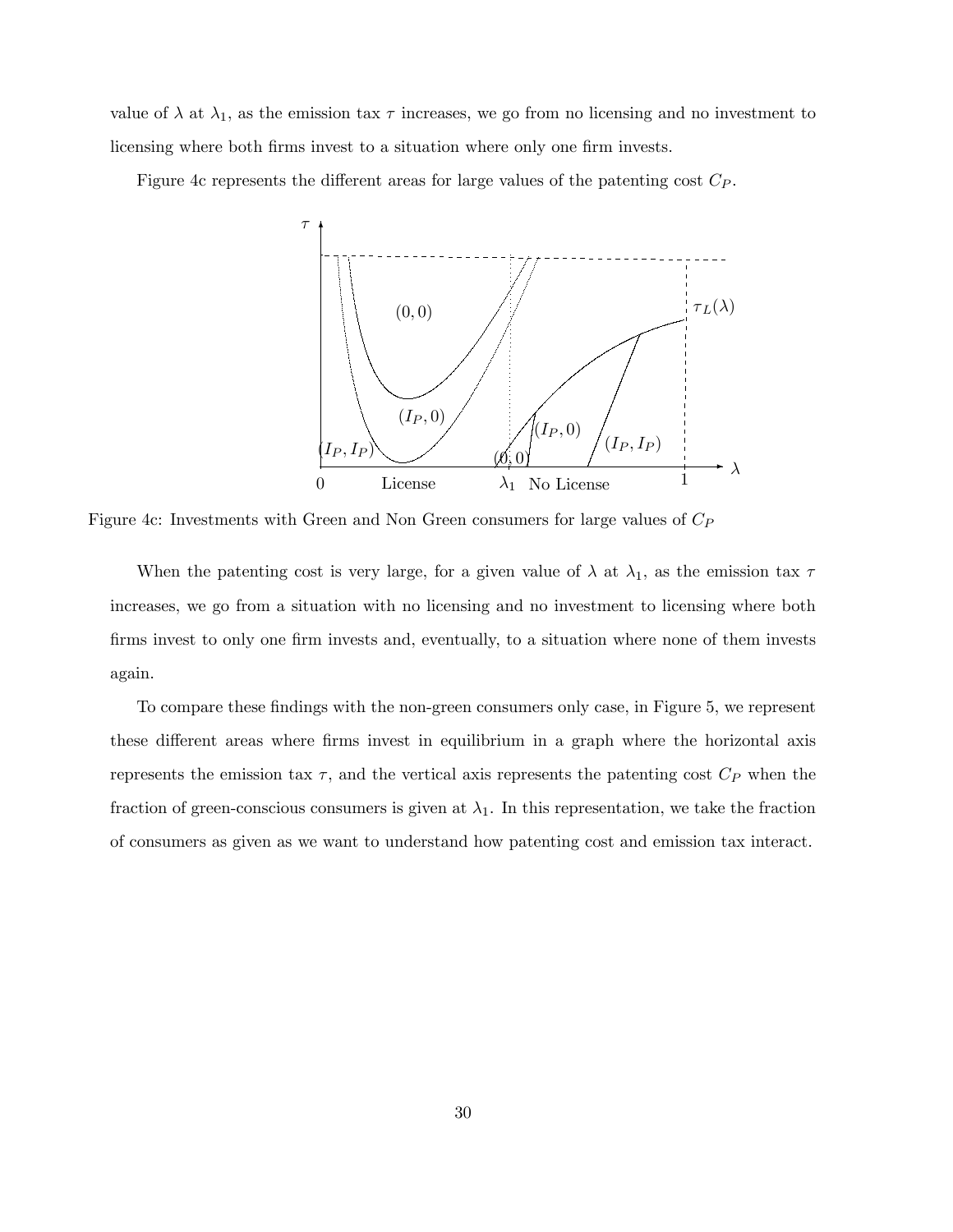

Figure 5: Equilibrium Investments with Green and Non-Green Consumers

In Figure 5, for  $\tau < \tau_L(\lambda)$ , there is no licensing in equilibrium, whereas for  $\tau \geq \tau_L(\lambda)$ , licensing occurs in equilibrium. For low values of  $C_P$ , both firms invest. As  $C_P$  increases, firms invest less. For intermediate values of  $C_P$  as the emission tax  $\tau$  increases, we go from no investment to investment as we switch from no licensing to licensing. For very high levels of  $C_P$ , as the emission tax  $\tau$  increases, we go from no licensing and no investment to licensing and some investment to no investment.

The Subgame Perfect Nash Equilibrium is presented in the following Propositions.

#### **Proposition 4** For a given  $C_P$ , the Subgame Perfect Nash Equilibrium is

For  $\tau < \tau_L(\lambda)$ , there is no license, and

- (i) if  $\tau > \tau_1^{NL}(\lambda, C_P)$ , firms do not invest  $(I_1^*, I_2^*) = (0,0)$ , they both produce the dirty product, and set their prices  $p_1^* = p_2^* = c + \tau \gamma_H$ ;
- (ii) if  $\tau \in [\tau_2^{NL}(\lambda, C_P), \tau_1^{NL}(\lambda, C_P)]$ , firm i invests while firm j does not  $(I_i^*, I_j^*) = (I_P, 0)$  for  $i, j = 1, 2$  and  $i \neq j$ , firm i produces the cleaner product at  $p_{iP}^G = c + \tau \gamma_H - \varepsilon$  and firm j does not produce;
- (iii) if  $\tau < \tau_2^{NL}(\lambda, C_P)$ , both firms invest  $(I_1^*, I_2^*) = (I_P, I_P)$ , but only one of them gets a patent and produces the cleaner product at  $p_{iP}^G = c + \tau \gamma_H - \varepsilon$  while the other does not produce.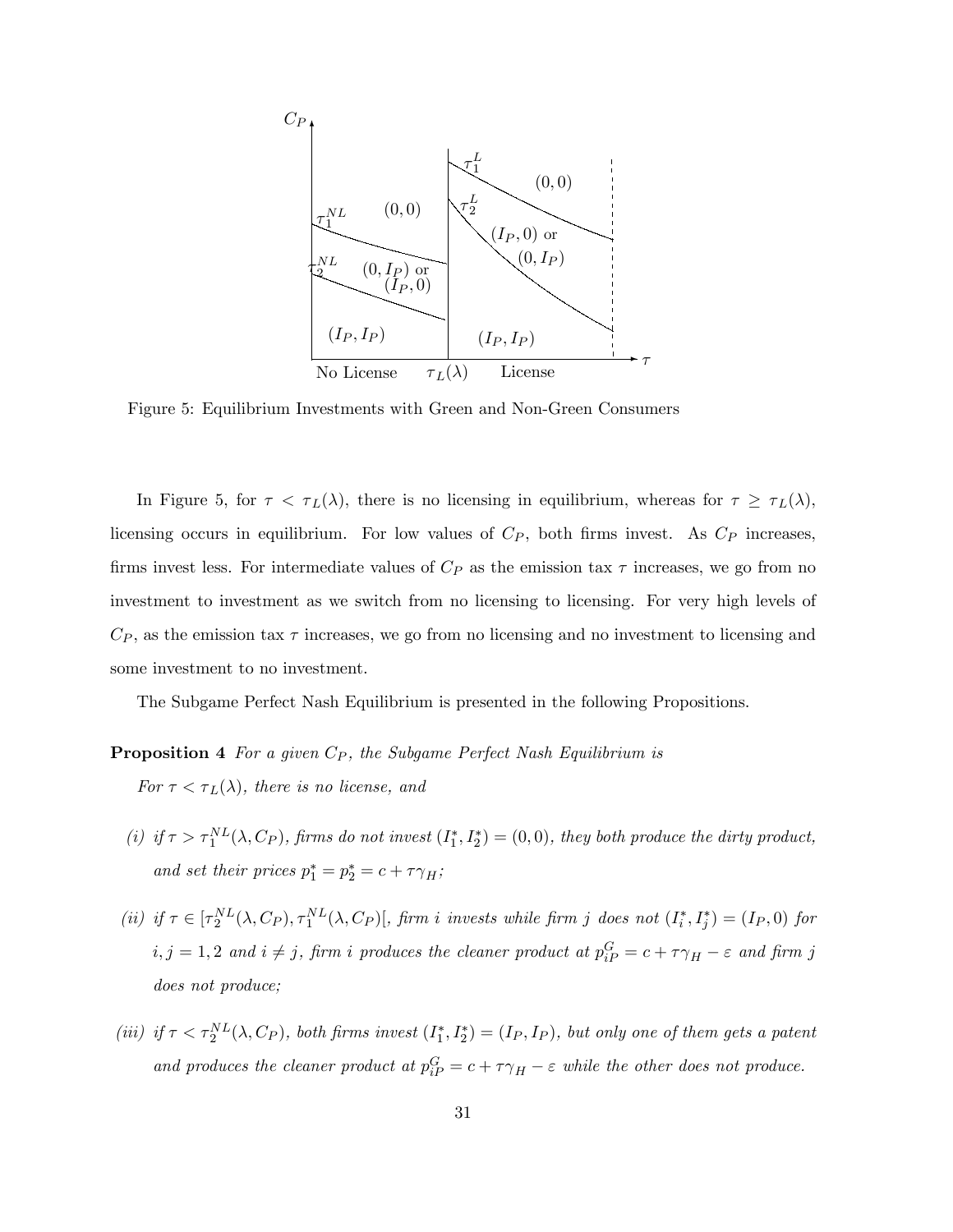**Proposition 5** For  $\tau \geq \tau_L(\lambda)$ , licensing occurs, and

- (i) if  $\tau > \tau_1^L(\lambda, C_P)$ , firms do not invest  $(I_1^*, I_2^*) = (0,0)$ , they both produce the dirty product, and set their prices  $p_1^* = p_2^* = c + \tau \gamma_H$ ;
- (ii) if  $\tau \in [\tau_2^L(\lambda, C_P), \tau_1^L(\lambda, C_P)]$ , firm i invests while firm j does not  $(I_i^*, I_j^*) = (I_P, 0)$  for  $i, j = 1, 2$  and  $i \neq j$ , firm i licenses its technology to firm j and both firms produce the cleaner product at price  $p_i P = c + \tau \gamma_P + r^*$ ;
- (iii) if  $\tau < \tau_2^L(\lambda, C_P)$ , both firms invest  $(I_1^*, I_2^*) = (I_P, I_P)$ , the firm that gets a patent licenses it to the other firm, and both firms produce the cleaner product at  $p_iP = c + \tau \gamma_P + r^*$ .

For low levels of the emission tax and the patenting cost, both firms invest. For a given level of the emission tax relatively small, as the patenting cost increases, only one firm has an incentive to invest, while the other does not. Eventually, as the patenting cost becomes too large, none of the firms invest. For a given intermediate level of the patenting cost  $C_P$ , as the emission tax  $\tau$  increases, investment at first increases due to a change from no licensing to licensing. However, when the patenting cost is high, initially, none of the firms invest in the area where there is no licensing as the emission tax  $\tau$  increases. Then, as the emission tax increases further, both firms invest as we go from no licensing to licensing.

#### 4.3 Equilibrium Emission levels

We now calculate the total emission level in equilibrium.

For large values of  $C_P$ , if  $\tau < \tau_L(\lambda)$ , for low levels of the emission tax  $\tau$ , none of the firms invest, and therefore the total emission is  $2\gamma_H D(c + \tau \gamma_H, c + \tau \gamma_H; \gamma_H)$  where  $D(c +$  $\tau\gamma_H, c + \tau\gamma_H, \gamma_H$  is defined by (5). If  $\tau \geq \tau_L(\lambda)$ , initially, both firms invest or only one of them invests, which leads to the same total emission level as defined in  $(37)$ . For even larger levels of  $\tau$  such that  $\tau > \tau_1^L(\lambda, C_P)$ , none of the firms invest, which leads to the emission level  $2\gamma_H D(c + \tau \gamma_H, c + \tau \gamma_H; \gamma_H)$ . This leads to the following proposition.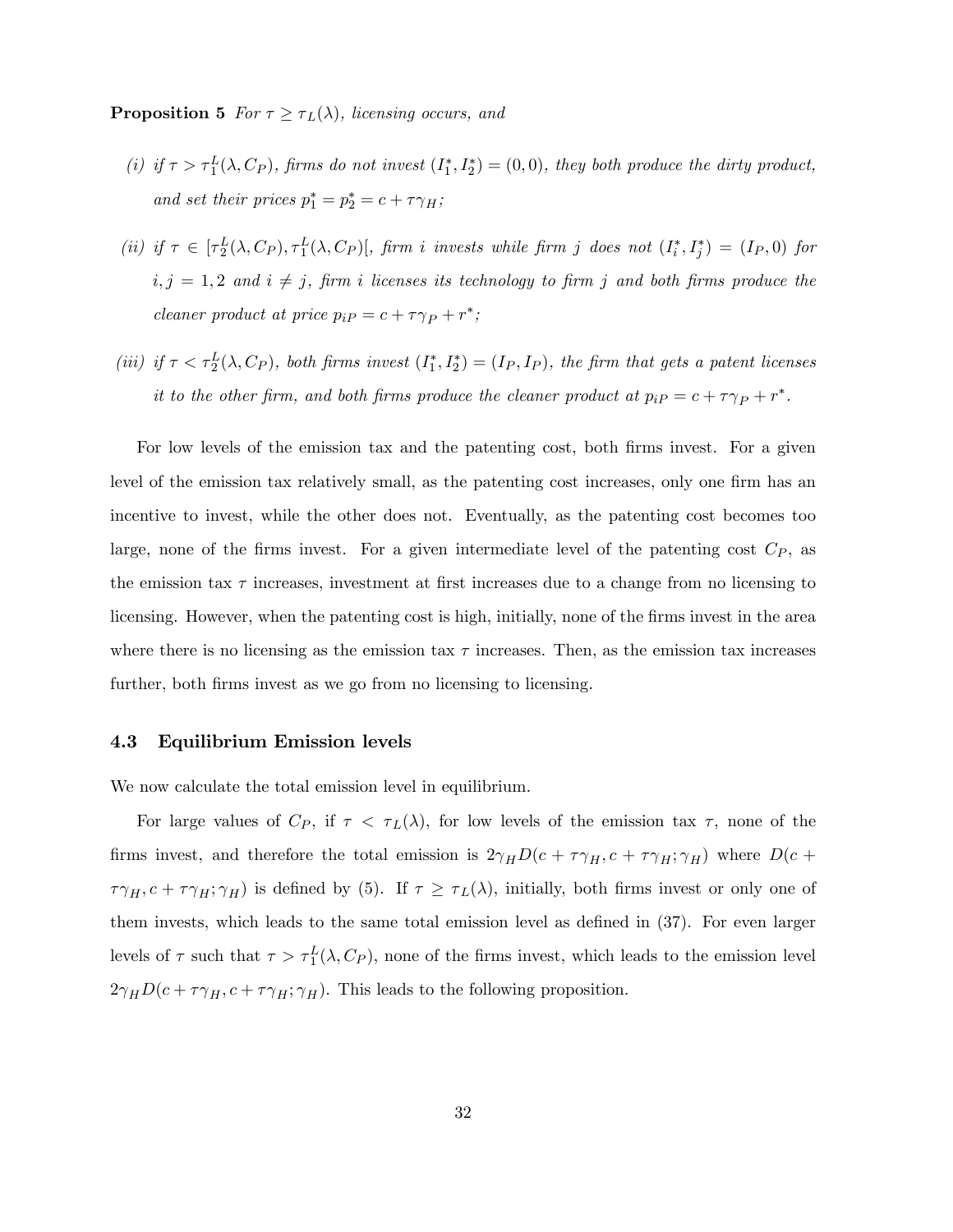**Proposition 6** For sufficiently large values of  $C_P$ , in equilibrium, the total emission level is given by:

$$
e_G^* = \begin{cases} \lambda(v - c - \gamma_H(\tau + \underline{G} - \frac{1-\lambda}{\lambda})) & \text{if } \tau < \tau_L(\lambda) \\ \lambda \frac{1}{2}(v - c - \gamma_P(\tau + \underline{G} - \frac{1-\lambda}{\lambda})) & \text{if } \tau_L(\lambda) \le \tau < \tau_1^L(\lambda, C_P) \\ \lambda(v - c - \gamma_H(\tau + \underline{G} - \frac{1-\lambda}{\lambda})) & \tau \ge \tau_1^L(\lambda, C_P) \end{cases} \tag{36}
$$

We represent the emission levels as a function of  $\tau$  in Figure 6a for a high level of  $C_P$  and an intermediate value of  $\lambda$ .



Figure 6b: Equilibrium Emission with Green and Non-Green Consumers for large  $C_P$ 

Initially, the emission level decreases as the emission tax increases; the emission level is relatively high (as firms do not invest), then there is a discrete jump downward as firms invest and license. Thus, our model, by endogenizing the investment and licensing decisions of firms, is able to capture a novel effect of increasing emission taxes. However, as the emission tax increases further, there is a jump upward as firms do not invest anymore. There is a paradox: as the emission tax increases, the tax bill is too large for firms, and thus, they do not invest. This implies that policy makers are most effective at reducing emissions by choosing an intermediate level of emission tax which is large enough to induce licensing and at the same time, small enough to avoid the paradox.

We note that making the patentability requirement stricter, that is, lowering  $\gamma_P$ , decreases  $\tau_L(\lambda)$ , and increases  $\tau_1^L(\lambda, C_P)$ , which leads to lower emission levels for greater range of  $\tau$ .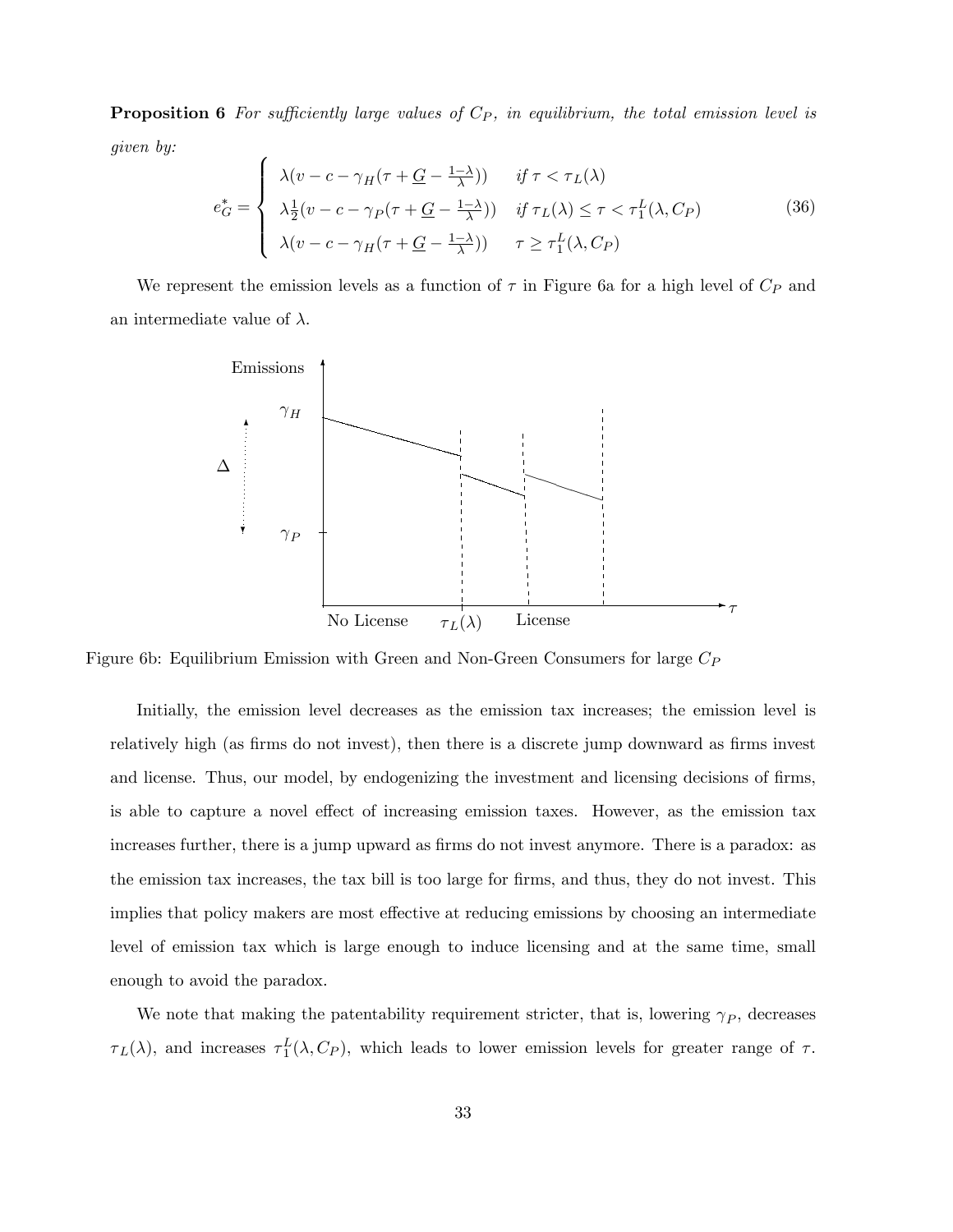Reducing  $C_P$  does not affect  $\tau_L(\lambda)$  but is shown to increase  $\tau_1^L(\lambda, C_P)$ .

If  $C_P$  is sufficiently low, both firms invest no matter whether there is a license or not. If  $\tau < \tau_L(\lambda)$ , there is no license in equilibrium, and if firm i produces the cleaner product and firm *j* the dirty product, the total emission is  $\gamma_P D_i(p_{iP}^G, p_j^G; \gamma_P) + \gamma_H D_j(p_{iP}^G, p_j^G; \gamma_H)$  where  $D_i(p_{iP}^G, p_j^G; \gamma_P)$  and  $D_j(p_{iP}^G, p_j^G; \gamma_H)$  are defined by (21) and (22), respectively.

If  $\tau \geq \tau_L(\lambda)$ , there is a license in equilibrium, and each firm produces the cleaner product and gets the demand  $D^L$  as defined by (34). The emission is thus  $2\gamma_P D^L$ .

**Proposition 7** For sufficiently small values of  $C_P$ , in equilibrium, the total emission level is given by:

$$
e_G^* = \begin{cases} \lambda \frac{\gamma_H}{4\gamma_H - \gamma_P} (3(v - c) - (2 + \gamma_P)(\tau + \underline{G} - \frac{1 - \lambda}{\lambda})) & \text{if } \tau < \tau_L(\lambda) \\ \lambda \frac{1}{2} (v - c - \gamma_P(\tau + \underline{G} - \frac{1 - \lambda}{\lambda})) & \text{if } \tau \ge \tau_L(\lambda) \end{cases}
$$
(37)

We represent the emission levels as a function of  $\tau$  in Figure 6b for a low level of  $C_P$  and an intermediate value of  $\lambda$ , let's say  $\lambda_1$ .



Figure 6a: Equilibrium Emission with Green and Non-Green Consumers for low  $C_P$ 

As the emission tax increases, the total emission is reduced, which fulfil the goal of having an emission tax. However, as we go from no licensing to licensing, there is a discrete jump downward in the emission level. Notice that the cutoff value  $\tau_L(\lambda)$  is increasing with  $\lambda$ . Thus, as there are more green-conscious consumers, it is more likely that there will be no licensing. On the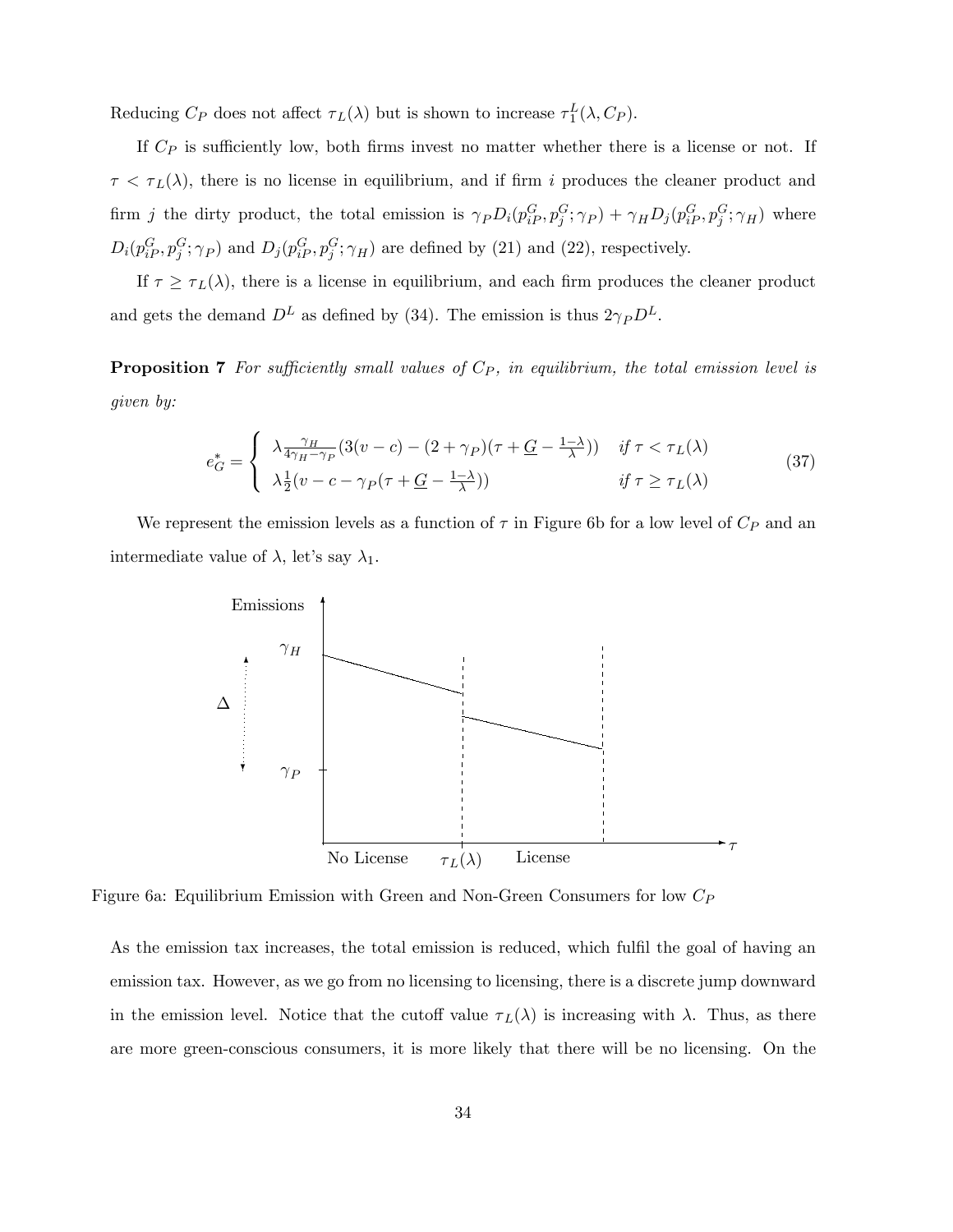other hand, as there are fewer green-conscious consumers, there will be more licensing. In fact, if  $\lambda < \lambda_0$ , where  $\lambda_0$  is defined by (16), there will be only licensing in equilibrium as the cutoff value  $\tau_L(\lambda)$  becomes negative.

For intermediate values of  $C_P$ , if  $\tau < \tau_L(\lambda)$ , only one firm invests, but the total emission level is identical to the previous case.

Propositions  $(6)$  and  $(7)$  together imply that a decrease in the patenting cost restores firms incentive to invest, thereby mitigating or avoiding the paradoxical effect of increasing emission taxes.

## 5 Conclusion

In this paper, we analyzed how patent policy instruments work in conjunction with emission taxes to impact firms' investment and licensing decisions and emission levels. Our framework allowed for strategic behaviour of firms within a duopolistic setting, and for heterogeneity across consumers in terms of the degree to which they care about the environment, key factors that were shown to play a significant role in determining policy implications.

Given the market of a product, the production of which causes pollution, we modeled the implementation of a cleaner technology as a reduction of the emission per unit of output ratio. We assumed that the product is vertically differentiated in terms of its emission-output ratio with green conscious consumers preferring (to different degrees) products with lower emissionoutput ratios. Within this setting, we endogenized Örmsí investment in and patenting and licensing of green innovations. Subsequent to these decisions, firms were assumed to engage in price competition in the product market.

A key Önding of the paper is that the greater the proportion of consumers that are green conscious, the less likely that Örms are to engage in licensing the green innovation. While in the absence of green conscious consumers, there is always licensing and implementation of the green innovation by all firms, for high proportions of green conscious consumers, firms would rather differentiate their products by using production technologies with different emissionoutput ratios. For this reason, higher proportions of green conscious consumers is associated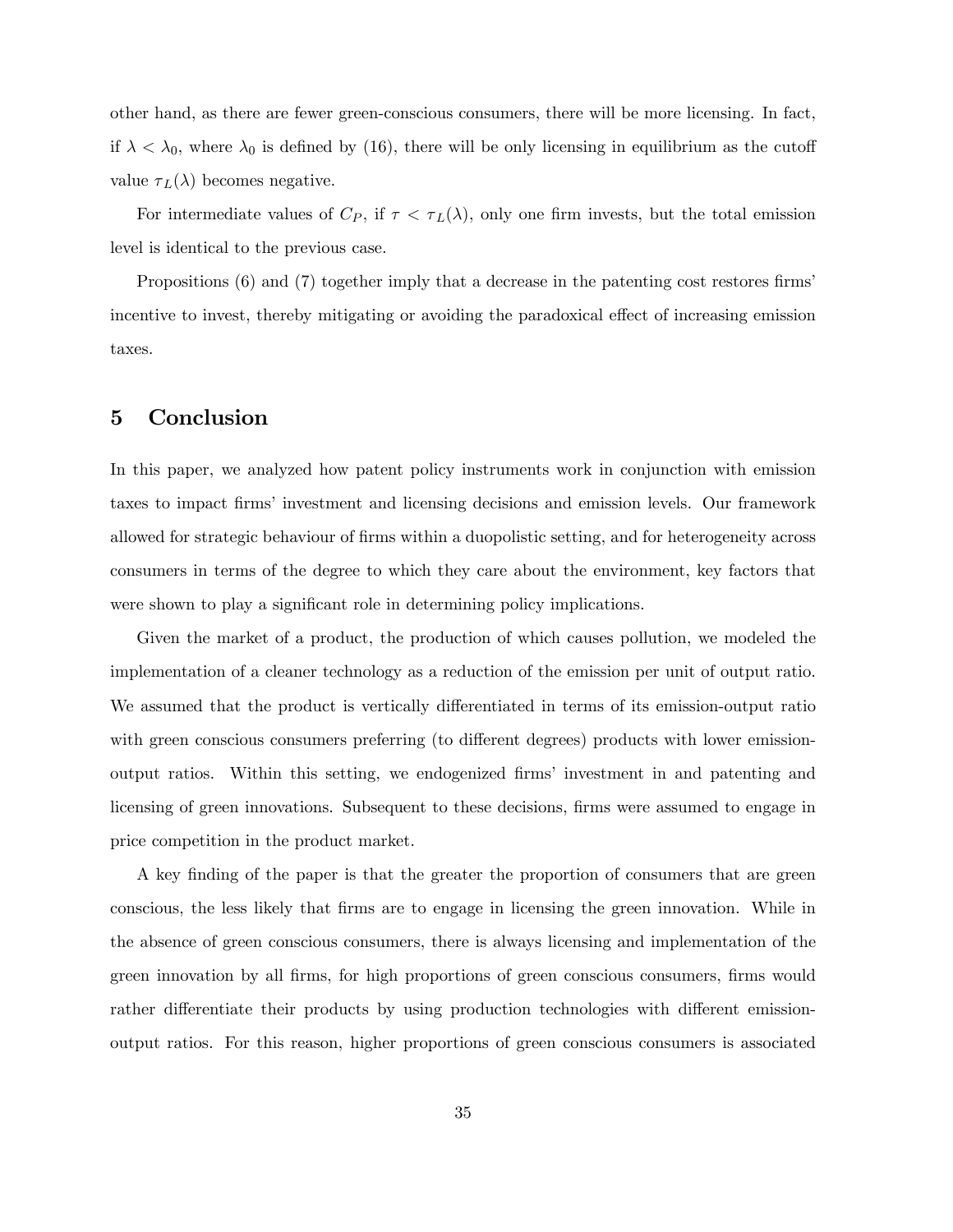with higher levels of emissions such that policy-makers may consider implementing technology standards in order to effectively force licensing when this proportion is sufficiently high. An alternative means of inducing licensing in equilibrium is to increase the emission tax beyond a certain threshold. This has the desirable effect of causing emissions to fall discretely, as we move from an equilibrium without licensing to one with licensing.

We find that there exists a second threshold level of the tax beyond which increasing the emission tax leads to increasing the emission level. This paradox can be mitigated by decreasing patenting costs. Making the patentability requirement stricter also achieves this, and has the added benefit of yielding a lower level of emissions as long as the tax is below the threshold, as compared to reducing patenting costs.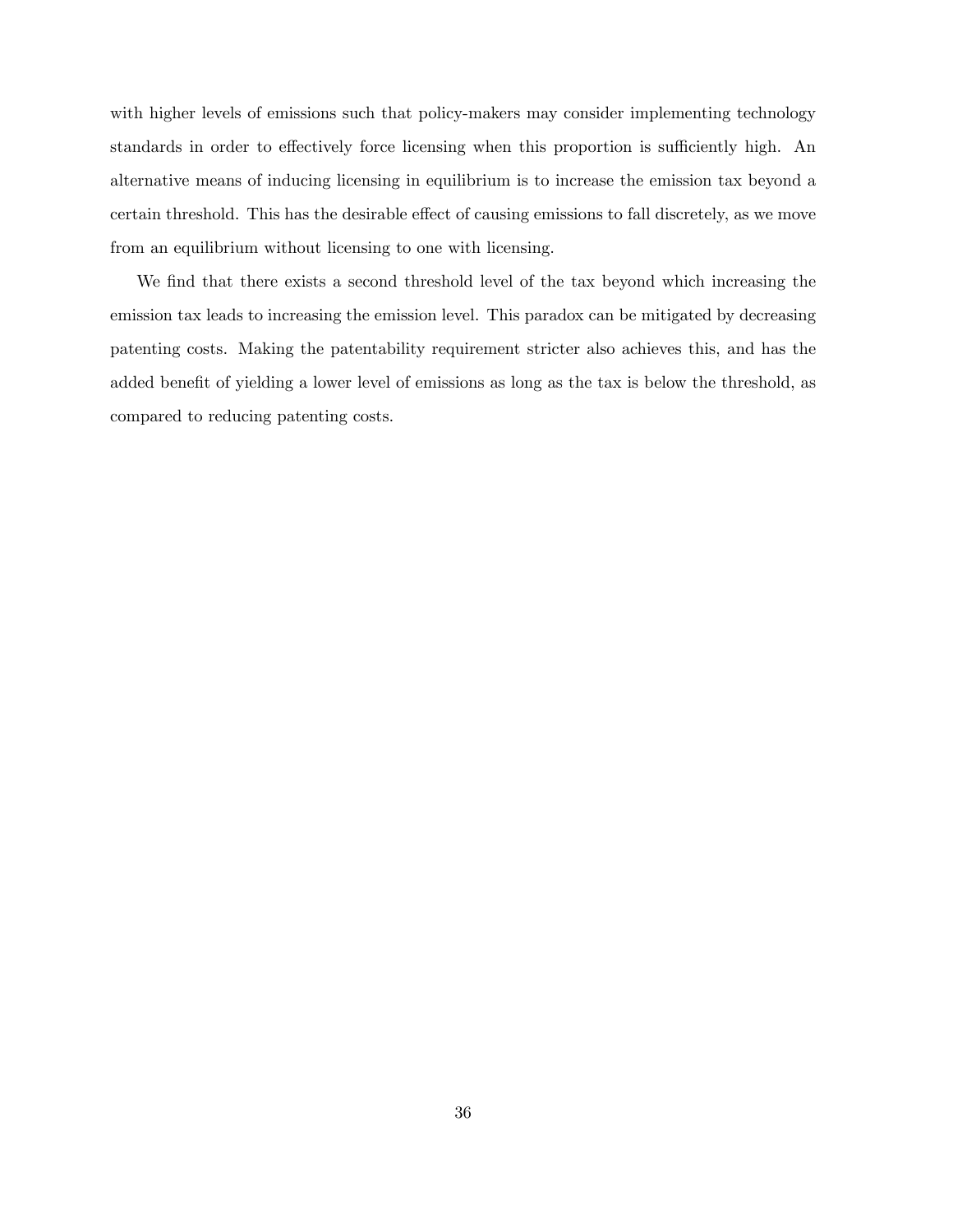# References

- Acemoglu, D., Aghion, P., Bursztyn, L., and Hemous, D. (2012). The environment and directed technical change. The American Economic Review, pages 131–166.
- Ambec, S., Cohen, M. A., Elgie, S., and Lanoie, P. (2013). The porter hypothesis at 20: can environmental regulation enhance innovation and competitiveness? Review of Environmental Economics and Policy,  $7(1):2-22$ .
- Arora, S. and Gangopadhyay, S. (1995). Toward a theoretical model of voluntary overcompliance. Journal of Economic Behavior & Organization,  $28(3):289-309$ .
- Bansal, S. (2008). Choice and design of regulatory instruments in the presence of green consumers. Resource and Energy Economics,  $30(3):345-368$ .
- Bansal, S. and Gangopadhyay, S. (2003). Tax/subsidy policies in the presence of environmentally aware consumers. Journal of Environmental Economics and Management,  $45(2):333-355$ .
- Barrett, S. (2009). The coming global climate–technology revolution. The Journal of Economic Perspectives,  $23(2):53-75$ .
- Benchekroun, H. and Ray Chaudhuri, A. (2014). Transboundary pollution and clean technologies. Resource and Energy Economics,  $36(2):601-619$ .
- Benchekroun, H. and Ray Chaudhuri, A. (2015). Cleaner technologies and the stability of international environmental agreements. Journal of Public Economic Theory,  $17(6)$ :887– 915.
- Bessen, J. and Maskin, E. (2009). Sequential innovation, patents, and imitation. RAND Journal of Economics,  $40(4):611-635$ .
- Carraro, C. and Siniscalaco, D. (1994). Environmental policy reconsidered: The role of technology innovation. European Economic Review, 38:545–555.
- Carraro, C. and Soubeyran, A. (1996). Environmental taxation, market share, and profits in oligopoly. In *Environmental Policy and Market Structure*, pages 23–44. Springer.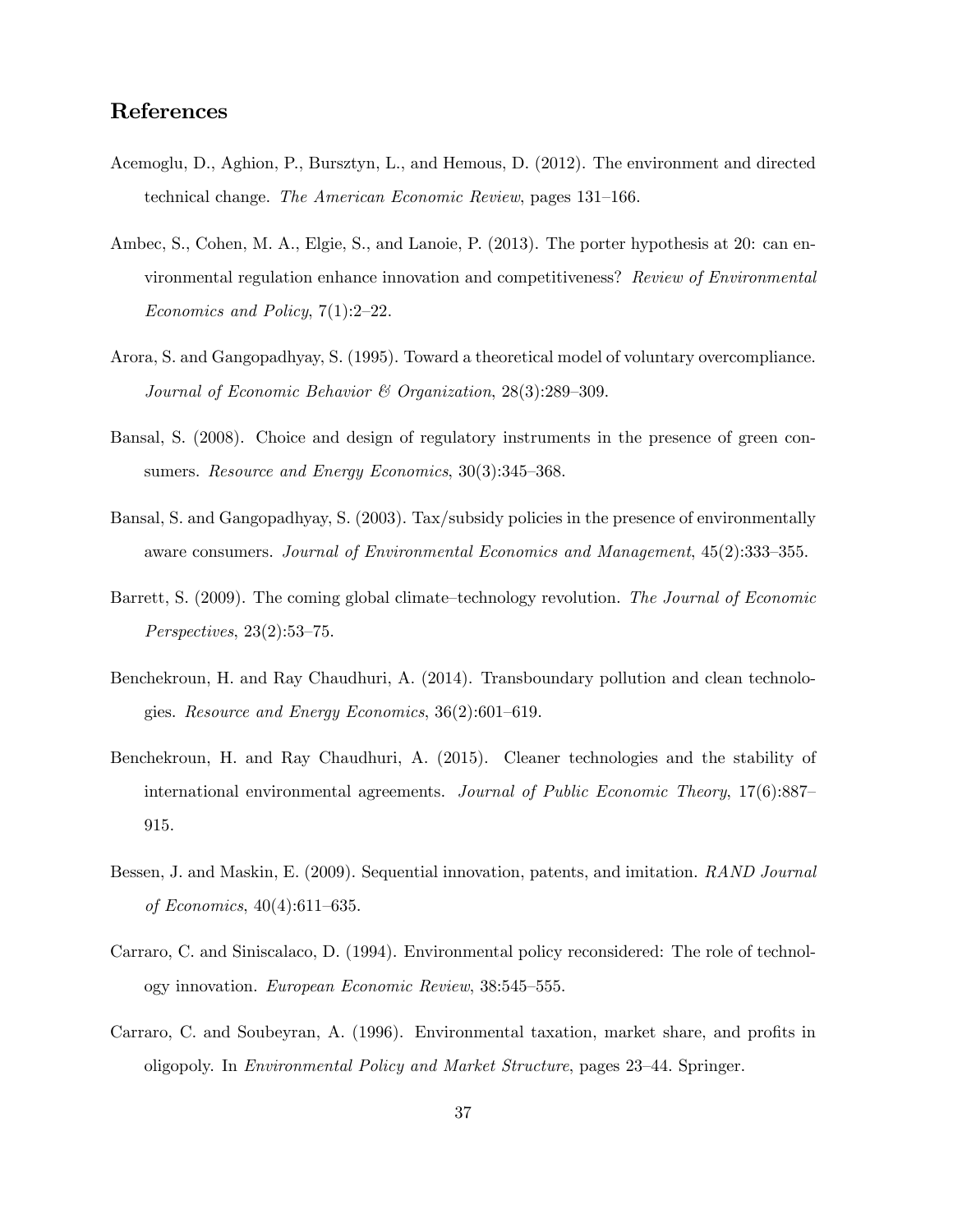- Cohen, M. A. and Tubb, A. (2018). The impact of environmental regulation on firm and country competitiveness: A meta-analysis of the porter hypothesis. Journal of the Association of Environmental and Resource Economists,  $5(2):371-399$ .
- Crampes, C. and Langinier, C. (2009). Are intellectual property rights detrimental to innovation? International Journal of the Economics of Business,  $16(3):249-268$ .
- Cremer, H. and Thisse, J.-F. (1999). On the taxation of polluting products in a differentiated industry. European Economic Review,  $43(3):575-594$ .
- Dechezleprêtre, A. (2013). Fast-tracking 'green' patent applications: an empirical analysis. ICTSD Programme on Innovation, Technology and Intellectual Property.
- Dechezleprêtre, A. and Sato, M.  $(2020)$ . The impacts of environmental regulations on competitiveness. Review of Environmental Economics and Policy.
- Derclaye, E. (2008). Intellectual property rights and global warming. *Marquette Intellectual* Property Law Review, 12:2, 264-297.
- Eckert, A. and Langinier, C. (2014). A survey of the economics of patent systems and procedures. Journal of Economic Surveys,  $28(5):996-1015$ .
- Fischer, C. and Newell, R. G. (2008). Environmental and technology policies for climate mitigation. Journal of Environmental Economics and Management,  $55(2):142-162$ .
- Galiana, I. and Green, C.  $(2009)$ . Let the global technology race begin. *Nature*,  $462(7273):570$ 571.
- Gallini, N. (2002). The economics of patents: Lessons from recent u.s. patent reform. *Journal* of Economic Perspectives, 16:131-154.
- Gerlagh, R., Kverndokk, S., and Rosendahl, K. E. (2009). Optimal timing of climate change policy: Interaction between carbon taxes and innovation externalities. Environmental and  $Resource\ Economics, 43(3):369-390.$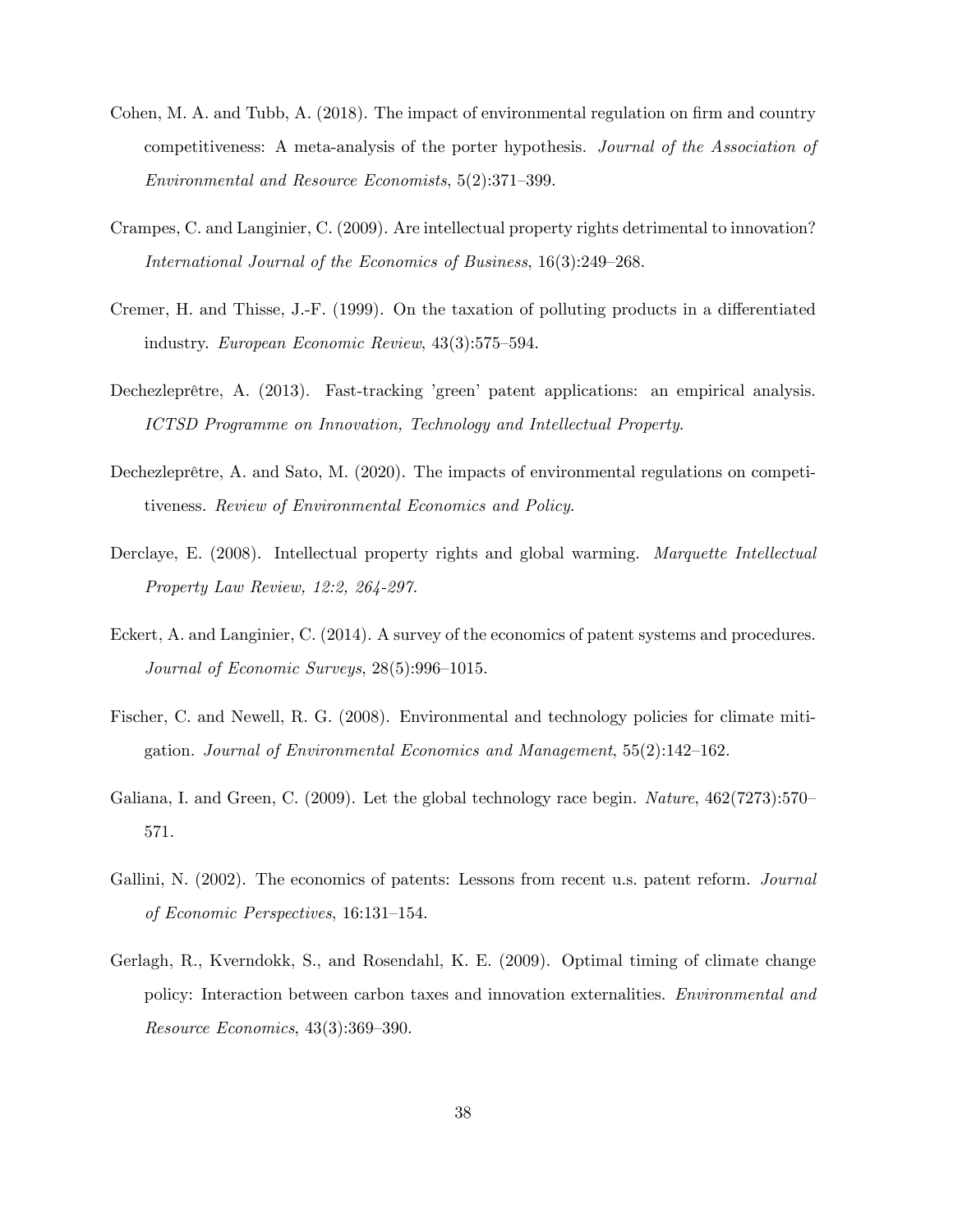- Gerlagh, R., Kverndokk, S., and Rosendahl, K. E. (2014). The optimal time path of clean energy r&d policy when patents have finite lifetime. Journal of Environmental Economics and Management,  $67(1):2-19$ .
- Gil-Moltó, M. J. and Varvarigos, D. (2013). Emission taxes and the adoption of cleaner technologies: The case of environmentally conscious consumers. Resource and Energy Economics,  $35(4):486-504.$
- Gilbert, R. and Shapiro, C. (1990). Optimal patent length and breadth. RAND Journal of  $Economics, 21:106–112.$
- Green, J. and Scotchmer, S. (1995). On the division of profit in sequential innovation. RAND Journal of Economics,  $26(1):20-33$ .
- Hepburn, C., Pless, J., and Popp, D. (2020). Policy brief Uencouraging innovation that protects environmental systems: five policy proposals. Review of Environmental Economics and Policy.
- Ibanez, L. and Grolleau, G. (2008). Can ecolabeling schemes preserve the environment? Environmental and Resource Economics,  $40(2):233-249$ .
- Katsoulacos, Y. and Xepapadeas, A. (1996). Environmental innovation, spillovers and optimal policy rules. In *Environmental Policy and Market Structure*, pages 143–150. Springer.
- Klemperer, P. (1990). How broad should the scope of patent protection be? RAND Journal of  $Economics, 21:113–130.$
- Kraftborsen (2001). SAB website, Marknadsstatistik. www.kraftborsen.se.
- Langinier, C. and Chaudhuri, A. R. (2020). Green technology and patents in the presence of green consumers. Journal of the Association of Environmental and Resource Economists,  $7(1):73-101.$
- Langinier, C. and Moschini, G. (2002). Intellectual Property Rights in Animal Breeding and Genetics, chapter The Economics of Patents, pages  $31-50$ .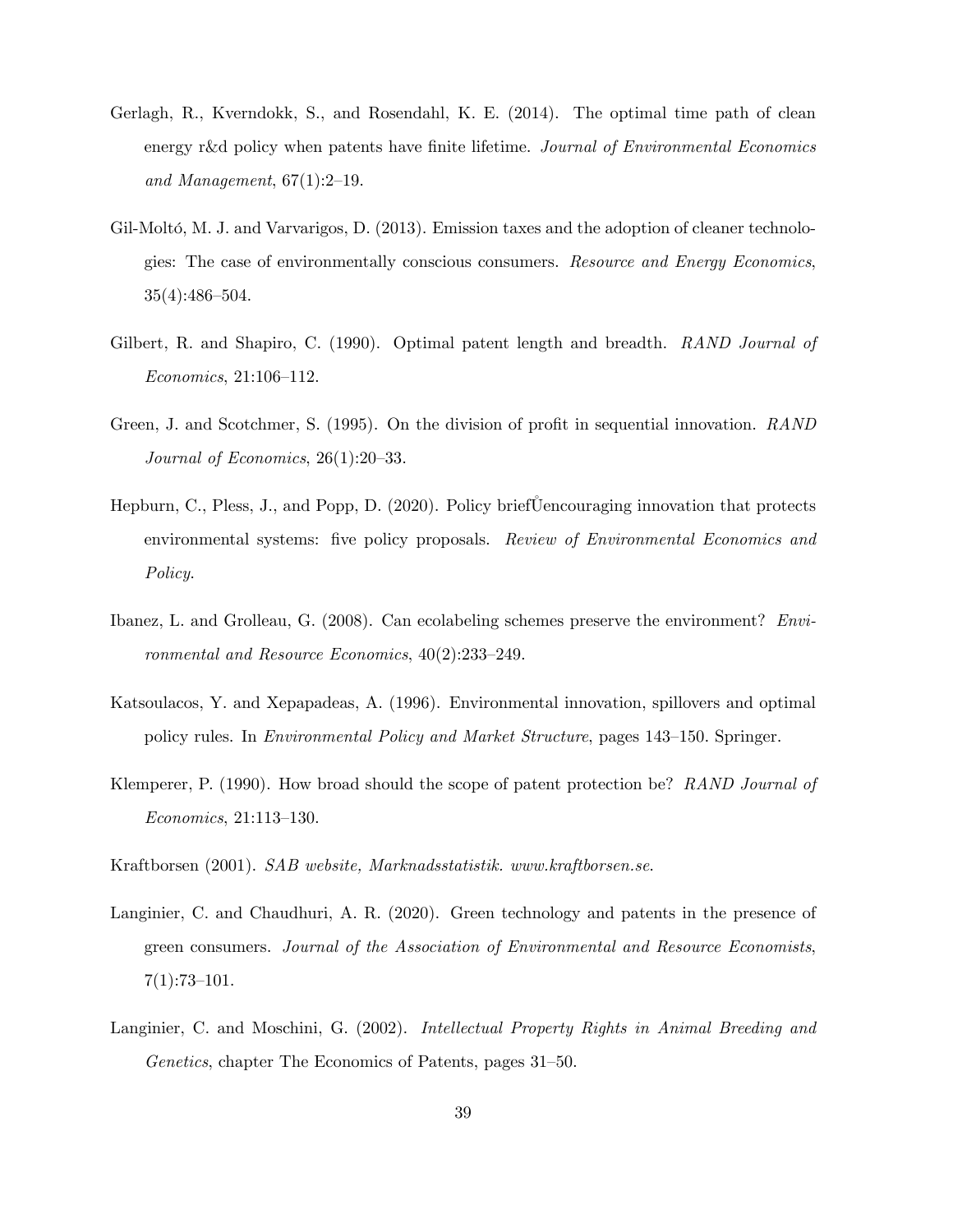- Lombardini-Riipinen, C. (2005). Optimal tax policy under environmental quality competition.  $Environmental$  and Resource Economics,  $32(3):317-336$ .
- Moraga-Gonzalez, J. L. and Padron-Fumero, N. (2002). Environmental policy in a green market. Environmental and Resource Economics,  $22(3):419-447$ .
- Popp, D. (2006). International innovation and diffusion of air pollution control technologies: the effects of nox and so 2 regulation in the us, japan, and germany. Journal of Environmental Economics and Management,  $51(1):46-71$ .
- Porter, M. (1991). America's green strategy. Scientific American, 264, no. 4.
- Porter, M. E. and Van der Linde, C. (1995). Toward a new conception of the environmentcompetitiveness relationship. The journal of Economic Perspectives,  $9(4):97-118$ .
- Rimmer, M. (2011). Intellectual property and climate change: Inventing clean technologies. Edward Elgar Publishing.
- Rockett, K. (2010). Property rights and invention. Handbook of the Economics of Innovation, 1:315–380.
- Scotchmer, S. (1991). Standing on the shoulders of giants: Cumulative research and the patent law. Journal of Economic Perspectives, 5(1): 29-41.
- Sengupta, A. (2012). Investment in cleaner technology and signaling distortions in a market with green consumers. Journal of Environmental Economics and Management, 64(3):468–480.
- UNFCCC (2009). Report of the ad hoc working group on long-term cooperative action under the convention on its eighth session, held in copenhagen from 7 to 15 december 2009. FCCC/AWGLCA/2009/17.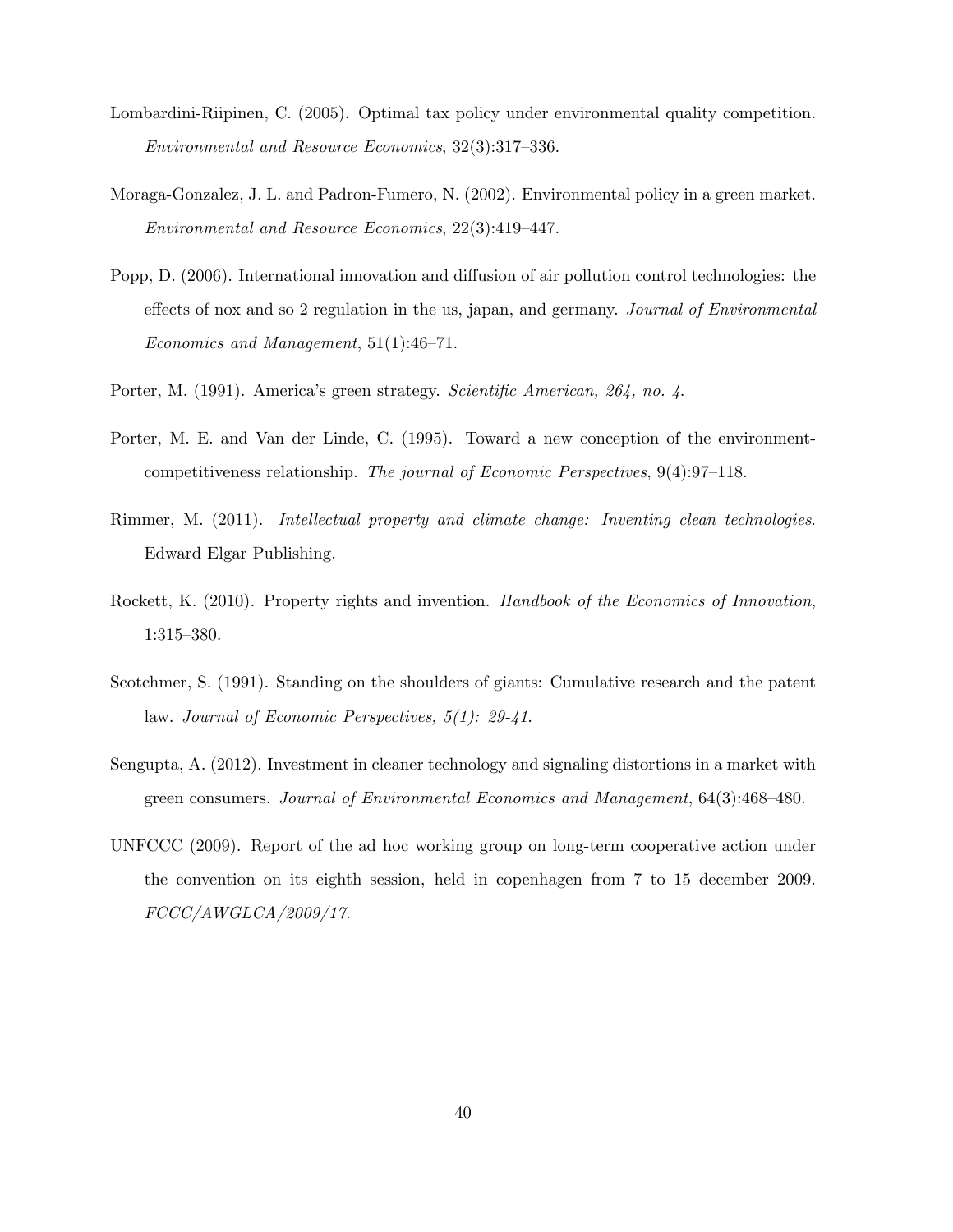#### Appendix

#### Demands when the market is covered

If both firms sell the same product,  $\gamma_1 = \gamma_2 = \gamma$ , and if  $\underline{G} < \overline{G} < \tilde{G}_3$ , the demand for each firm  $i,$  for  $i,j=1,2$  and  $i\neq j$  is

$$
D_i(p_i, p_j; \gamma) = \begin{cases} 0 & \text{if } p_i > p_j \\ \frac{1}{2}\lambda + \frac{1}{2}(1-\lambda) & \text{if } p_i = p_j \le v \\ \lambda + (1-\lambda) & \text{if } p_i < p_j \le v \end{cases}
$$
 (38)

as all the green consumers buy the product.

On the other hand, if  $\tilde{G}_3 < \underline{G} < \overline{G}$ , the demand for each firm i, for  $i, j = 1, 2$  and  $i \neq j$  is

$$
D_i(p_i, p_j; \gamma) = \begin{cases} 0 & \text{if } p_i > p_j \\ \frac{1}{2}(1-\lambda) & \text{if } p_i = p_j \le v \\ (1-\lambda) & \text{if } p_i < p_j \le v \end{cases}
$$
 (39)

as there is no demand from the green consumers.

If  $\gamma_i = \gamma_P < \gamma_j = \gamma_H$ , such that firm i has the cleaner product, if  $\underline{G} < \tilde{G}_1 < \overline{G} < \tilde{G}_2$ , the demands are

$$
D_i(p_i, p_j; \gamma_P) = \begin{cases} \lambda(\overline{G} - \frac{p_i - p_j}{\Delta}) & \text{if } p_i > p_j \\ \lambda + \frac{1}{2}(1 - \lambda) & \text{if } p_i = p_j \le v \\ \lambda + (1 - \lambda) & \text{if } p_i < p_j \le v \end{cases}
$$
(40)

and

$$
D_j(p_i, p_j; \gamma_H) = \begin{cases} \lambda(\frac{p_i - p_j}{\Delta} - \underline{G}) + (1 - \lambda) & \text{if } p_i > p_j \\ \frac{1}{2}(1 - \lambda) & \text{if } p_i = p_j \le v \\ 0 & \text{if } p_i < p_j \le v \end{cases}
$$
(41)

If  $\tilde{G}_1 < \underline{G} < \tilde{G}_2 < \overline{G}$ , the demands are

$$
D_i(p_i, p_j; \gamma_P) = \begin{cases} \lambda(\frac{v - p_i}{\gamma_P} - \underline{G}) & \text{if } p_i > p_j \\ \lambda(\frac{v - p_i}{\gamma_P} - \underline{G}) + \frac{1}{2}(1 - \lambda) & \text{if } p_i = p_j \le v \\ \lambda(\frac{v - p_i}{\gamma_P} - \underline{G}) + (1 - \lambda) & \text{if } p_i < p_j \le v \end{cases}
$$
(42)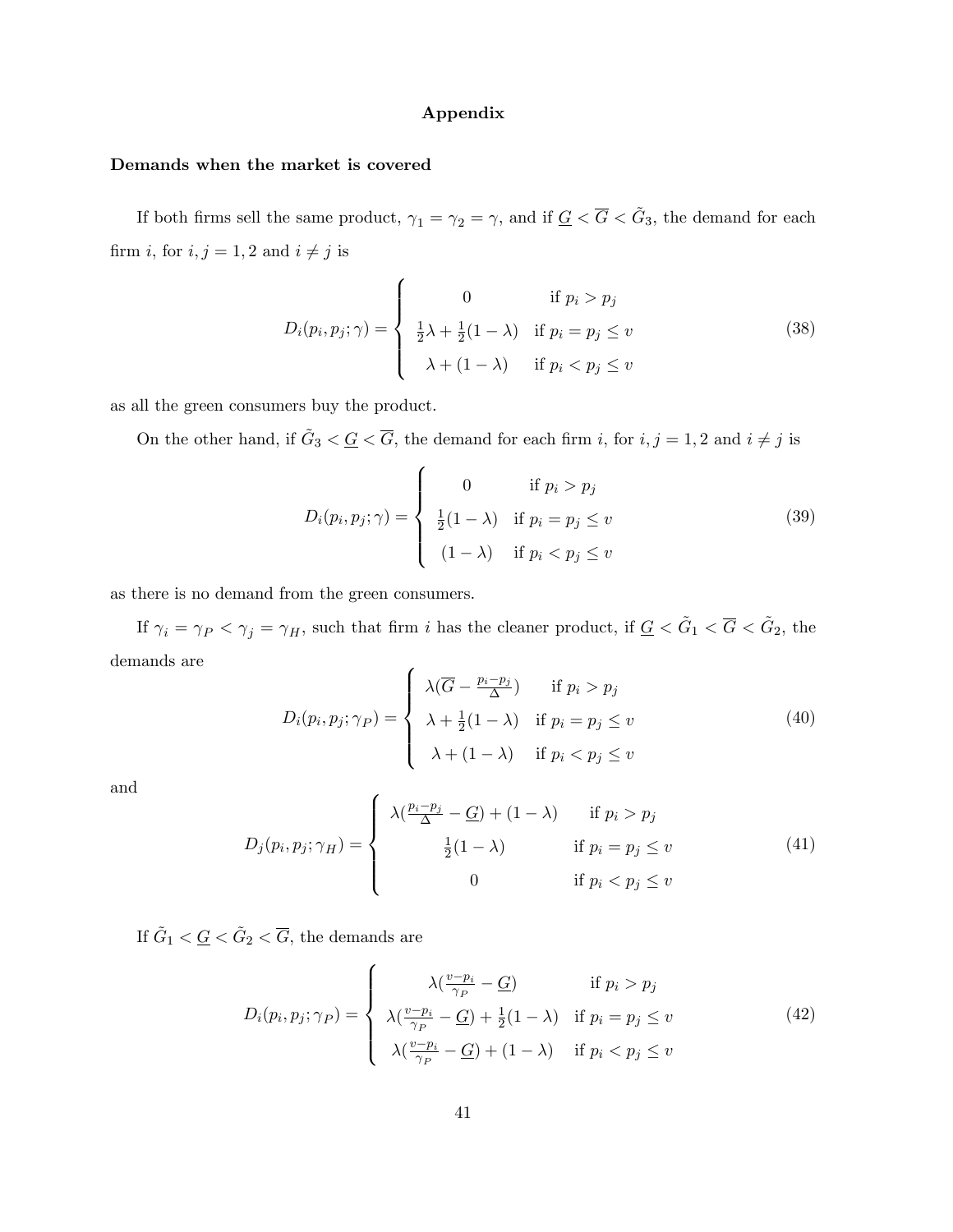and

$$
D_j(p_i, p_j; \gamma_H) = \begin{cases} (1 - \lambda) & \text{if } p_i > p_j \\ \frac{1}{2}(1 - \lambda) & \text{if } p_i = p_j \le v \\ 0 & \text{if } p_i < p_j \le v \end{cases}
$$
 (43)

If  $\tilde{G}_1 < \underline{G} < \overline{G} < \tilde{G}_2$ , the demands are

$$
D_i(p_i, p_j; \gamma_P) = \begin{cases} \lambda & \text{if } p_i > p_j \\ \lambda + \frac{1}{2}(1 - \lambda) & \text{if } p_i = p_j \le v \\ \lambda + (1 - \lambda) & \text{if } p_i < p_j \le v \end{cases}
$$
 (44)

and

$$
D_j(p_i, p_j; \gamma_H) = \begin{cases} (1 - \lambda) & \text{if } p_i > p_j \\ \frac{1}{2}(1 - \lambda) & \text{if } p_i = p_j \le v \\ 0 & \text{if } p_i < p_j \le v \end{cases}
$$
 (45)

#### Non-green consumers and license

Consider the case where firm i does not invest and firm j invests  $I_P$ , applies for a patent, and offers a license to firm i. If firm i accepts it, both firms are producing the cleaner good  $\gamma_P$ . Firm j offers a license  $(r, F)$  where r is the per-unit royalty rate, and F a fixed fee. For any license  $(r, F)$  that is accepted by firm i, firm j obtains

$$
D_j(p_i, p_j) (p_j - c - \tau \gamma_P) + r D_i(p_i, p_j) + F,
$$

and firm  $i$  obtains

$$
D_i(p_i, p_j) (p_i - c - \tau \gamma_P - r) - F,
$$

where

$$
D_i(p_i, p_j) = \begin{cases} 1 & \text{if } p_i < p_j \text{ and } p_i \le v \\ \frac{1}{2} & \text{if } p_i = p_j \text{ and } p_i \le v \\ 0 & \text{if } p_i > \min\{p_j \text{ and } p_i \le v \end{cases}
$$

If  $p_{jP} > p_i = v$ , firm j does not get any demand, and thus obtains the payoff  $r + F$ , while firm i gets  $(v - c - \tau \gamma_P - r) - F$ , which cannot be an equilibrium as firm j will reduce its price  $p_{jP}$ . If  $p_j P = p_i = v$ , firm j obtains  $\frac{1}{2}(v - c - \tau \gamma_P + r) + F$  and firm i gets  $\frac{1}{2}(v - c - \tau \gamma_P - r) - F$ , which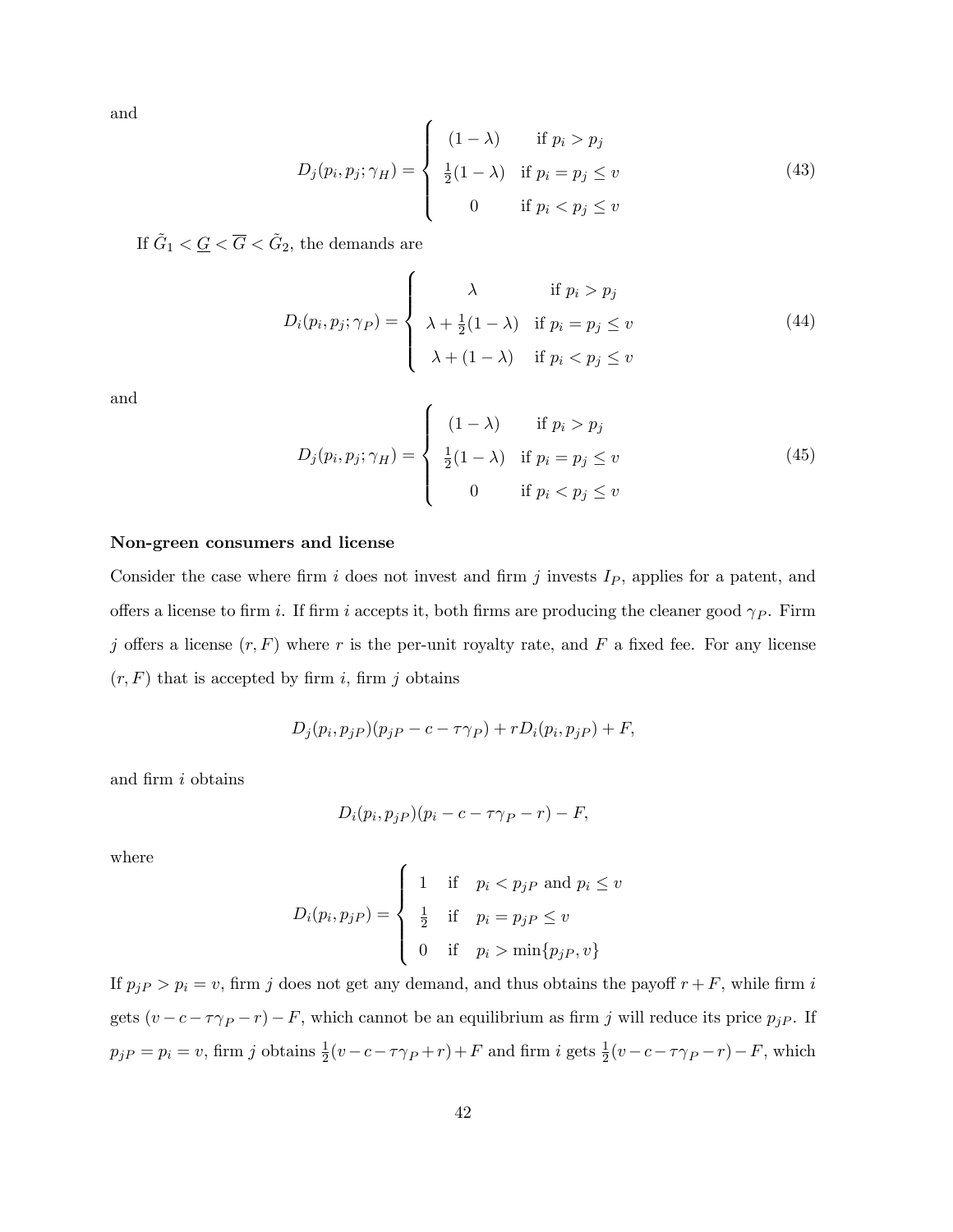is not an equilibrium, as each firm could reduce its price and capture all the market. Indeed, if firm j reduces its price to  $p_{jP} < p_i$ , it will obtain  $(p_{jP} - c - \tau \gamma_P + r) + F$ . Firm i will also reduce its price. Therefore, the unique equilibrium is for each firm to choose  $p^* = c + \tau \gamma_P + r$ , so that both firms produce the cleaner good, with player j getting  $r + F$  and firm i gets  $-F$ .

Firm j chooses  $(r, F)$  that maximize  $r + F$  such that  $-F \geq 0$  and  $p^* = c + \tau \gamma_P + r \leq v$ . Therefore,  $r^* = v - c - \tau \gamma_P$  and  $F^* = 0$ , so that in equilibrium firm j obtains  $v - c - \tau \gamma_P$  while firm  $i$  gets 0 even of both firms produce the cleaner good.

#### Green and non-green consumers and no license

Demanded quantities must be positive at the equilibrium prices  $(p_{iP}^G, p_j^G)$  where

$$
p_{iP}^G = \frac{1}{4\gamma_H - \gamma_P} [c(2\gamma_H + \gamma_P) + 2v\Delta + 3\tau\gamma_H\gamma_P - \gamma_P\Delta\underline{G} + \gamma_P\Delta\frac{1-\lambda}{\lambda}],
$$

and

$$
p_j^G = \frac{1}{4\gamma_H - \gamma_P} [3\gamma_H c + v\Delta + \gamma_H \tau (2\gamma_H + \gamma_P) - 2\Delta \gamma_H \underline{G} + 2\Delta \gamma_H \frac{1 - \lambda}{\lambda}].
$$

At the equilibrium prices, the demand for firm  $i$  is

$$
D_i(p_{iP}^G, p_j^G; \gamma_P) = \lambda \left(\frac{v - p_{iP}^G}{\gamma_P} - \frac{p_{iP}^G - p_j^G}{\Delta}\right) = \frac{\lambda}{4\gamma_H - \gamma_P} \frac{\gamma_H}{\gamma_P} (2(v - c) - \gamma_P \tau - \gamma_P \underline{G} + \gamma_P \frac{1 - \lambda}{\lambda}),
$$

and the demand for firm  $j$  is

$$
D_j(p_{iP}^G, p_j^G; \gamma_H) = \lambda \left(\frac{p_{iP}^G - p_j^G}{\Delta} - \underline{G}\right) + (1 - \lambda) = \frac{\lambda}{4\gamma_H - \gamma_P} \left(v - c - 2\tau\gamma_H - 2\underline{G}\gamma_H + 2\gamma_H \frac{1 - \lambda}{\lambda}\right)
$$

Demand  $D_i(p_{iP}^G, p_j^G; \gamma_P) \ge 0$  if

$$
\tau < 2\frac{(v-c)}{\gamma_P} - \underline{G} + \frac{1-\lambda}{\lambda},
$$

which is always satisfied, as

$$
\frac{(v-c)}{2\gamma_H}-\underline{G}<2\frac{(v-c)}{\gamma_P}-\underline{G}+\frac{1-\lambda}{\lambda}.
$$

Demand  $D_j(p_{iP}^G, p_j^G; \gamma_H) \ge 0$  if

$$
\tau < \frac{v-c}{2\gamma_H} - \underline{G} + \frac{1-\lambda}{\lambda},
$$

which always satisfied, as

$$
\frac{(v-c)}{2\gamma_H} - \underline{G} \le \frac{v-c}{2\gamma_H} - \underline{G} + \frac{1-\lambda}{\lambda}.
$$